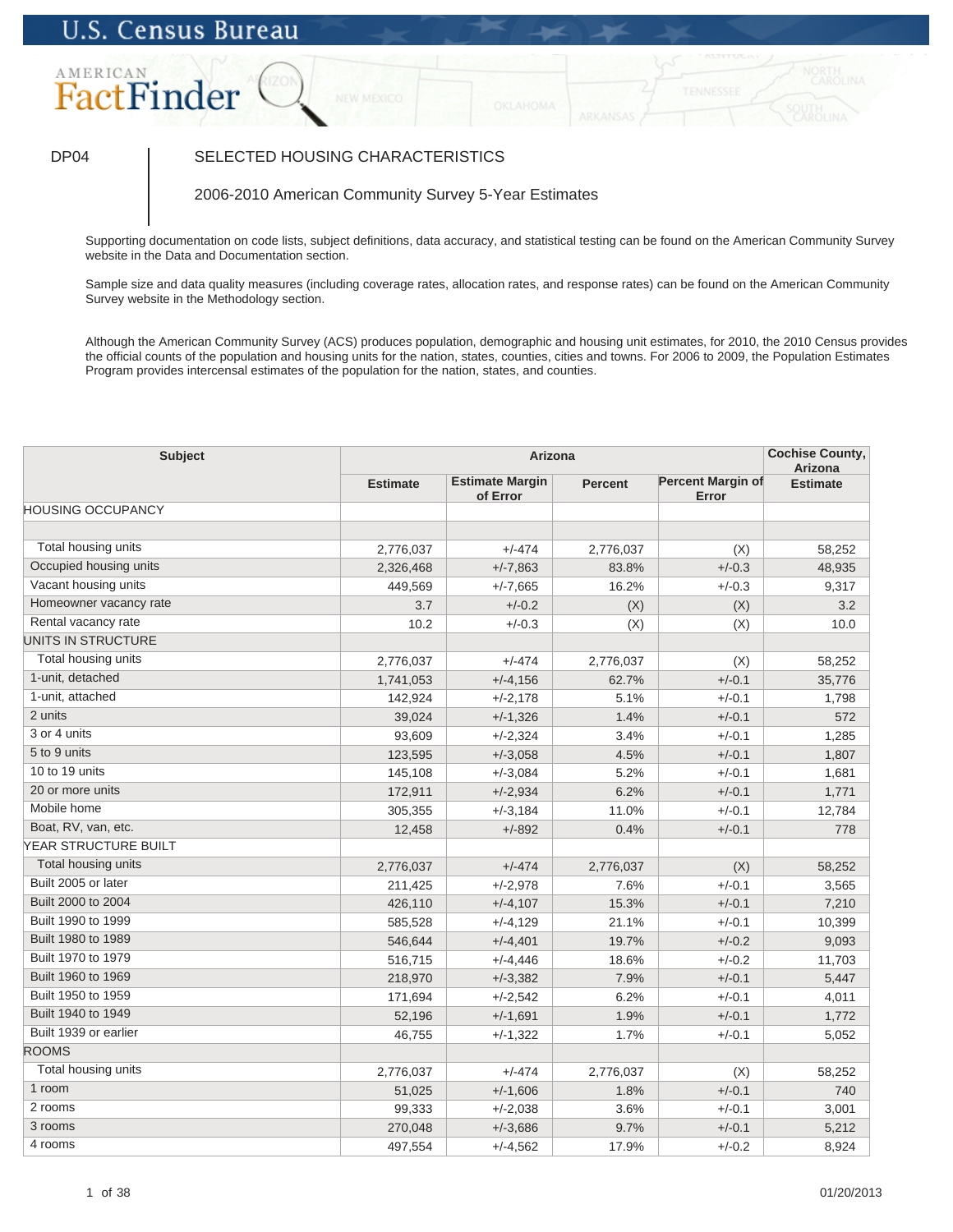| <b>Subject</b><br>Arizona                      |                 |                                    |                |                                   | <b>Cochise County,</b><br>Arizona |
|------------------------------------------------|-----------------|------------------------------------|----------------|-----------------------------------|-----------------------------------|
|                                                | <b>Estimate</b> | <b>Estimate Margin</b><br>of Error | <b>Percent</b> | <b>Percent Margin of</b><br>Error | <b>Estimate</b>                   |
| 5 rooms                                        | 625,617         | $+/-5,316$                         | 22.5%          | $+/-0.2$                          | 13,510                            |
| 6 rooms                                        | 529,852         | $+/-4,381$                         | 19.1%          | $+/-0.2$                          | 12,250                            |
| 7 rooms                                        | 342,047         | $+/-3,238$                         | 12.3%          | $+/-0.1$                          | 7,566                             |
| 8 rooms                                        | 191,421         | $+/-3,062$                         | 6.9%           | $+/-0.1$                          | 3,858                             |
| 9 rooms or more                                | 169,140         | $+/-2,805$                         | 6.1%           | $+/-0.1$                          | 3,191                             |
| Median rooms                                   | 5.3             | $+/-0.1$                           | (X)            | (X)                               | 5.3                               |
| <b>BEDROOMS</b>                                |                 |                                    |                |                                   |                                   |
| Total housing units                            | 2,776,037       | $+/-474$                           | 2,776,037      | (X)                               | 58,252                            |
| No bedroom                                     | 57,135          | $+/-1,492$                         | 2.1%           | $+/-0.1$                          | 841                               |
| 1 bedroom                                      | 332,197         | $+/-3,793$                         | 12.0%          | $+/-0.1$                          | 6,216                             |
| 2 bedrooms                                     | 780,677         | $+/-4,977$                         | 28.1%          | $+/-0.2$                          | 16,210                            |
| 3 bedrooms                                     | 1,035,887       | $+/-5,270$                         | 37.3%          | $+/-0.2$                          | 25,769                            |
| 4 bedrooms                                     | 465,814         | $+/-4,344$                         | 16.8%          | $+/-0.2$                          | 8,059                             |
| 5 or more bedrooms                             | 104,327         | $+/-2,132$                         | 3.8%           | $+/-0.1$                          | 1,157                             |
| <b>HOUSING TENURE</b>                          |                 |                                    |                |                                   |                                   |
| Occupied housing units                         | 2,326,468       | $+/-7,863$                         | 2,326,468      | (X)                               | 48,935                            |
| Owner-occupied                                 | 1,568,513       | $+/-9,416$                         | 67.4%          | $+/-0.2$                          | 33,776                            |
| Renter-occupied                                | 757,955         | $+/-5,191$                         | 32.6%          | $+/-0.2$                          | 15,159                            |
| Average household size of owner-occupied unit  | 2.65            | $+/-0.01$                          |                | (X)                               | 2.51                              |
| Average household size of renter-occupied unit |                 | $+/-0.02$                          | (X)            |                                   |                                   |
| YEAR HOUSEHOLDER MOVED INTO UNIT               | 2.58            |                                    | (X)            | (X)                               | 2.52                              |
| Occupied housing units                         |                 |                                    |                |                                   |                                   |
| Moved in 2005 or later                         | 2,326,468       | $+/-7,863$                         | 2,326,468      | (X)                               | 48,935                            |
| Moved in 2000 to 2004                          | 993,125         | $+/-6,633$                         | 42.7%          | $+/-0.3$                          | 18,101                            |
| Moved in 1990 to 1999                          | 602,034         | $+/-5,902$                         | 25.9%          | $+/-0.2$                          | 12,693                            |
| Moved in 1980 to 1989                          | 455,392         | $+/-5,344$                         | 19.6%          | $+/-0.2$                          | 10,242                            |
|                                                | 155,735         | $+/-2,541$                         | 6.7%           | $+/-0.1$                          | 4,139                             |
| Moved in 1970 to 1979                          | 80,145          | $+/-1,739$                         | 3.4%           | $+/-0.1$                          | 2,461                             |
| Moved in 1969 or earlier                       | 40,037          | $+/-1,230$                         | 1.7%           | $+/-0.1$                          | 1,299                             |
| <b>VEHICLES AVAILABLE</b>                      |                 |                                    |                |                                   |                                   |
| Occupied housing units                         | 2,326,468       | $+/-7,863$                         | 2,326,468      | (X)                               | 48,935                            |
| No vehicles available                          | 151,553         | $+/-2,932$                         | 6.5%           | $+/-0.1$                          | 3,140                             |
| 1 vehicle available                            | 865,856         | $+/-5,992$                         | 37.2%          | $+/-0.2$                          | 15,832                            |
| 2 vehicles available                           | 900,037         | $+/-6,581$                         | 38.7%          | $+/-0.2$                          | 18,621                            |
| 3 or more vehicles available                   | 409,022         | $+/-4,332$                         | 17.6%          | $+/-0.2$                          | 11,342                            |
| <b>HOUSE HEATING FUEL</b>                      |                 |                                    |                |                                   |                                   |
| Occupied housing units                         | 2,326,468       | $+/-7,863$                         | 2,326,468      | (X)                               | 48,935                            |
| Utility gas                                    | 843,402         | $+/-6,146$                         | 36.3%          | $+/-0.2$                          | 27,385                            |
| Bottled, tank, or LP gas                       | 78,699          | $+/-1,922$                         | 3.4%           | $+/-0.1$                          | 7,383                             |
| Electricity                                    | 1,325,309       | $+/-5,597$                         | 57.0%          | $+/-0.2$                          | 12,142                            |
| Fuel oil, kerosene, etc.                       | 1,665           | $+/-285$                           | 0.1%           | $+/-0.1$                          | 71                                |
| Coal or coke                                   | 594             | $+/-131$                           | 0.0%           | $+/-0.1$                          | $\overline{0}$                    |
| Wood                                           | 45,284          | $+/-1,410$                         | 1.9%           | $+/-0.1$                          | 1,159                             |
| Solar energy                                   | 1,237           | $+/-223$                           | 0.1%           | $+/-0.1$                          | 169                               |
| Other fuel                                     | 7,697           | $+/-649$                           | 0.3%           | $+/-0.1$                          | 344                               |
| No fuel used                                   | 22,581          | $+/-1,018$                         | 1.0%           | $+/-0.1$                          | 282                               |
| SELECTED CHARACTERISTICS                       |                 |                                    |                |                                   |                                   |
| Occupied housing units                         | 2,326,468       | $+/-7,863$                         | 2,326,468      | (X)                               | 48,935                            |
| Lacking complete plumbing facilities           | 17,557          | $+/-791$                           | 0.8%           | $+/-0.1$                          | 426                               |
| Lacking complete kitchen facilities            | 21,037          | $+/-965$                           | 0.9%           | $+/-0.1$                          | 369                               |
| No telephone service available                 | 106,707         | $+/-2,423$                         | 4.6%           | $+/-0.1$                          | 1,664                             |
| OCCUPANTS PER ROOM                             |                 |                                    |                |                                   |                                   |
| Occupied housing units                         | 2,326,468       | $+/-7,863$                         | 2,326,468      | (X)                               | 48,935                            |
| 1.00 or less                                   | 2,227,350       | $+/-7,926$                         | 95.7%          | $+/-0.1$                          | 47,640                            |
| 1.01 to 1.50                                   | 70,545          | $+/-1,889$                         | 3.0%           | $+/-0.1$                          | 954                               |
| 1.51 or more                                   | 28,573          | $+/-1,213$                         | 1.2%           | $+/-0.1$                          | 341                               |
| VALUE                                          |                 |                                    |                |                                   |                                   |
| Owner-occupied units                           | 1,568,513       | $+/-9,416$                         | 1,568,513      | (X)                               | 33,776                            |
| Less than \$50,000                             | 120,064         | $+/-2,400$                         | 7.7%           | $+/-0.1$                          | 3,935                             |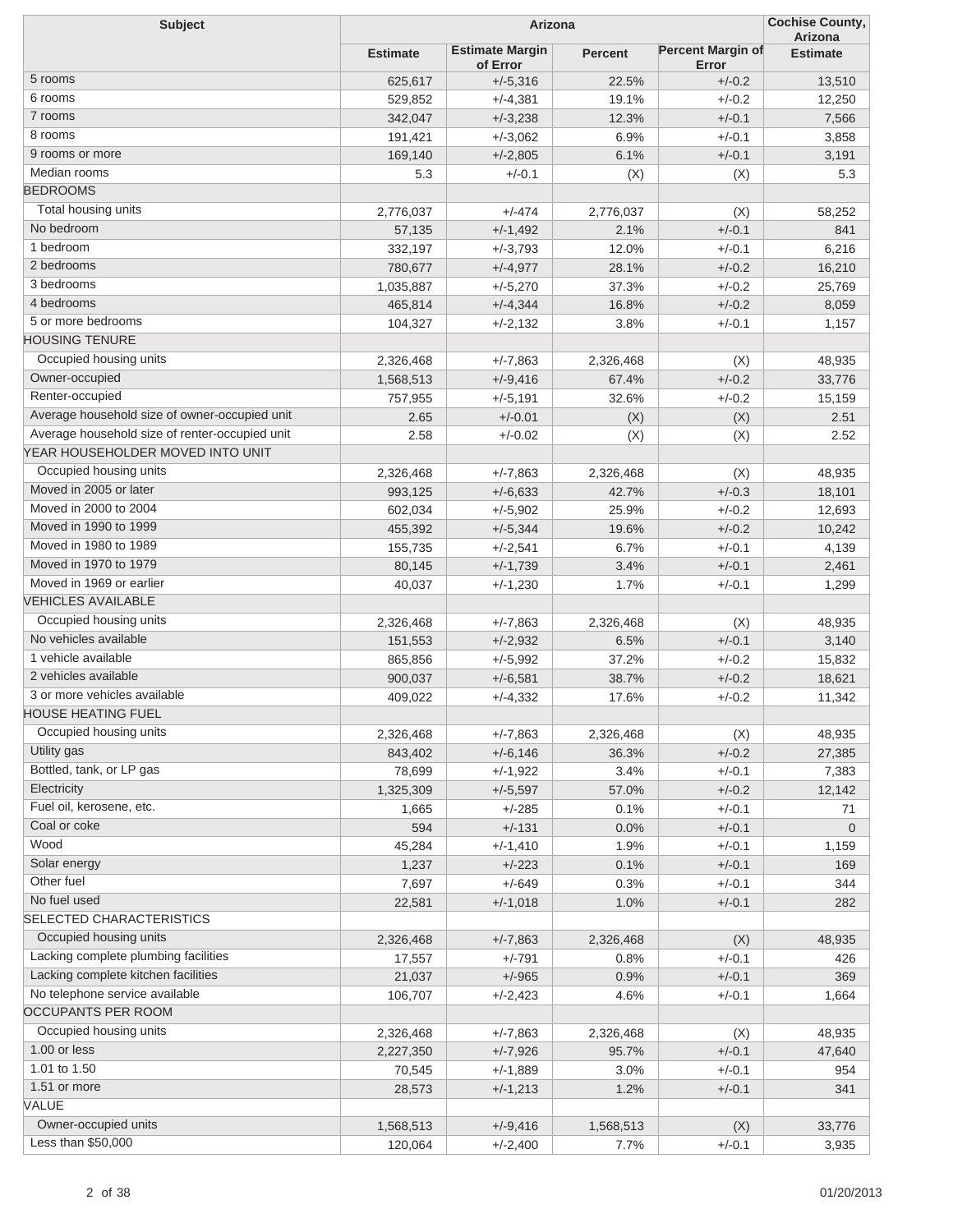| <b>Subject</b>                                                                                                                        | Arizona         |                                    |                |                                   | <b>Cochise County,</b><br>Arizona |
|---------------------------------------------------------------------------------------------------------------------------------------|-----------------|------------------------------------|----------------|-----------------------------------|-----------------------------------|
|                                                                                                                                       | <b>Estimate</b> | <b>Estimate Margin</b><br>of Error | <b>Percent</b> | <b>Percent Margin of</b><br>Error | <b>Estimate</b>                   |
| \$50,000 to \$99,999                                                                                                                  | 139,655         | $+/-2,351$                         | 8.9%           | $+/-0.1$                          | 6,570                             |
| \$100,000 to \$149,999                                                                                                                | 202,304         | $+/-2,697$                         | 12.9%          | $+/-0.2$                          | 5,704                             |
| \$150,000 to \$199,999                                                                                                                | 252,895         | $+/-3,135$                         | 16.1%          | $+/-0.2$                          | 6,174                             |
| \$200,000 to \$299,999                                                                                                                | 385,172         | $+/-4,429$                         | 24.6%          | $+/-0.2$                          | 6,813                             |
| \$300,000 to \$499,999                                                                                                                | 296,996         | $+/-3,418$                         | 18.9%          | $+/-0.2$                          | 3,482                             |
| \$500,000 to \$999,999                                                                                                                | 139,721         | $+/-2,238$                         | 8.9%           | $+/-0.1$                          | 820                               |
| \$1,000,000 or more                                                                                                                   | 31,706          | $+/-1,070$                         | 2.0%           | $+/-0.1$                          | 278                               |
| Median (dollars)                                                                                                                      | 215,000         | $+/-681$                           | (X)            | (X)                               | 154,900                           |
| <b>MORTGAGE STATUS</b>                                                                                                                |                 |                                    |                |                                   |                                   |
| Owner-occupied units                                                                                                                  | 1,568,513       | $+/-9,416$                         | 1,568,513      | (X)                               | 33,776                            |
| Housing units with a mortgage                                                                                                         | 1,112,983       | $+/-7,883$                         | 71.0%          | $+/-0.2$                          | 21,802                            |
| Housing units without a mortgage                                                                                                      | 455,530         | $+/-3,733$                         | 29.0%          | $+/-0.2$                          | 11,974                            |
| SELECTED MONTHLY OWNER COSTS (SMOC)                                                                                                   |                 |                                    |                |                                   |                                   |
| Housing units with a mortgage                                                                                                         |                 |                                    |                |                                   |                                   |
| Less than \$300                                                                                                                       | 1,112,983       | $+/-7,883$                         | 1,112,983      | (X)<br>$+/-0.1$                   | 21,802                            |
| \$300 to \$499                                                                                                                        | 3,105           | $+/-385$                           | 0.3%           |                                   | 168                               |
| \$500 to \$699                                                                                                                        | 19,654          | $+/-821$                           | 1.8%           | $+/-0.1$                          | 878                               |
| \$700 to \$999                                                                                                                        | 51,355          | $+/-1,708$                         | 4.6%           | $+/-0.1$                          | 2,604                             |
|                                                                                                                                       | 150,627         | $+/-2,961$                         | 13.5%          | $+/-0.3$                          | 4,962                             |
| \$1,000 to \$1,499                                                                                                                    | 330,543         | $+/-3,846$                         | 29.7%          | $+/-0.3$                          | 6,580                             |
| \$1,500 to \$1,999                                                                                                                    | 260,803         | $+/-3,462$                         | 23.4%          | $+/-0.3$                          | 3,953                             |
| \$2,000 or more                                                                                                                       | 296,896         | $+/-3,441$                         | 26.7%          | $+/-0.3$                          | 2,657                             |
| Median (dollars)                                                                                                                      | 1,502           | $+/-6$                             | (X)            | (X)                               | 1,156                             |
| Housing units without a mortgage                                                                                                      | 455,530         | $+/-3,733$                         | 455,530        | (X)                               | 11,974                            |
| Less than \$100                                                                                                                       | 17,489          | $+/-1,090$                         | 3.8%           | $+/-0.2$                          | 389                               |
| \$100 to \$199                                                                                                                        | 52,763          | $+/-1,439$                         | 11.6%          | $+/-0.3$                          | 2,298                             |
| \$200 to \$299                                                                                                                        | 96,149          | $+/-2,039$                         | 21.1%          | $+/-0.4$                          | 3,559                             |
| \$300 to \$399                                                                                                                        | 103,890         | $+/-2,151$                         | 22.8%          | $+/-0.4$                          | 2,906                             |
| \$400 or more                                                                                                                         | 185,239         | $+/-2,270$                         | 40.7%          | $+/-0.4$                          | 2,822                             |
| Median (dollars)                                                                                                                      | 359             | $+/-2$                             | (X)            | (X)                               | 292                               |
| SELECTED MONTHLY OWNER COSTS AS A<br>PERCENTAGE OF HOUSEHOLD INCOME (SMOCAPI)<br>Housing units with a mortgage (excluding units where |                 |                                    |                |                                   |                                   |
| SMOCAPI cannot be computed)<br>Less than 20.0 percent                                                                                 | 1,106,216       | $+/-7,865$                         | 1,106,216      | (X)                               | 21,680                            |
| 20.0 to 24.9 percent                                                                                                                  | 344,191         | $+/-4,150$                         | 31.1%          | $+/-0.3$                          | 8,940                             |
| 25.0 to 29.9 percent                                                                                                                  | 174,126         | $+/-3,098$                         | 15.7%          | $+/-0.2$                          | 3,063                             |
|                                                                                                                                       | 143,267         | $+/-2,567$                         | 13.0%          | $+/-0.2$                          | 2,763                             |
| 30.0 to 34.9 percent<br>35.0 percent or more                                                                                          | 105,738         | $+/-2,294$                         | 9.6%           | $+/-0.2$                          | 1,615                             |
|                                                                                                                                       | 338,894         | $+/-4,465$                         | 30.6%          | $+/-0.4$                          | 5,299                             |
| Not computed                                                                                                                          | 6,767           | $+/-614$                           | (X)            | (X)                               | 122                               |
| Housing unit without a mortgage (excluding units<br>where SMOCAPI cannot be computed)                                                 | 448,247         | $+/-3,740$                         | 448,247        | (X)                               | 11,795                            |
| Less than 10.0 percent                                                                                                                | 208,728         | $+/-2,832$                         | 46.6%          | $+/-0.5$                          | 5,792                             |
| 10.0 to 14.9 percent                                                                                                                  | 87,107          | $+/-1,989$                         | 19.4%          | $+/-0.4$                          | 2,431                             |
| 15.0 to 19.9 percent                                                                                                                  | 48,674          | $+/-1,333$                         | 10.9%          | $+/-0.3$                          | 1,229                             |
| 20.0 to 24.9 percent                                                                                                                  | 29,918          | $+/-1,064$                         | 6.7%           | $+/-0.2$                          | 748                               |
| 25.0 to 29.9 percent                                                                                                                  | 18,893          | $+/-943$                           | 4.2%           | $+/-0.2$                          | 433                               |
| 30.0 to 34.9 percent                                                                                                                  | 12,564          | $+/-784$                           | 2.8%           | $+/-0.2$                          | 261                               |
| 35.0 percent or more                                                                                                                  | 42,363          | $+/-1,285$                         | 9.5%           | $+/-0.3$                          | 901                               |
| Not computed                                                                                                                          | 7,283           | $+/-640$                           | (X)            | (X)                               | 179                               |
| <b>GROSS RENT</b>                                                                                                                     |                 |                                    |                |                                   |                                   |
| Occupied units paying rent                                                                                                            | 718,543         | $+/-5,122$                         | 718,543        | (X)                               | 13,365                            |
| Less than \$200                                                                                                                       | 9,811           | $+/-727$                           | 1.4%           | $+/-0.1$                          | 330                               |
| \$200 to \$299                                                                                                                        | 12,628          | $+/-784$                           | 1.8%           | $+/-0.1$                          | 566                               |
| \$300 to \$499                                                                                                                        | 52,744          | $+/-1,486$                         | 7.3%           | $+/-0.2$                          | 1,769                             |
| \$500 to \$749                                                                                                                        | 194,188         | $+/-3,281$                         | 27.0%          | $+/-0.4$                          | 4,545                             |
| \$750 to \$999                                                                                                                        | 196,502         | $+/-3,147$                         | 27.3%          | $+/-0.4$                          | 3,136                             |
| \$1,000 to \$1,499                                                                                                                    | 190,162         | $+/-3,611$                         | 26.5%          | $+/-0.5$                          | 2,425                             |
| \$1,500 or more                                                                                                                       | 62,508          | $+/-2,063$                         | 8.7%           | $+/-0.3$                          | 594                               |
| Median (dollars)                                                                                                                      | 856             | $+/-4$                             |                | (X)                               | 713                               |
| No rent paid                                                                                                                          | 39,412          | $+/-1,531$                         | (X)<br>(X)     | (X)                               | 1,794                             |
|                                                                                                                                       |                 |                                    |                |                                   |                                   |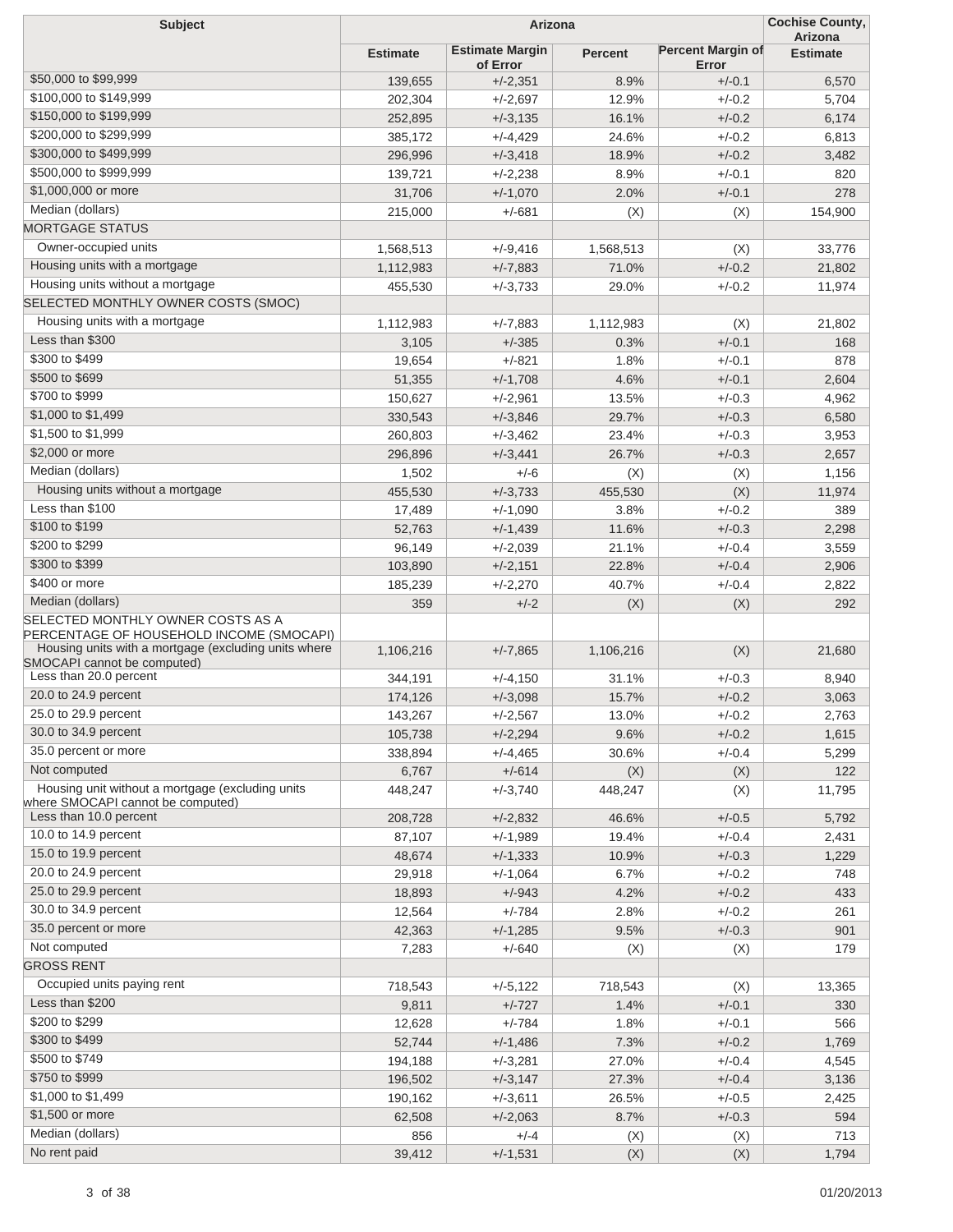| <b>Subject</b>                                                                        |                 | <b>Cochise County,</b><br>Arizona  |                |                                   |                 |
|---------------------------------------------------------------------------------------|-----------------|------------------------------------|----------------|-----------------------------------|-----------------|
|                                                                                       | <b>Estimate</b> | <b>Estimate Margin</b><br>of Error | <b>Percent</b> | <b>Percent Margin of</b><br>Error | <b>Estimate</b> |
| GROSS RENT AS A PERCENTAGE OF HOUSEHOLD<br><b>INCOME (GRAPI)</b>                      |                 |                                    |                |                                   |                 |
| Occupied units paying rent (excluding units where<br><b>GRAPI</b> cannot be computed) | 702,397         | $+/-5,131$                         | 702.397        | (X)                               | 13,161          |
| Less than 15.0 percent                                                                | 81.090          | $+/-2,029$                         | 11.5%          | $+/-0.3$                          | 1.998           |
| 15.0 to 19.9 percent                                                                  | 89.656          | $+/-2,220$                         | 12.8%          | $+/-0.3$                          | 1,968           |
| 20.0 to 24.9 percent                                                                  | 92.746          | $+/-2.308$                         | 13.2%          | $+/-0.3$                          | 1.942           |
| 25.0 to 29.9 percent                                                                  | 80,656          | $+/-2.079$                         | 11.5%          | $+/-0.3$                          | 1.669           |
| 30.0 to 34.9 percent                                                                  | 66,360          | $+/-2,188$                         | 9.4%           | $+/-0.3$                          | 1.107           |
| 35.0 percent or more                                                                  | 291,889         | $+/-3.770$                         | 41.6%          | $+/-0.5$                          | 4,477           |
| Not computed                                                                          | 55,558          | $+/-1,779$                         | (X)            | (X)                               | 1,998           |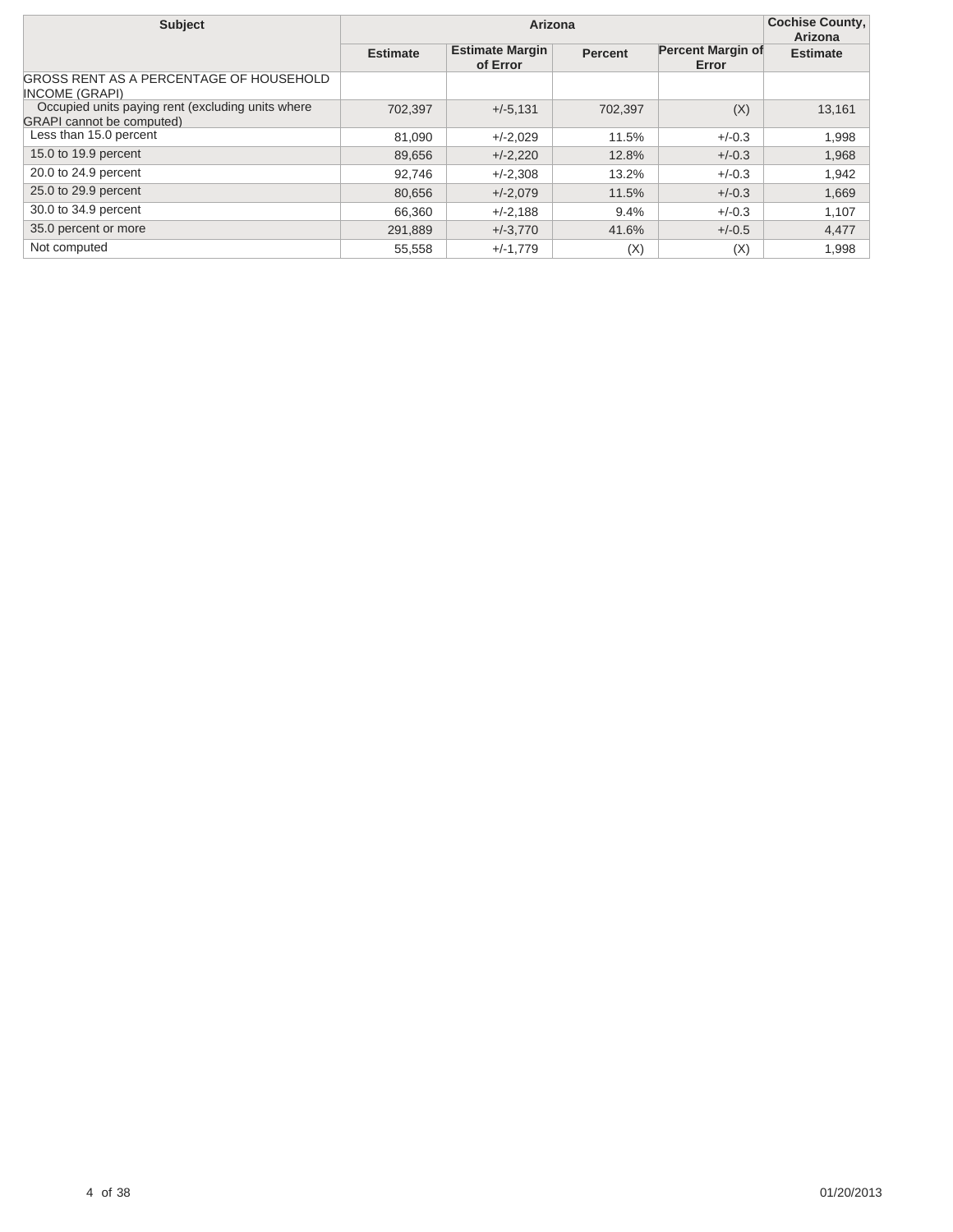| <b>Subject</b>                                 | <b>Cochise County, Arizona</b>     |                | Pima County, Arizona       |                 |                                    |
|------------------------------------------------|------------------------------------|----------------|----------------------------|-----------------|------------------------------------|
|                                                | <b>Estimate Margin</b><br>of Error | <b>Percent</b> | Percent Margin of<br>Error | <b>Estimate</b> | <b>Estimate Margin</b><br>of Error |
| <b>HOUSING OCCUPANCY</b>                       |                                    |                |                            |                 |                                    |
|                                                |                                    |                |                            |                 |                                    |
| Total housing units                            | +/-518                             | 58,252         | (X)                        | 435,392         | $+/-875$                           |
| Occupied housing units                         | $+/-923$                           | 84.0%          | $+/-1.3$                   | 381,880         | $+/-2,193$                         |
| Vacant housing units                           | $+/-730$                           | 16.0%          | $+/-1.3$                   | 53,512          | +/-1,969                           |
| Homeowner vacancy rate                         | $+/-0.9$                           | (X)            | (X)                        | 2.8             | $+/-0.3$                           |
| Rental vacancy rate                            | $+/-1.9$                           | (X)            | (X)                        | 8.9             | $+/-0.6$                           |
| UNITS IN STRUCTURE                             |                                    |                |                            |                 |                                    |
| Total housing units                            | +/-518                             | 58,252         | (X)                        | 435,392         | $+/-875$                           |
| 1-unit, detached                               | $+/-881$                           | 61.4%          | $+/-1.4$                   | 253,337         | $+/-1,644$                         |
| 1-unit, attached                               | $+/-334$                           | 3.1%           | $+/-0.6$                   | 34,966          | +/-1,097                           |
| 2 units                                        | $+/-182$                           | 1.0%           | $+/-0.3$                   | 8,030           | $+/-634$                           |
| 3 or 4 units                                   | $+/-308$                           | 2.2%           | $+/-0.5$                   | 13,278          | $+/-777$                           |
| 5 to 9 units                                   | $+/-374$                           | 3.1%           | $+/-0.6$                   | 18,309          | $+/-1,042$                         |
| 10 to 19 units                                 | $+/-398$                           | 2.9%           | $+/-0.7$                   | 24,269          | +/-1,079                           |
| 20 or more units                               | $+/-381$                           | 3.0%           | $+/-0.7$                   | 36,026          | $+/-1,035$                         |
| Mobile home                                    | $+/-569$                           | 21.9%          | $+/-1.0$                   | 46,237          | +/-1,106                           |
| Boat, RV, van, etc.                            | $+/-195$                           | 1.3%           | $+/-0.3$                   | 940             | $+/-243$                           |
| YEAR STRUCTURE BUILT                           |                                    |                |                            |                 |                                    |
| Total housing units                            | $+/-518$                           | 58,252         | (X)                        | 435,392         | $+/-875$                           |
| Built 2005 or later                            | $+/-355$                           | 6.1%           | $+/-0.6$                   | 26,019          | $+/-966$                           |
| Built 2000 to 2004                             | $+/-549$                           | 12.4%          | $+/-0.9$                   | 51,168          | $+/-1,448$                         |
| Built 1990 to 1999                             | $+/-603$                           | 17.9%          | $+/-1.0$                   | 77,771          | +/-1,586                           |
| Built 1980 to 1989                             | $+/-634$                           | 15.6%          | $+/-1.1$                   | 82,054          | $+/-1,799$                         |
| Built 1970 to 1979                             | $+/-689$                           | 20.1%          | $+/-1.2$                   | 95,552          | +/-1,736                           |
| Built 1960 to 1969                             | $+/-525$                           | 9.4%           | $+/-0.9$                   | 39,978          | $+/-1,465$                         |
| Built 1950 to 1959                             | $+/-455$                           | 6.9%           | $+/-0.8$                   | 39,592          | +/-1,014                           |
| Built 1940 to 1949                             | $+/-271$                           | 3.0%           | $+/-0.5$                   | 13,534          | $+/-885$                           |
| Built 1939 or earlier                          | $+/-411$                           | 8.7%           | $+/-0.7$                   | 9,724           | $+/-572$                           |
| <b>ROOMS</b>                                   |                                    |                |                            |                 |                                    |
| Total housing units                            | $+/-518$                           |                |                            |                 | $+/-875$                           |
| 1 room                                         | $+/-217$                           | 58,252<br>1.3% | (X)<br>$+/-0.4$            | 435,392         | $+/-794$                           |
| 2 rooms                                        | $+/-414$                           | 5.2%           | $+/-0.7$                   | 9,243           | $+/-936$                           |
| 3 rooms                                        | $+/-546$                           | 8.9%           | $+/-0.9$                   | 18,679          | $+/-1,593$                         |
| 4 rooms                                        |                                    |                |                            | 49,760          |                                    |
| 5 rooms                                        | $+/-536$                           | 15.3%          | $+/-0.9$                   | 82,543          | +/-2,020                           |
| 6 rooms                                        | $+/-781$                           | 23.2%          | $+/-1.3$                   | 98,408          | $+/-2,121$                         |
| 7 rooms                                        | $+/-714$                           | 21.0%          | $+/-1.2$                   | 79,866          | $+/-1,630$                         |
| 8 rooms                                        | $+/-492$                           | 13.0%          | $+/-0.8$                   | 50,480          | $+/-1,405$                         |
| 9 rooms or more                                | $+/-356$                           | 6.6%           | $+/-0.6$                   | 26,650          | $+/-1,099$                         |
| Median rooms                                   | $+/-392$                           | 5.5%           | $+/-0.7$                   | 19,763          | $+/-875$                           |
| <b>BEDROOMS</b>                                | $+/-0.1$                           | (X)            | (X)                        | 5.1             | $+/-0.1$                           |
| Total housing units                            |                                    |                |                            |                 |                                    |
| No bedroom                                     | $+/-518$                           | 58,252         | (X)                        | 435,392         | $+/-875$                           |
| 1 bedroom                                      | $+/-242$                           | 1.4%           | $+/-0.4$                   | 10,292          | $+/-829$                           |
|                                                | $+/-535$                           | 10.7%          | $+/-0.9$                   | 62,112          | $+/-1,553$                         |
| 2 bedrooms                                     | $+/-771$                           | 27.8%          | $+/-1.3$                   | 125,826         | $+/-2,000$                         |
| 3 bedrooms                                     | $+/-794$                           | 44.2%          | $+/-1.4$                   | 157,724         | $+/-2,101$                         |
| 4 bedrooms                                     | $+/-537$                           | 13.8%          | $+/-0.9$                   | 68,916          | $+/-1,521$                         |
| 5 or more bedrooms                             | $+/-200$                           | 2.0%           | $+/-0.3$                   | 10,522          | $+/-730$                           |
| <b>HOUSING TENURE</b>                          |                                    |                |                            |                 |                                    |
| Occupied housing units                         | $+/-923$                           | 48,935         | (X)                        | 381,880         | $+/-2,193$                         |
| Owner-occupied                                 | $+/-796$                           | 69.0%          | $+/-1.4$                   | 246,584         | $+/-2,413$                         |
| Renter-occupied                                | $+/-829$                           | 31.0%          | $+/-1.4$                   | 135,296         | $+/-2,011$                         |
| Average household size of owner-occupied unit  | $+/-0.05$                          | (X)            | (X)                        | 2.54            | $+/-0.02$                          |
| Average household size of renter-occupied unit | $+/-0.09$                          | (X)            | (X)                        | 2.31            | $+/-0.02$                          |
| YEAR HOUSEHOLDER MOVED INTO UNIT               |                                    |                |                            |                 |                                    |
| Occupied housing units                         | $+/-923$                           | 48,935         | (X)                        | 381,880         | $+/-2,193$                         |
| Moved in 2005 or later                         | $+/-826$                           | 37.0%          | $+/-1.3$                   | 159,992         | $+/-2,298$                         |
| Moved in 2000 to 2004                          | $+/-656$                           | 25.9%          | $+/-1.3$                   | 92,083          | $+/-2,094$                         |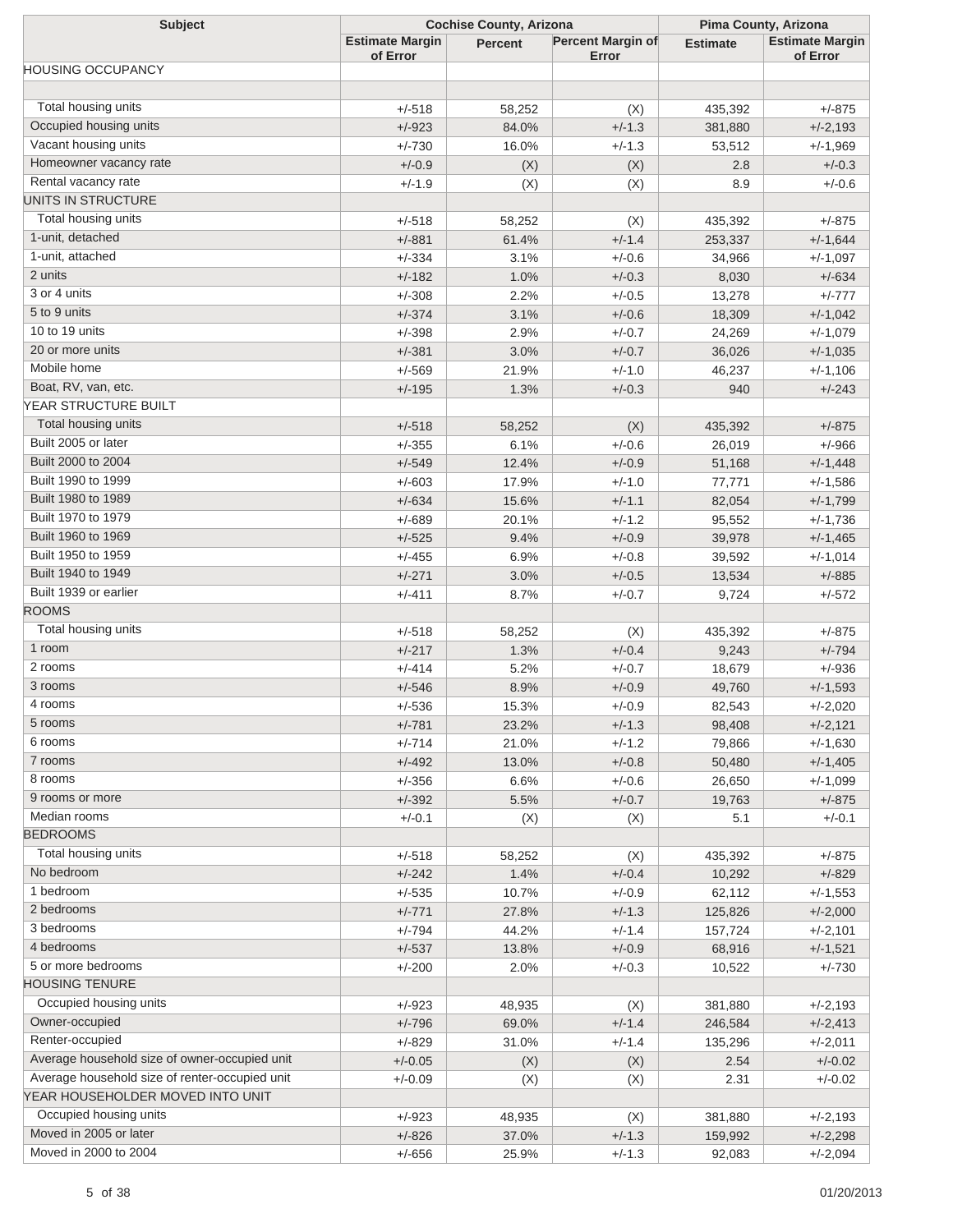| <b>Subject</b>                                      | <b>Cochise County, Arizona</b>     |                |                                   | Pima County, Arizona |                                    |  |
|-----------------------------------------------------|------------------------------------|----------------|-----------------------------------|----------------------|------------------------------------|--|
|                                                     | <b>Estimate Margin</b><br>of Error | <b>Percent</b> | <b>Percent Margin of</b><br>Error | <b>Estimate</b>      | <b>Estimate Margin</b><br>of Error |  |
| Moved in 1990 to 1999                               | $+/-597$                           | 20.9%          | $+/-1.2$                          | 73,065               | $+/-1,745$                         |  |
| Moved in 1980 to 1989                               | $+/-371$                           | 8.5%           | $+/-0.8$                          | 29,662               | $+/-1,114$                         |  |
| Moved in 1970 to 1979                               | $+/-273$                           | 5.0%           | $+/-0.6$                          | 17,686               | $+/-873$                           |  |
| Moved in 1969 or earlier                            | $+/-223$                           | 2.7%           | $+/-0.5$                          | 9,392                | $+/-516$                           |  |
| <b>VEHICLES AVAILABLE</b>                           |                                    |                |                                   |                      |                                    |  |
| Occupied housing units                              | $+/-923$                           | 48,935         | (X)                               | 381,880              | $+/-2,193$                         |  |
| No vehicles available                               | $+/-389$                           | 6.4%           | $+/-0.8$                          | 30,782               | $+/-1,167$                         |  |
| 1 vehicle available                                 | $+/-779$                           | 32.4%          | $+/-1.3$                          | 148,307              | $+/-2,418$                         |  |
| 2 vehicles available                                | $+/-781$                           | 38.1%          | $+/-1.4$                          | 138,874              | $+/-2,001$                         |  |
| 3 or more vehicles available                        | $+/-600$                           | 23.2%          | $+/-1.2$                          | 63,917               | $+/-1,440$                         |  |
| <b>HOUSE HEATING FUEL</b>                           |                                    |                |                                   |                      |                                    |  |
| Occupied housing units                              | $+/-923$                           | 48,935         | (X)                               | 381,880              | $+/-2,193$                         |  |
| Utility gas                                         | $+/-897$                           | 56.0%          | $+/-1.5$                          | 219,312              | $+/-2,214$                         |  |
| Bottled, tank, or LP gas                            | $+/-489$                           | 15.1%          | $+/-1.0$                          | 10,096               | $+/-614$                           |  |
| Electricity                                         | $+/-738$                           | 24.8%          | $+/-1.3$                          | 147,487              | $+/-2,378$                         |  |
| Fuel oil, kerosene, etc.                            | $+/-49$                            | 0.1%           | $+/-0.1$                          | 284                  | $+/-105$                           |  |
| Coal or coke                                        | $+/-132$                           | 0.0%           | $+/-0.1$                          | 20                   | $+/-30$                            |  |
| Wood                                                | $+/-217$                           | 2.4%           | $+/-0.4$                          | 2,217                | $+/-279$                           |  |
| Solar energy                                        | $+/-107$                           | 0.3%           | $+/-0.2$                          | 217                  | $+/-98$                            |  |
| Other fuel                                          | $+/-120$                           | 0.7%           | $+/-0.2$                          | 307                  | $+/-122$                           |  |
| No fuel used                                        | $+/-120$                           | 0.6%           | $+/-0.2$                          | 1,940                | $+/-297$                           |  |
| <b>SELECTED CHARACTERISTICS</b>                     |                                    |                |                                   |                      |                                    |  |
| Occupied housing units                              | $+/-923$                           | 48,935         | (X)                               | 381,880              | $+/-2,193$                         |  |
| Lacking complete plumbing facilities                | $+/-141$                           | 0.9%           | $+/-0.3$                          | 1,813                | $+/-286$                           |  |
| Lacking complete kitchen facilities                 | $+/-120$                           | 0.8%           | $+/-0.2$                          | 2,851                | $+/-363$                           |  |
| No telephone service available                      | $+/-278$                           | 3.4%           | $+/-0.6$                          | 15,539               | $+/-1,027$                         |  |
| <b>OCCUPANTS PER ROOM</b>                           |                                    |                |                                   |                      |                                    |  |
| Occupied housing units                              | $+/-923$                           | 48,935         | (X)                               | 381,880              | $+/-2,193$                         |  |
| 1.00 or less                                        | $+/-939$                           | 97.4%          | $+/-0.5$                          | 367,518              | $+/-2,280$                         |  |
| 1.01 to 1.50                                        | $+/-205$                           | 1.9%           | $+/-0.4$                          | 10,622               | $+/-831$                           |  |
| 1.51 or more                                        | $+/-128$                           | 0.7%           | $+/-0.3$                          | 3,740                | $+/-502$                           |  |
| VALUE                                               |                                    |                |                                   |                      |                                    |  |
| Owner-occupied units                                | $+/-796$                           | 33,776         | (X)                               | 246,584              | $+/-2,413$                         |  |
| Less than \$50,000                                  | $+/-414$                           | 11.7%          | $+/-1.2$                          | 18,508               | $+/-688$                           |  |
| \$50,000 to \$99,999                                | $+/-442$                           | 19.5%          | $+/-1.3$                          | 21,159               | $+/-861$                           |  |
| \$100,000 to \$149,999                              | $+/-397$                           | 16.9%          | $+/-1.2$                          | 37,052               | $+/-1,061$                         |  |
| \$150,000 to \$199,999                              | $+/-549$                           | 18.3%          | $+/-1.5$                          | 48,084               | $+/-1,262$                         |  |
| \$200,000 to \$299,999                              | $+/-495$                           | 20.2%          | $+/-1.3$                          | 60,350               | $+/-1,475$                         |  |
| \$300,000 to \$499,999                              | $+/-373$                           | 10.3%          | $+/-1.1$                          | 41,217               | $+/-1,054$                         |  |
| \$500,000 to \$999,999                              | $+/-197$                           | 2.4%           | $+/-0.6$                          | 17,337               | $+/-751$                           |  |
| \$1,000,000 or more                                 | $+/-100$                           | 0.8%           | $+/-0.3$                          | 2,877                | $+/-296$                           |  |
| Median (dollars)                                    | $+/-4,066$                         |                |                                   | 198,300              | $+/-1,651$                         |  |
| <b>MORTGAGE STATUS</b>                              |                                    | (X)            | (X)                               |                      |                                    |  |
| Owner-occupied units                                | $+/-796$                           | 33,776         | (X)                               | 246,584              | $+/-2,413$                         |  |
| Housing units with a mortgage                       | $+/-794$                           | 64.5%          | $+/-1.6$                          |                      |                                    |  |
| Housing units without a mortgage                    | $+/-579$                           | 35.5%          | $+/-1.6$                          | 169,711<br>76,873    | $+/-2,104$                         |  |
| SELECTED MONTHLY OWNER COSTS (SMOC)                 |                                    |                |                                   |                      | $+/-1,458$                         |  |
| Housing units with a mortgage                       |                                    |                |                                   |                      |                                    |  |
| Less than \$300                                     | $+/-794$                           | 21,802         | (X)                               | 169,711              | $+/-2,104$                         |  |
| \$300 to \$499                                      | $+/-81$                            | 0.8%           | $+/-0.4$                          | 500                  | $+/-131$                           |  |
| \$500 to \$699                                      | $+/-209$                           | 4.0%           | $+/-0.9$                          | 3,123                | $+/-295$                           |  |
| \$700 to \$999                                      | $+/-330$                           | 11.9%          | $+/-1.5$                          | 9,859                | $+/-619$                           |  |
| \$1,000 to \$1,499                                  | $+/-495$                           | 22.8%          | $+/-2.1$                          | 27,598               | $+/-1,170$                         |  |
| \$1,500 to \$1,999                                  | $+/-440$                           | 30.2%          | $+/-2.0$                          | 57,159               | $+/-1,377$                         |  |
| \$2,000 or more                                     | $+/-384$                           | 18.1%          | $+/-1.6$                          | 37,071               | $+/-1,104$                         |  |
| Median (dollars)                                    | $+/-358$                           | 12.2%          | $+/-1.5$                          | 34,401               | $+/-1,088$                         |  |
|                                                     | $+/-31$                            | (X)            | (X)                               | 1,374                | $+/-12$                            |  |
| Housing units without a mortgage<br>Less than \$100 | $+/-579$                           | 11,974         | (X)                               | 76,873               | $+/-1,458$                         |  |
| \$100 to \$199                                      | $+/-126$                           | 3.2%           | $+/-1.0$                          | 1,553                | $+/-291$                           |  |
|                                                     | $+/-337$                           | 19.2%          | $+/-2.6$                          | 7,212                | $+/-540$                           |  |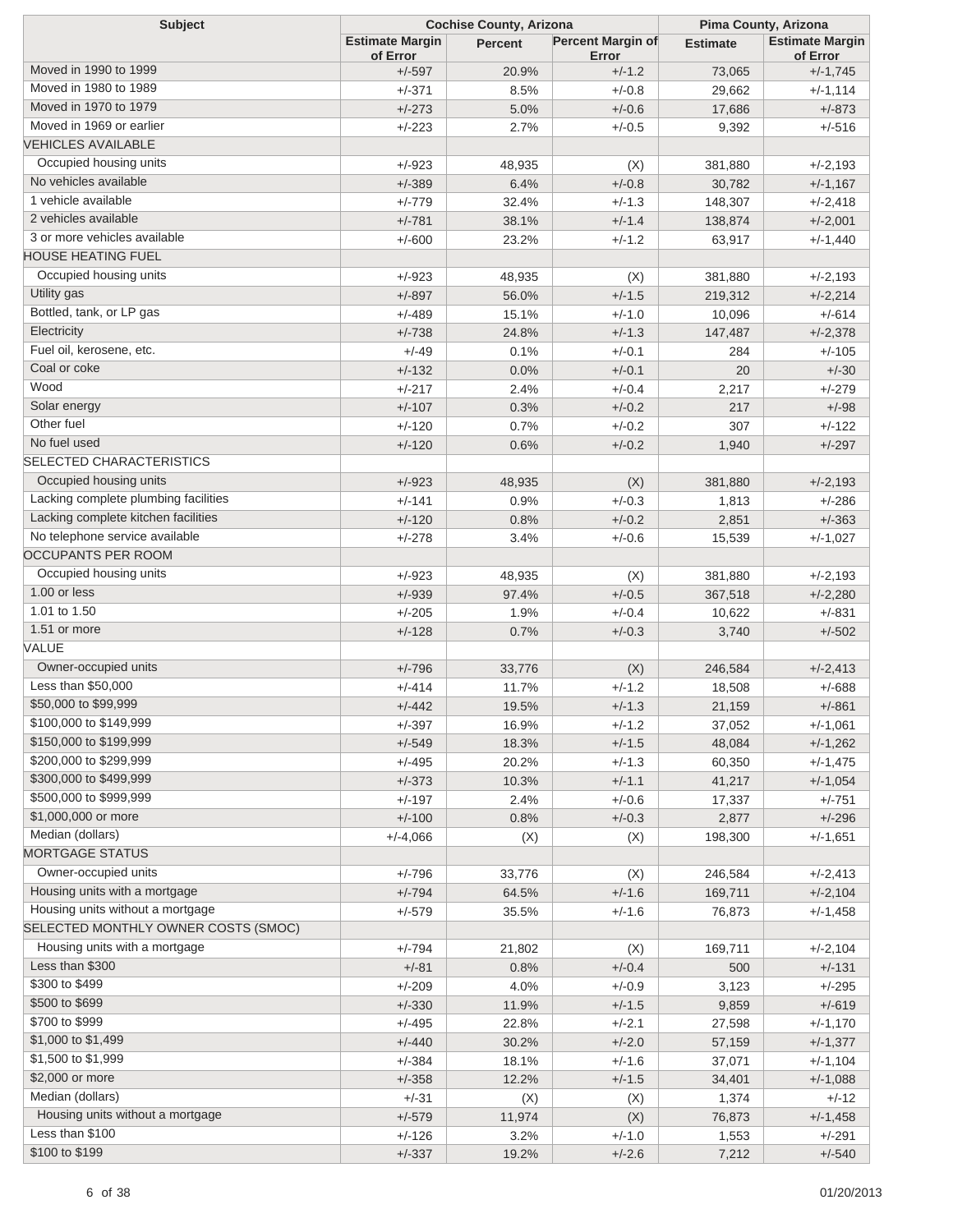| <b>Subject</b>                                                                        | <b>Cochise County, Arizona</b>     |         |                                   | Pima County, Arizona |                                    |  |
|---------------------------------------------------------------------------------------|------------------------------------|---------|-----------------------------------|----------------------|------------------------------------|--|
|                                                                                       | <b>Estimate Margin</b><br>of Error | Percent | <b>Percent Margin of</b><br>Error | <b>Estimate</b>      | <b>Estimate Margin</b><br>of Error |  |
| \$200 to \$299                                                                        | $+/-442$                           | 29.7%   | $+/-3.2$                          | 15,742               | $+/-839$                           |  |
| \$300 to \$399                                                                        | $+/-316$                           | 24.3%   | $+/-2.8$                          | 19,036               | $+/-883$                           |  |
| \$400 or more                                                                         | $+/-340$                           | 23.6%   | $+/-2.5$                          | 33,330               | $+/-974$                           |  |
| Median (dollars)                                                                      | $+/-12$                            | (X)     | (X)                               | 372                  | $+/-5$                             |  |
| SELECTED MONTHLY OWNER COSTS AS A<br>PERCENTAGE OF HOUSEHOLD INCOME (SMOCAPI)         |                                    |         |                                   |                      |                                    |  |
| Housing units with a mortgage (excluding units where<br>SMOCAPI cannot be computed)   | $+/-785$                           | 21,680  | (X)                               | 169,020              | $+/-2,082$                         |  |
| Less than 20.0 percent                                                                | $+/-620$                           | 41.2%   | $+/-2.3$                          | 55,638               | $+/-1,390$                         |  |
| 20.0 to 24.9 percent                                                                  | $+/-337$                           | 14.1%   | $+/-1.4$                          | 27,314               | $+/-988$                           |  |
| 25.0 to 29.9 percent                                                                  | $+/-359$                           | 12.7%   | $+/-1.6$                          | 22,323               | $+/-933$                           |  |
| 30.0 to 34.9 percent                                                                  | $+/-232$                           | 7.4%    | $+/-1.1$                          | 15,931               | $+/-779$                           |  |
| 35.0 percent or more                                                                  | $+/-485$                           | 24.4%   | $+/-2.1$                          | 47,814               | $+/-1,503$                         |  |
| Not computed                                                                          | $+/-74$                            | (X)     | (X)                               | 691                  | $+/-194$                           |  |
| Housing unit without a mortgage (excluding units<br>where SMOCAPI cannot be computed) | $+/-566$                           | 11,795  | (X)                               | 75,880               | $+/-1,463$                         |  |
| Less than 10.0 percent                                                                | $+/-462$                           | 49.1%   | $+/-3.0$                          | 34,090               | $+/-1,097$                         |  |
| 10.0 to 14.9 percent                                                                  | $+/-333$                           | 20.6%   | $+/-2.7$                          | 14,722               | $+/-647$                           |  |
| 15.0 to 19.9 percent                                                                  | $+/-206$                           | 10.4%   | $+/-1.7$                          | 9,287                | $+/-642$                           |  |
| 20.0 to 24.9 percent                                                                  | $+/-192$                           | 6.3%    | $+/-1.6$                          | 5,153                | $+/-478$                           |  |
| 25.0 to 29.9 percent                                                                  | $+/-125$                           | 3.7%    | $+/-1.1$                          | 3,031                | $+/-301$                           |  |
| 30.0 to 34.9 percent                                                                  | $+/-89$                            | 2.2%    | $+/-0.7$                          | 2,039                | $+/-279$                           |  |
| 35.0 percent or more                                                                  | $+/-206$                           | 7.6%    | $+/-1.7$                          | 7,558                | $+/-552$                           |  |
| Not computed                                                                          | $+/-87$                            | (X)     | (X)                               | 993                  | $+/-211$                           |  |
| <b>GROSS RENT</b>                                                                     |                                    |         |                                   |                      |                                    |  |
| Occupied units paying rent                                                            | +/-816                             | 13,365  | (X)                               | 128,883              | $+/-2,105$                         |  |
| Less than \$200                                                                       | $+/-114$                           | 2.5%    | $+/-0.9$                          | 2,225                | $+/-333$                           |  |
| \$200 to \$299                                                                        | $+/-159$                           | 4.2%    | $+/-1.2$                          | 1,961                | $+/-254$                           |  |
| \$300 to \$499                                                                        | $+/-353$                           | 13.2%   | $+/-2.5$                          | 15,535               | $+/-871$                           |  |
| \$500 to \$749                                                                        | $+/-526$                           | 34.0%   | $+/-3.3$                          | 46,832               | $+/-1,519$                         |  |
| \$750 to \$999                                                                        | $+/-397$                           | 23.5%   | $+/-2.7$                          | 30,565               | $+/-1,222$                         |  |
| \$1,000 to \$1,499                                                                    | $+/-375$                           | 18.1%   | $+/-2.5$                          | 24,820               | $+/-960$                           |  |
| \$1,500 or more                                                                       | $+/-185$                           | 4.4%    | $+/-1.4$                          | 6,945                | $+/-569$                           |  |
| Median (dollars)                                                                      | $+/-27$                            | (X)     | (X)                               | 737                  | $+/-8$                             |  |
| No rent paid                                                                          | $+/-284$                           | (X)     | (X)                               | 6,413                | $+/-570$                           |  |
| GROSS RENT AS A PERCENTAGE OF HOUSEHOLD<br><b>INCOME (GRAPI)</b>                      |                                    |         |                                   |                      |                                    |  |
| Occupied units paying rent (excluding units where<br><b>GRAPI</b> cannot be computed) | $+/-810$                           | 13,161  | (X)                               | 126,509              | $+/-2,146$                         |  |
| Less than 15.0 percent                                                                | $+/-309$                           | 15.2%   | $+/-2.2$                          | 13,642               | $+/-762$                           |  |
| 15.0 to 19.9 percent                                                                  | $+/-330$                           | 15.0%   | $+/-2.3$                          | 16,030               | $+/-881$                           |  |
| 20.0 to 24.9 percent                                                                  | $+/-338$                           | 14.8%   | $+/-2.3$                          | 15,681               | $+/-875$                           |  |
| 25.0 to 29.9 percent                                                                  | $+/-318$                           | 12.7%   | $+/-2.2$                          | 14,581               | $+/-870$                           |  |
| 30.0 to 34.9 percent                                                                  | $+/-260$                           | 8.4%    | $+/-2.0$                          | 11,730               | $+/-862$                           |  |
| 35.0 percent or more                                                                  | $+/-557$                           | 34.0%   | $+/-3.6$                          | 54,845               | $+/-1,535$                         |  |
| Not computed                                                                          | $+/-288$                           | (X)     | (X)                               | 8,787                | $+/-655$                           |  |
|                                                                                       |                                    |         |                                   |                      |                                    |  |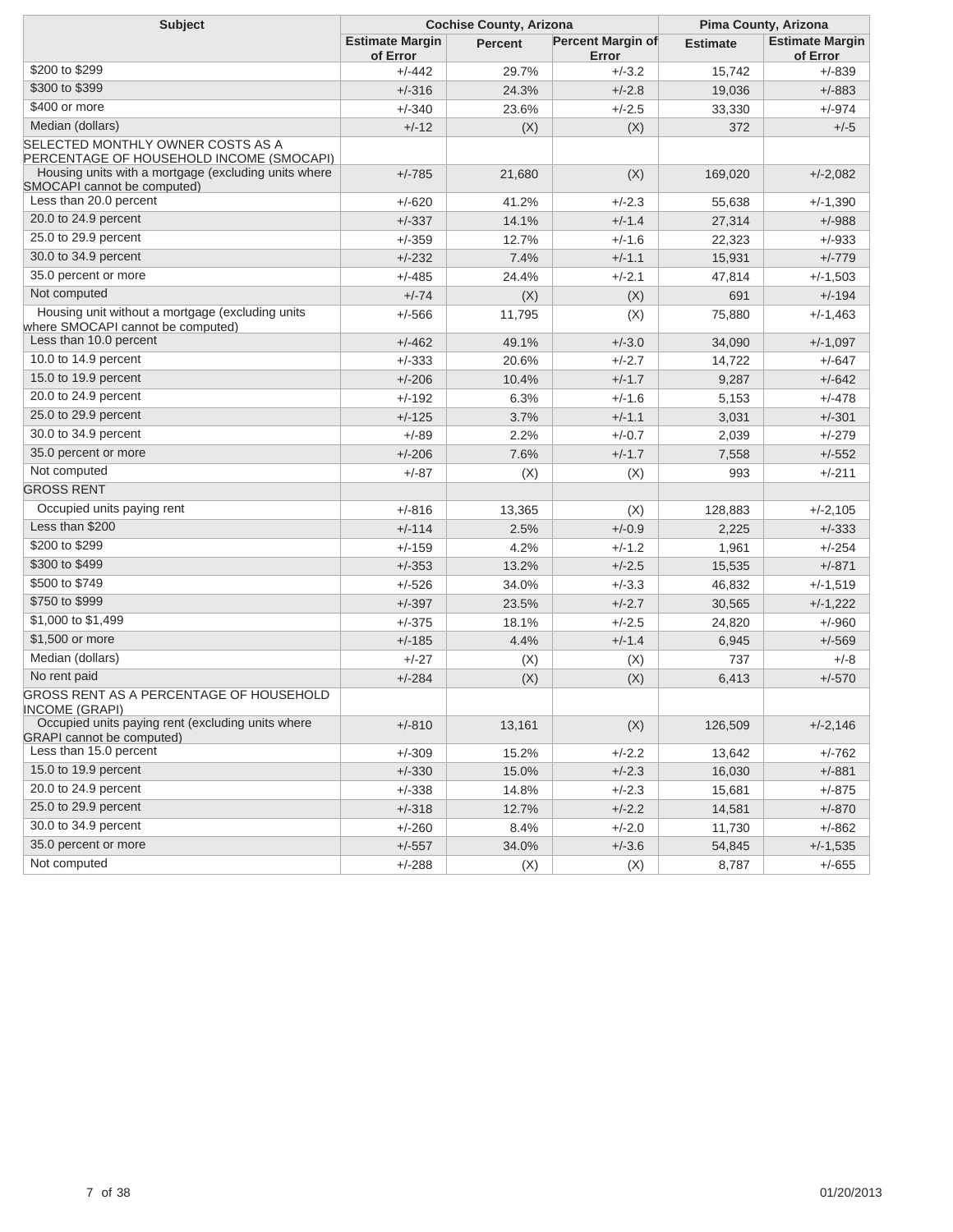| <b>Subject</b>                                 | Pima County, Arizona |                                   | Santa Cruz County, Arizona |                                    |                |
|------------------------------------------------|----------------------|-----------------------------------|----------------------------|------------------------------------|----------------|
|                                                | <b>Percent</b>       | <b>Percent Margin of</b><br>Error | <b>Estimate</b>            | <b>Estimate Margin</b><br>of Error | <b>Percent</b> |
| <b>HOUSING OCCUPANCY</b>                       |                      |                                   |                            |                                    |                |
|                                                |                      |                                   |                            |                                    |                |
| Total housing units                            | 435,392              | (X)                               | 17,493                     | $+/-64$                            | 17,493         |
| Occupied housing units                         | 87.7%                | $+/-0.5$                          | 12,078                     | $+/-493$                           | 69.0%          |
| Vacant housing units                           | 12.3%                | $+/-0.5$                          | 5,415                      | $+/-482$                           | 31.0%          |
| Homeowner vacancy rate                         | (X)                  | (X)                               | 6.6                        | $+/-2.1$                           | (X)            |
| Rental vacancy rate                            | (X)                  | (X)                               | 24.8                       | $+/-5.9$                           | (X)            |
| UNITS IN STRUCTURE                             |                      |                                   |                            |                                    |                |
| Total housing units                            | 435,392              | (X)                               | 17,493                     | $+/-64$                            | 17,493         |
| 1-unit, detached                               | 58.2%                | $+/-0.4$                          | 12,382                     | $+/-380$                           | 70.8%          |
| 1-unit, attached                               | 8.0%                 | $+/-0.2$                          | 688                        | $+/-180$                           | 3.9%           |
| 2 units                                        | 1.8%                 | $+/-0.1$                          | 712                        | $+/-231$                           | 4.1%           |
| 3 or 4 units                                   | 3.0%                 | $+/-0.2$                          | 1,087                      | $+/-266$                           | 6.2%           |
| 5 to 9 units                                   | 4.2%                 | $+/-0.2$                          | 373                        | $+/-144$                           | 2.1%           |
| 10 to 19 units                                 | 5.6%                 | $+/-0.2$                          | 157                        | $+/-121$                           | 0.9%           |
| 20 or more units                               | 8.3%                 | $+/-0.2$                          | 760                        | $+/-200$                           | 4.3%           |
| Mobile home                                    | 10.6%                | $+/-0.3$                          | 1,306                      | $+/-220$                           | 7.5%           |
| Boat, RV, van, etc.                            | 0.2%                 | $+/-0.1$                          | 28                         | $+/-28$                            | 0.2%           |
| YEAR STRUCTURE BUILT                           |                      |                                   |                            |                                    |                |
| Total housing units                            | 435,392              | (X)                               | 17,493                     | $+/-64$                            | 17,493         |
| Built 2005 or later                            | 6.0%                 | $+/-0.2$                          | 867                        | $+/-196$                           | 5.0%           |
| Built 2000 to 2004                             | 11.8%                | $+/-0.3$                          | 3,577                      | $+/-381$                           | 20.4%          |
| Built 1990 to 1999                             | 17.9%                | $+/-0.4$                          | 3,840                      | $+/-366$                           | 22.0%          |
| Built 1980 to 1989                             | 18.8%                | $+/-0.4$                          | 2,333                      | $+/-368$                           | 13.3%          |
| Built 1970 to 1979                             | 21.9%                | $+/-0.4$                          | 2,964                      | $+/-319$                           | 16.9%          |
| Built 1960 to 1969                             | 9.2%                 | $+/-0.3$                          | 1,314                      | $+/-255$                           | 7.5%           |
| Built 1950 to 1959                             | 9.1%                 | $+/-0.2$                          | 964                        | $+/-231$                           | 5.5%           |
| Built 1940 to 1949                             | 3.1%                 | $+/-0.2$                          | 352                        | $+/-149$                           | 2.0%           |
| Built 1939 or earlier                          | 2.2%                 | $+/-0.1$                          | 1,282                      | $+/-214$                           | 7.3%           |
| <b>ROOMS</b>                                   |                      |                                   |                            |                                    |                |
| Total housing units                            | 435,392              |                                   | 17,493                     | $+/-64$                            |                |
| 1 room                                         | 2.1%                 | (X)<br>$+/-0.2$                   | 159                        | $+/-85$                            | 17,493<br>0.9% |
| 2 rooms                                        |                      | $+/-0.2$                          |                            |                                    |                |
| 3 rooms                                        | 4.3%                 |                                   | 257                        | $+/-97$                            | 1.5%           |
| 4 rooms                                        | 11.4%                | $+/-0.4$                          | 1,124                      | $+/-227$                           | 6.4%           |
| 5 rooms                                        | 19.0%                | $+/-0.5$                          | 2,895                      | $+/-375$                           | 16.5%          |
| 6 rooms                                        | 22.6%                | $+/-0.5$                          | 4,874                      | $+/-418$                           | 27.9%          |
| 7 rooms                                        | 18.3%                | $+/-0.4$                          | 4,570                      | $+/-435$                           | 26.1%          |
| 8 rooms                                        | 11.6%                | $+/-0.3$                          | 1,993                      | $+/-374$                           | 11.4%          |
| 9 rooms or more                                | 6.1%                 | $+/-0.3$                          | 980                        | $+/-199$                           | 5.6%           |
|                                                | 4.5%                 | $+/-0.2$                          | 641                        | $+/-179$                           | 3.7%           |
| Median rooms<br><b>BEDROOMS</b>                | (X)                  | (X)                               | 5.4                        | $+/-0.1$                           | (X)            |
| Total housing units                            |                      |                                   |                            |                                    |                |
|                                                | 435,392              | (X)                               | 17,493                     | $+/-64$                            | 17,493         |
| No bedroom                                     | 2.4%                 | $+/-0.2$                          | 239                        | $+/-109$                           | 1.4%           |
| 1 bedroom                                      | 14.3%                | $+/-0.4$                          | 1,519                      | $+/-254$                           | 8.7%           |
| 2 bedrooms                                     | 28.9%                | $+/-0.4$                          | 5,274                      | $+/-435$                           | 30.1%          |
| 3 bedrooms                                     | 36.2%                | $+/-0.5$                          | 8,201                      | $+/-451$                           | 46.9%          |
| 4 bedrooms                                     | 15.8%                | $+/-0.3$                          | 1,997                      | $+/-350$                           | 11.4%          |
| 5 or more bedrooms                             | 2.4%                 | $+/-0.2$                          | 263                        | $+/-101$                           | 1.5%           |
| <b>HOUSING TENURE</b>                          |                      |                                   |                            |                                    |                |
| Occupied housing units                         | 381,880              | (X)                               | 12,078                     | $+/-493$                           | 12,078         |
| Owner-occupied                                 | 64.6%                | $+/-0.5$                          | 8,575                      | $+/-420$                           | 71.0%          |
| Renter-occupied                                | 35.4%                | $+/-0.5$                          | 3,503                      | $+/-398$                           | 29.0%          |
| Average household size of owner-occupied unit  | (X)                  | (X)                               | 3.93                       | $+/-0.18$                          | (X)            |
| Average household size of renter-occupied unit | (X)                  | (X)                               | 3.45                       | $+/-0.29$                          | (X)            |
| YEAR HOUSEHOLDER MOVED INTO UNIT               |                      |                                   |                            |                                    |                |
| Occupied housing units                         | 381,880              | (X)                               | 12,078                     | $+/-493$                           | 12,078         |
| Moved in 2005 or later                         | 41.9%                | $+/-0.5$                          | 3,252                      | $+/-402$                           | 26.9%          |
| Moved in 2000 to 2004                          | 24.1%                | $+/-0.5$                          | 3,047                      | $+/-366$                           | 25.2%          |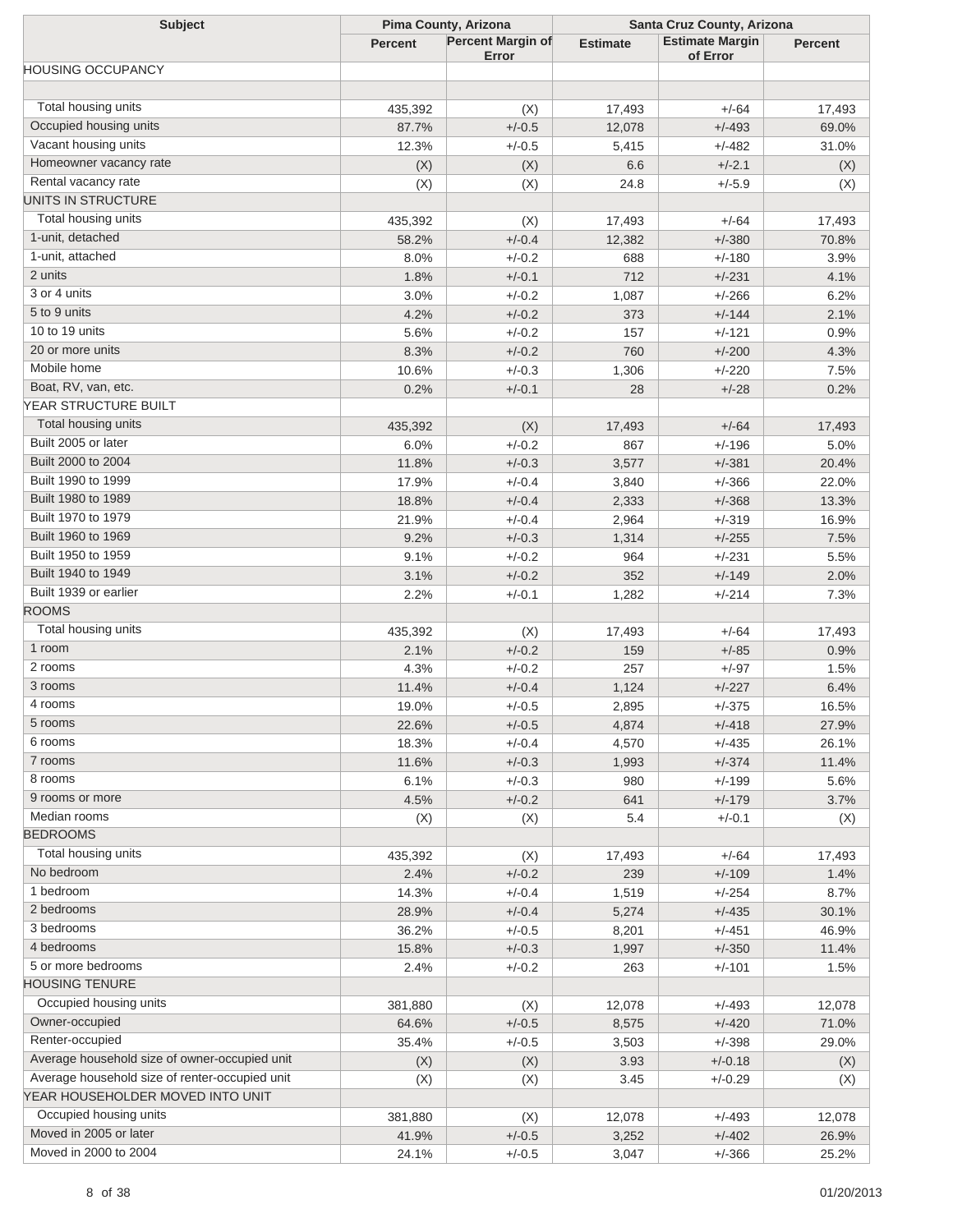| <b>Subject</b>                       | Pima County, Arizona |                                   | Santa Cruz County, Arizona |                                    |                |
|--------------------------------------|----------------------|-----------------------------------|----------------------------|------------------------------------|----------------|
|                                      | <b>Percent</b>       | <b>Percent Margin of</b><br>Error | <b>Estimate</b>            | <b>Estimate Margin</b><br>of Error | <b>Percent</b> |
| Moved in 1990 to 1999                | 19.1%                | $+/-0.4$                          | 3,286                      | $+/-377$                           | 27.2%          |
| Moved in 1980 to 1989                | 7.8%                 | $+/-0.3$                          | 1,368                      | $+/-237$                           | 11.3%          |
| Moved in 1970 to 1979                | 4.6%                 | $+/-0.2$                          | 744                        | $+/-151$                           | 6.2%           |
| Moved in 1969 or earlier             | 2.5%                 | $+/-0.1$                          | 381                        | $+/-128$                           | 3.2%           |
| <b>VEHICLES AVAILABLE</b>            |                      |                                   |                            |                                    |                |
| Occupied housing units               | 381,880              | (X)                               | 12,078                     | $+/-493$                           | 12,078         |
| No vehicles available                | 8.1%                 | $+/-0.3$                          | 519                        | $+/-139$                           | 4.3%           |
| 1 vehicle available                  | 38.8%                | $+/-0.6$                          | 4,036                      | $+/-355$                           | 33.4%          |
| 2 vehicles available                 | 36.4%                | $+/-0.5$                          | 4,688                      | $+/-417$                           | 38.8%          |
| 3 or more vehicles available         | 16.7%                | $+/-0.4$                          | 2,835                      | $+/-292$                           | 23.5%          |
| <b>HOUSE HEATING FUEL</b>            |                      |                                   |                            |                                    |                |
| Occupied housing units               | 381,880              | (X)                               | 12,078                     | $+/-493$                           | 12,078         |
| Utility gas                          | 57.4%                | $+/-0.6$                          | 4,666                      | $+/-409$                           | 38.6%          |
| Bottled, tank, or LP gas             | 2.6%                 | $+/-0.2$                          | 1,900                      | $+/-238$                           | 15.7%          |
| Electricity                          | 38.6%                | $+/-0.5$                          | 5,201                      | $+/-439$                           | 43.1%          |
| Fuel oil, kerosene, etc.             | 0.1%                 | $+/-0.1$                          | 0                          | $+/-132$                           | 0.0%           |
| Coal or coke                         |                      | $+/-0.1$                          | $\overline{0}$             | $+/-132$                           |                |
| Wood                                 | 0.0%                 |                                   |                            |                                    | 0.0%           |
| Solar energy                         | 0.6%                 | $+/-0.1$                          | 163                        | $+/-79$                            | 1.3%           |
| Other fuel                           | 0.1%                 | $+/-0.1$                          | 20                         | $+/-16$                            | 0.2%           |
| No fuel used                         | 0.1%                 | $+/-0.1$                          | 11                         | $+/-12$                            | 0.1%           |
| <b>SELECTED CHARACTERISTICS</b>      | 0.5%                 | $+/-0.1$                          | 117                        | $+/-75$                            | 1.0%           |
|                                      |                      |                                   |                            |                                    |                |
| Occupied housing units               | 381,880              | (X)                               | 12,078                     | $+/-493$                           | 12,078         |
| Lacking complete plumbing facilities | 0.5%                 | $+/-0.1$                          | 30                         | $+/-28$                            | 0.2%           |
| Lacking complete kitchen facilities  | 0.7%                 | $+/-0.1$                          | $\overline{7}$             | $+/-7$                             | 0.1%           |
| No telephone service available       | 4.1%                 | $+/-0.3$                          | 355                        | $+/-152$                           | 2.9%           |
| <b>OCCUPANTS PER ROOM</b>            |                      |                                   |                            |                                    |                |
| Occupied housing units               | 381,880              | (X)                               | 12,078                     | $+/-493$                           | 12,078         |
| 1.00 or less                         | 96.2%                | $+/-0.3$                          | 11,538                     | $+/-484$                           | 95.5%          |
| 1.01 to 1.50                         | 2.8%                 | $+/-0.2$                          | 432                        | $+/-133$                           | 3.6%           |
| 1.51 or more                         | 1.0%                 | $+/-0.1$                          | 108                        | $+/-56$                            | 0.9%           |
| VALUE                                |                      |                                   |                            |                                    |                |
| Owner-occupied units                 | 246,584              | (X)                               | 8,575                      | $+/-420$                           | 8,575          |
| Less than \$50,000                   | 7.5%                 | $+/-0.3$                          | 503                        | $+/-138$                           | 5.9%           |
| \$50,000 to \$99,999                 | 8.6%                 | $+/-0.3$                          | 1,514                      | $+/-243$                           | 17.7%          |
| \$100,000 to \$149,999               | 15.0%                | $+/-0.4$                          | 2,339                      | $+/-267$                           | 27.3%          |
| \$150,000 to \$199,999               | 19.5%                | $+/-0.5$                          | 1,555                      | $+/-245$                           | 18.1%          |
| \$200,000 to \$299,999               | 24.5%                | $+/-0.5$                          | 1,281                      | $+/-249$                           | 14.9%          |
| \$300,000 to \$499,999               | 16.7%                | $+/-0.4$                          | 954                        | $+/-204$                           | 11.1%          |
| \$500,000 to \$999,999               | 7.0%                 | $+/-0.3$                          | 303                        | $+/-120$                           | 3.5%           |
| \$1,000,000 or more                  | 1.2%                 | $+/-0.1$                          | 126                        | $+/-61$                            | 1.5%           |
| Median (dollars)                     | (X)                  | (X)                               | 148,200                    | $+/-7,330$                         | (X)            |
| <b>MORTGAGE STATUS</b>               |                      |                                   |                            |                                    |                |
| Owner-occupied units                 | 246,584              | (X)                               | 8,575                      | $+/-420$                           | 8,575          |
| Housing units with a mortgage        | 68.8%                | $+/-0.5$                          | 5,868                      | $+/-360$                           | 68.4%          |
| Housing units without a mortgage     | 31.2%                | $+/-0.5$                          | 2,707                      | $+/-285$                           | 31.6%          |
| SELECTED MONTHLY OWNER COSTS (SMOC)  |                      |                                   |                            |                                    |                |
| Housing units with a mortgage        | 169,711              | (X)                               | 5,868                      | $+/-360$                           | 5,868          |
| Less than \$300                      | 0.3%                 | $+/-0.1$                          | 19                         | $+/-34$                            | 0.3%           |
| \$300 to \$499                       | 1.8%                 | $+/-0.2$                          | 133                        | $+/-71$                            | 2.3%           |
| \$500 to \$699                       | 5.8%                 | $+/-0.4$                          | 541                        | $+/-165$                           | 9.2%           |
| \$700 to \$999                       | 16.3%                | $+/-0.6$                          | 1,575                      | $+/-261$                           | 26.8%          |
| \$1,000 to \$1,499                   | 33.7%                | $+/-0.7$                          | 2,106                      | $+/-298$                           | 35.9%          |
| \$1,500 to \$1,999                   | 21.8%                | $+/-0.6$                          | 774                        | $+/-157$                           | 13.2%          |
| \$2,000 or more                      | 20.3%                | $+/-0.6$                          | 720                        | $+/-208$                           | 12.3%          |
| Median (dollars)                     | (X)                  | (X)                               | 1,117                      | $+/-42$                            | (X)            |
| Housing units without a mortgage     | 76,873               | (X)                               | 2,707                      | $+/-285$                           | 2,707          |
| Less than \$100                      | 2.0%                 | $+/-0.4$                          | 80                         | $+/-50$                            | 3.0%           |
| \$100 to \$199                       | 9.4%                 | $+/-0.7$                          | 379                        | $+/-127$                           | 14.0%          |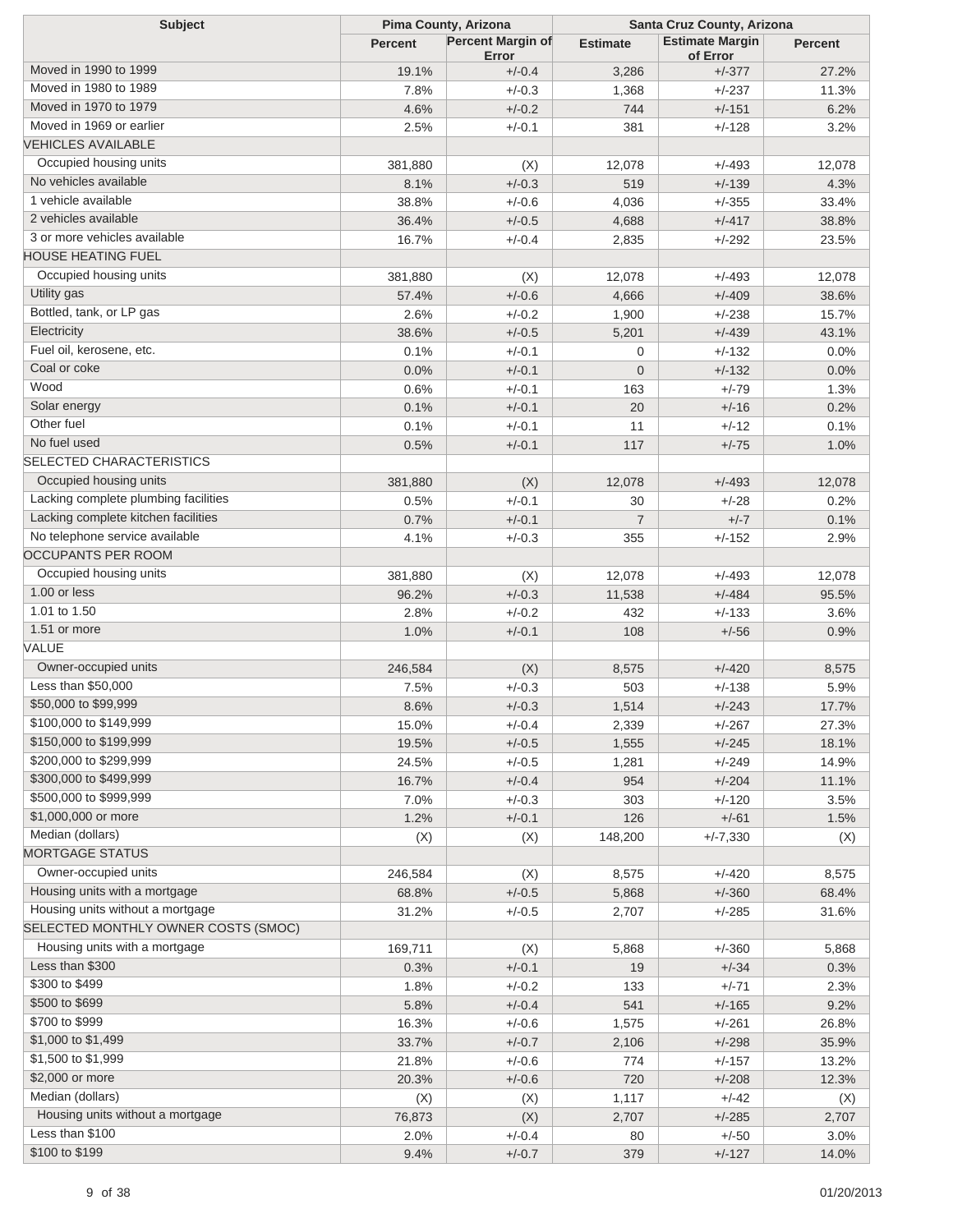| <b>Subject</b>                                                                        | Pima County, Arizona |                                   | Santa Cruz County, Arizona |                                    |                |
|---------------------------------------------------------------------------------------|----------------------|-----------------------------------|----------------------------|------------------------------------|----------------|
|                                                                                       | <b>Percent</b>       | <b>Percent Margin of</b><br>Error | <b>Estimate</b>            | <b>Estimate Margin</b><br>of Error | <b>Percent</b> |
| \$200 to \$299                                                                        | 20.5%                | $+/-1.0$                          | 730                        | $+/-174$                           | 27.0%          |
| \$300 to \$399                                                                        | 24.8%                | $+/-1.0$                          | 575                        | $+/-158$                           | 21.2%          |
| \$400 or more                                                                         | 43.4%                | $+/-1.1$                          | 943                        | $+/-186$                           | 34.8%          |
| Median (dollars)                                                                      | (X)                  | (X)                               | 325                        | $+/-23$                            | (X)            |
| SELECTED MONTHLY OWNER COSTS AS A<br>PERCENTAGE OF HOUSEHOLD INCOME (SMOCAPI)         |                      |                                   |                            |                                    |                |
| Housing units with a mortgage (excluding units where<br>SMOCAPI cannot be computed)   | 169,020              | (X)                               | 5,818                      | $+/-341$                           | 5,818          |
| Less than 20.0 percent                                                                | 32.9%                | $+/-0.7$                          | 1,858                      | $+/-320$                           | 31.9%          |
| 20.0 to 24.9 percent                                                                  | 16.2%                | $+/-0.5$                          | 854                        | $+/-232$                           | 14.7%          |
| 25.0 to 29.9 percent                                                                  | 13.2%                | $+/-0.5$                          | 600                        | $+/-182$                           | 10.3%          |
| 30.0 to 34.9 percent                                                                  | 9.4%                 | $+/-0.5$                          | 432                        | $+/-147$                           | 7.4%           |
| 35.0 percent or more                                                                  | 28.3%                | $+/-0.8$                          | 2,074                      | $+/-304$                           | 35.6%          |
| Not computed                                                                          | (X)                  | (X)                               | 50                         | $+/-60$                            | (X)            |
| Housing unit without a mortgage (excluding units<br>where SMOCAPI cannot be computed) | 75,880               | (X)                               | 2,579                      | $+/-277$                           | 2,579          |
| Less than 10.0 percent                                                                | 44.9%                | $+/-1.2$                          | 1,229                      | $+/-216$                           | 47.7%          |
| 10.0 to 14.9 percent                                                                  | 19.4%                | $+/-0.8$                          | 332                        | +/-99                              | 12.9%          |
| 15.0 to 19.9 percent                                                                  | 12.2%                | $+/-0.8$                          | 287                        | $+/-123$                           | 11.1%          |
| 20.0 to 24.9 percent                                                                  | 6.8%                 | $+/-0.6$                          | 197                        | +/-86                              | 7.6%           |
| 25.0 to 29.9 percent                                                                  | 4.0%                 | $+/-0.4$                          | 136                        | $+/-76$                            | 5.3%           |
| 30.0 to 34.9 percent                                                                  | 2.7%                 | $+/-0.4$                          | 38                         | +/-24                              | 1.5%           |
| 35.0 percent or more                                                                  | 10.0%                | $+/-0.7$                          | 360                        | $+/-132$                           | 14.0%          |
| Not computed                                                                          | (X)                  | (X)                               | 128                        | $+/-95$                            | (X)            |
| <b>GROSS RENT</b>                                                                     |                      |                                   |                            |                                    |                |
| Occupied units paying rent                                                            | 128,883              | (X)                               | 3,233                      | $+/-397$                           | 3,233          |
| Less than \$200                                                                       | 1.7%                 | $+/-0.3$                          | 73                         | $+/-47$                            | 2.3%           |
| \$200 to \$299                                                                        | 1.5%                 | $+/-0.2$                          | 145                        | $+/-82$                            | 4.5%           |
| \$300 to \$499                                                                        | 12.1%                | $+/-0.7$                          | 398                        | $+/-123$                           | 12.3%          |
| \$500 to \$749                                                                        | 36.3%                | $+/-1.0$                          | 1,664                      | $+/-320$                           | 51.5%          |
| \$750 to \$999                                                                        | 23.7%                | $+/-0.8$                          | 637                        | $+/-203$                           | 19.7%          |
| \$1,000 to \$1,499                                                                    | 19.3%                | $+/-0.7$                          | 249                        | $+/-98$                            | 7.7%           |
| \$1,500 or more                                                                       | 5.4%                 | $+/-0.4$                          | 67                         | $+/-53$                            | 2.1%           |
| Median (dollars)                                                                      | (X)                  | (X)                               | 655                        | $+/-26$                            | (X)            |
| No rent paid                                                                          | (X)                  | (X)                               | 270                        | $+/-100$                           | (X)            |
| GROSS RENT AS A PERCENTAGE OF HOUSEHOLD<br>INCOME (GRAPI)                             |                      |                                   |                            |                                    |                |
| Occupied units paying rent (excluding units where<br><b>GRAPI</b> cannot be computed) | 126,509              | (X)                               | 3,114                      | $+/-401$                           | 3,114          |
| Less than 15.0 percent                                                                | 10.8%                | $+/-0.6$                          | 214                        | $+/-89$                            | 6.9%           |
| 15.0 to 19.9 percent                                                                  | 12.7%                | $+/-0.7$                          | 308                        | $+/-121$                           | 9.9%           |
| 20.0 to 24.9 percent                                                                  | 12.4%                | $+/-0.7$                          | 391                        | $+/-138$                           | 12.6%          |
| 25.0 to 29.9 percent                                                                  | 11.5%                | $+/-0.6$                          | 471                        | $+/-151$                           | 15.1%          |
| 30.0 to 34.9 percent                                                                  | 9.3%                 | $+/-0.6$                          | 296                        | $+/-157$                           | 9.5%           |
| 35.0 percent or more                                                                  | 43.4%                | $+/-0.9$                          | 1,434                      | $+/-324$                           | 46.1%          |
| Not computed                                                                          | (X)                  | (X)                               | 389                        | $+/-135$                           | (X)            |
|                                                                                       |                      |                                   |                            |                                    |                |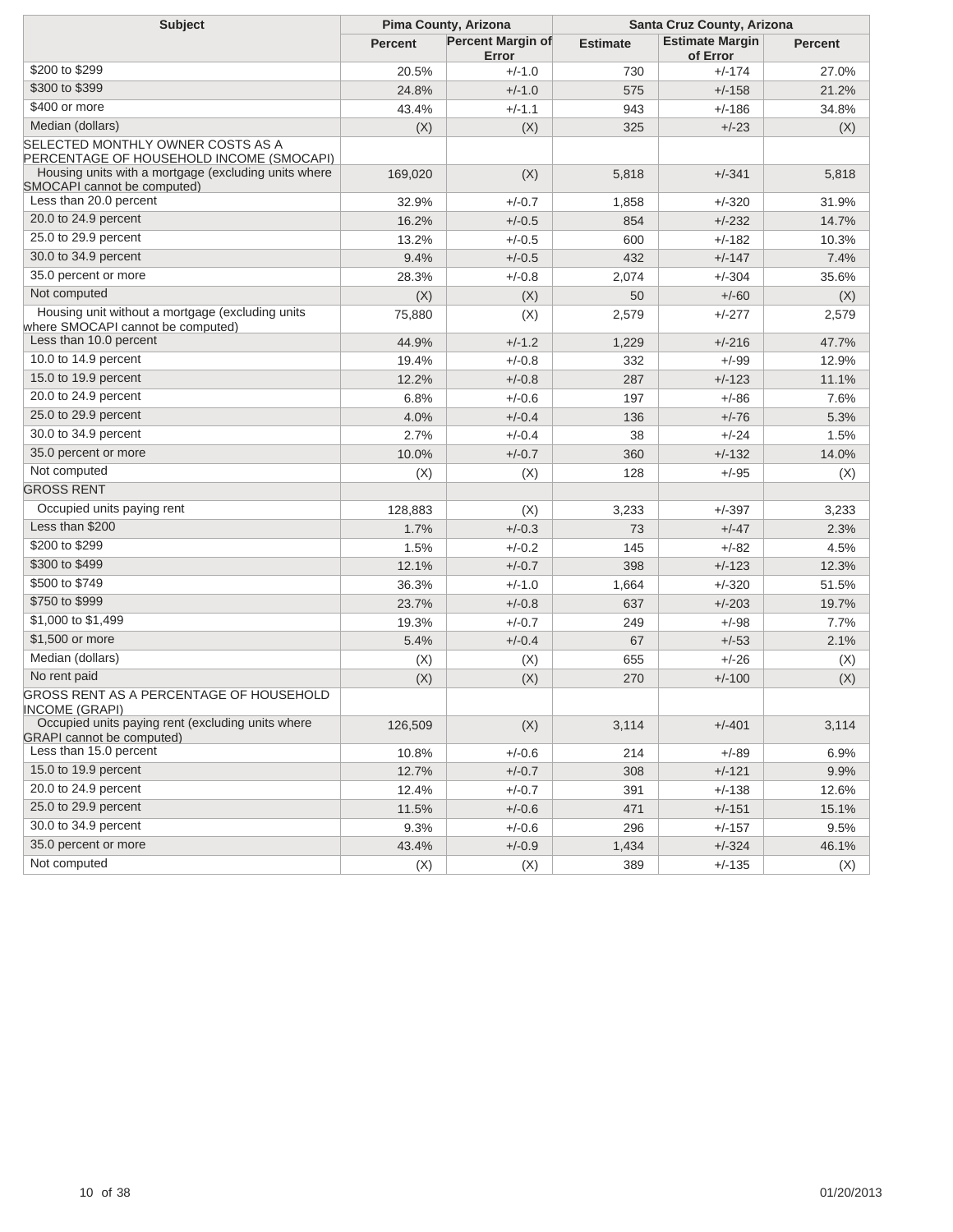| <b>Subject</b>                                 | <b>Santa Cruz</b>                                    | Elgin CDP, Arizona       |                                    |                |                                   |
|------------------------------------------------|------------------------------------------------------|--------------------------|------------------------------------|----------------|-----------------------------------|
|                                                | County, Arizona<br><b>Percent Margin of</b><br>Error | Estimate                 | <b>Estimate Margin</b><br>of Error | <b>Percent</b> | <b>Percent Margin of</b><br>Error |
| <b>HOUSING OCCUPANCY</b>                       |                                                      |                          |                                    |                |                                   |
| Total housing units                            |                                                      |                          |                                    |                |                                   |
|                                                | (X)                                                  | 45                       | $+/-23$                            | 45             | (X)                               |
| Occupied housing units                         | $+/-2.8$                                             | 28                       | $+/-17$                            | 62.2%          | $+/-26.3$                         |
| Vacant housing units                           | $+/-2.8$                                             | 17                       | $+/-15$                            | 37.8%          | $+/-26.3$                         |
| Homeowner vacancy rate                         | (X)                                                  | 17.6                     | $+/-24.4$                          | (X)            | (X)                               |
| Rental vacancy rate                            | (X)                                                  |                          | $**$                               | (X)            | (X)                               |
| UNITS IN STRUCTURE                             |                                                      |                          |                                    |                |                                   |
| Total housing units                            | (X)                                                  | 45                       | $+/-23$                            | 45             | (X)                               |
| 1-unit, detached                               | $+/-2.2$                                             | 24                       | $+/-12$                            | 53.3%          | $+/-27.7$                         |
| 1-unit, attached                               | $+/-1.0$                                             | $\mathbf 0$              | $+/-132$                           | 0.0%           | $+/-49.0$                         |
| 2 units                                        | $+/-1.3$                                             | $\mathbf{0}$             | $+/-132$                           | 0.0%           | $+/-49.0$                         |
| 3 or 4 units                                   | $+/-1.5$                                             | $\mathbf{0}$             | $+/-132$                           | 0.0%           | $+/-49.0$                         |
| 5 to 9 units                                   | $+/-0.8$                                             | $\mathbf{0}$             | $+/-132$                           | 0.0%           | $+/-49.0$                         |
| 10 to 19 units                                 | $+/-0.7$                                             | $\mathbf{0}$             | $+/-132$                           | 0.0%           | $+/-49.0$                         |
| 20 or more units                               | $+/-1.1$                                             | $\overline{0}$           | $+/-132$                           | 0.0%           | $+/-49.0$                         |
| Mobile home                                    | $+/-1.3$                                             | 21                       | $+/-19$                            | 46.7%          | $+/-27.7$                         |
| Boat, RV, van, etc.                            | $+/-0.2$                                             | $\mathbf{0}$             | $+/-132$                           | 0.0%           | $+/-49.0$                         |
| YEAR STRUCTURE BUILT                           |                                                      |                          |                                    |                |                                   |
| Total housing units                            | (X)                                                  | 45                       | $+/-23$                            | 45             | (X)                               |
| Built 2005 or later                            | $+/-1.1$                                             | $\mathbf{0}$             | $+/-132$                           | 0.0%           | $+/-49.0$                         |
| Built 2000 to 2004                             | $+/-2.2$                                             | 12                       | $+/-12$                            | 26.7%          | $+/-26.0$                         |
| Built 1990 to 1999                             | $+/-2.1$                                             | 10                       | $+/-15$                            | 22.2%          | $+/-28.6$                         |
| Built 1980 to 1989                             | $+/-2.1$                                             | 18                       | $+/-13$                            | 40.0%          | $+/-28.4$                         |
| Built 1970 to 1979                             | $+/-1.8$                                             | 5                        | $+/-10$                            | 11.1%          | $+/-21.1$                         |
| Built 1960 to 1969                             | $+/-1.5$                                             | $\mathbf{0}$             | $+/-132$                           | 0.0%           | $+/-49.0$                         |
| Built 1950 to 1959                             | $+/-1.3$                                             | $\mathbf{0}$             | $+/-132$                           | 0.0%           | $+/-49.0$                         |
| Built 1940 to 1949                             | $+/-0.8$                                             | $\mathbf 0$              | $+/-132$                           | 0.0%           | $+/-49.0$                         |
| Built 1939 or earlier                          | $+/-1.2$                                             | $\mathbf{0}$             | +/-132                             | 0.0%           | $+/-49.0$                         |
| <b>ROOMS</b>                                   |                                                      |                          |                                    |                |                                   |
| Total housing units                            | (X)                                                  | 45                       | $+/-23$                            | 45             | (X)                               |
| 1 room                                         | $+/-0.5$                                             | 11                       | $+/-13$                            | 24.4%          | $+/-25.2$                         |
| 2 rooms                                        | $+/-0.6$                                             | 0                        | $+/-132$                           | 0.0%           | $+/-49.0$                         |
| 3 rooms                                        | $+/-1.3$                                             | 16                       | $+/-17$                            | 35.6%          | $+/-33.7$                         |
| 4 rooms                                        | +/-2.1                                               | 6                        | +/-10                              | 13.3%          | +/-22.7                           |
| 5 rooms                                        | $+/-2.4$                                             | $\mathbf 0$              | $+/-132$                           | 0.0%           | $+/-49.0$                         |
| 6 rooms                                        | $+/-2.5$                                             | 0                        | $+/-132$                           | 0.0%           | $+/-49.0$                         |
| 7 rooms                                        | $+/-2.1$                                             | 6                        | $+/-8$                             | 13.3%          | $+/-19.2$                         |
| 8 rooms                                        | $+/-1.1$                                             | $\mathbf 0$              | $+/-132$                           | 0.0%           | $+/-49.0$                         |
| 9 rooms or more                                | $+/-1.0$                                             | $\,6$                    | $+/-9$                             | 13.3%          | $+/-18.9$                         |
| Median rooms                                   | (X)                                                  | 3.2                      | $+/-0.9$                           | (X)            | (X)                               |
| <b>BEDROOMS</b>                                |                                                      |                          |                                    |                |                                   |
| Total housing units                            | (X)                                                  | 45                       | $+/-23$                            | 45             | (X)                               |
| No bedroom                                     | $+/-0.6$                                             | 11                       | $+/-13$                            | 24.4%          | $+/-25.2$                         |
| 1 bedroom                                      | $+/-1.5$                                             | 10                       | $+/-15$                            | 22.2%          | $+/-28.6$                         |
| 2 bedrooms                                     | $+/-2.5$                                             | $\,6$                    | $+/-9$                             | 13.3%          | $+/-21.0$                         |
| 3 bedrooms                                     | $+/-2.6$                                             | 12                       | $+/-13$                            | 26.7%          | $+/-30.1$                         |
| 4 bedrooms                                     | $+/-2.0$                                             | $\mathbf 0$              | $+/-132$                           | 0.0%           | $+/-49.0$                         |
| 5 or more bedrooms                             | $+/-0.6$                                             | 6                        | $+/-9$                             | 13.3%          | $+/-18.9$                         |
| <b>HOUSING TENURE</b>                          |                                                      |                          |                                    |                |                                   |
| Occupied housing units                         | (X)                                                  | 28                       | $+/-17$                            | 28             | (X)                               |
| Owner-occupied                                 | $+/-2.8$                                             | 28                       | $+/-17$                            | 100.0%         | $+/-62.2$                         |
| Renter-occupied                                |                                                      |                          |                                    |                |                                   |
| Average household size of owner-occupied unit  | $+/-2.8$                                             | 0                        | $+/-132$                           | 0.0%           | $+/-62.2$                         |
| Average household size of renter-occupied unit | (X)                                                  | 1.93                     | $+/-0.27$<br>**                    | (X)            | (X)                               |
| YEAR HOUSEHOLDER MOVED INTO UNIT               | (X)                                                  | $\overline{\phantom{a}}$ |                                    | (X)            | (X)                               |
| Occupied housing units                         |                                                      |                          |                                    |                |                                   |
| Moved in 2005 or later                         | (X)                                                  | 28                       | $+/-17$                            | 28             | (X)                               |
|                                                | $+/-2.9$                                             | $\mathbf{0}$             | $+/-132$                           | 0.0%           | $+/-62.2$                         |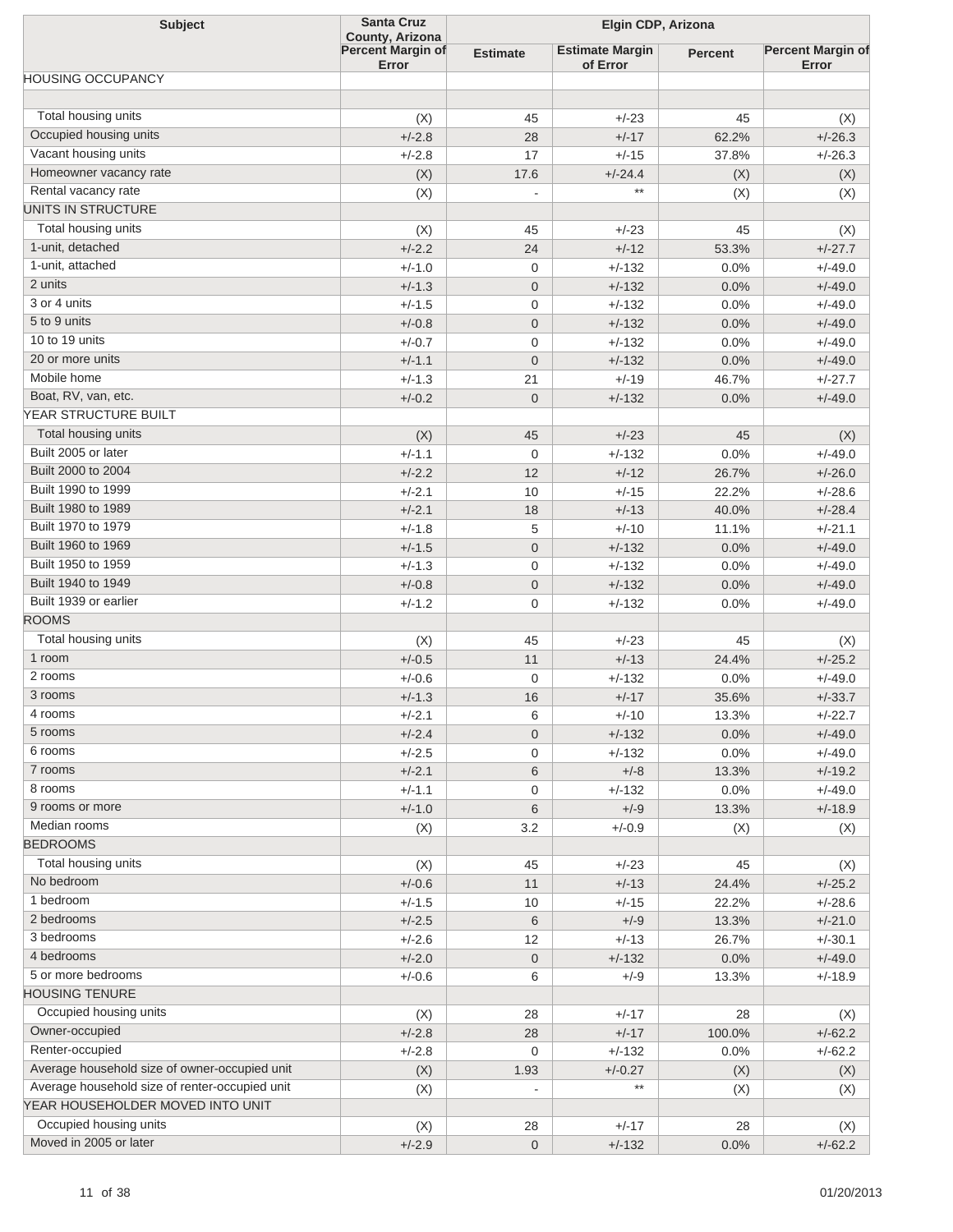| <b>Subject</b>                       | <b>Santa Cruz</b>                             |                 | Elgin CDP, Arizona                 |                |                                   |  |
|--------------------------------------|-----------------------------------------------|-----------------|------------------------------------|----------------|-----------------------------------|--|
|                                      | County, Arizona<br>Percent Margin of<br>Error | <b>Estimate</b> | <b>Estimate Margin</b><br>of Error | <b>Percent</b> | <b>Percent Margin of</b><br>Error |  |
| Moved in 2000 to 2004                | $+/-2.9$                                      | 16              | $+/-17$                            | 57.1%          | $+/-37.5$                         |  |
| Moved in 1990 to 1999                | $+/-3.0$                                      | 6               | $+/-8$                             | 21.4%          | $+/-30.8$                         |  |
| Moved in 1980 to 1989                | $+/-2.0$                                      | 6               | $+/-9$                             | 21.4%          | $+/-34.8$                         |  |
| Moved in 1970 to 1979                | $+/-1.2$                                      | $\overline{0}$  | $+/-132$                           | 0.0%           | $+/-62.2$                         |  |
| Moved in 1969 or earlier             | $+/-1.0$                                      | $\overline{0}$  | $+/-132$                           | 0.0%           | $+/-62.2$                         |  |
| <b>VEHICLES AVAILABLE</b>            |                                               |                 |                                    |                |                                   |  |
| Occupied housing units               | (X)                                           | 28              | $+/-17$                            | 28             | (X)                               |  |
| No vehicles available                | $+/-1.1$                                      | $\overline{0}$  | $+/-132$                           | 0.0%           | $+/-62.2$                         |  |
| 1 vehicle available                  | $+/-2.6$                                      | $\overline{0}$  | $+/-132$                           | 0.0%           | $+/-62.2$                         |  |
| 2 vehicles available                 | $+/-2.8$                                      | 16              | $+/-17$                            | 57.1%          | $+/-37.5$                         |  |
| 3 or more vehicles available         | $+/-2.5$                                      | 12              | $+/-9$                             | 42.9%          | $+/-37.5$                         |  |
| <b>HOUSE HEATING FUEL</b>            |                                               |                 |                                    |                |                                   |  |
| Occupied housing units               | (X)                                           | 28              | $+/-17$                            | 28             | (X)                               |  |
| Utility gas                          | $+/-2.8$                                      | $\overline{0}$  | $+/-132$                           | 0.0%           | $+/-62.2$                         |  |
| Bottled, tank, or LP gas             | $+/-2.0$                                      | 22              | $+/-19$                            | 78.6%          | $+/-34.8$                         |  |
| Electricity                          | $+/-3.2$                                      | 6               | $+/-9$                             | 21.4%          | $+/-34.8$                         |  |
| Fuel oil, kerosene, etc.             | $+/-0.3$                                      | $\overline{0}$  | $+/-132$                           | 0.0%           | $+/-62.2$                         |  |
| Coal or coke                         | $+/-0.3$                                      | $\overline{0}$  | $+/-132$                           | 0.0%           | $+/-62.2$                         |  |
| Wood                                 | $+/-0.6$                                      | $\overline{0}$  | $+/-132$                           | 0.0%           | $+/-62.2$                         |  |
| Solar energy                         | $+/-0.1$                                      | $\overline{0}$  | $+/-132$                           | 0.0%           | $+/-62.2$                         |  |
| Other fuel                           | $+/-0.1$                                      | $\overline{0}$  | $+/-132$                           | 0.0%           | $+/-62.2$                         |  |
| No fuel used                         | $+/-0.6$                                      | $\overline{0}$  | $+/-132$                           | 0.0%           | $+/-62.2$                         |  |
| <b>SELECTED CHARACTERISTICS</b>      |                                               |                 |                                    |                |                                   |  |
| Occupied housing units               | (X)                                           | 28              | $+/-17$                            | 28             | (X)                               |  |
| Lacking complete plumbing facilities | $+/-0.2$                                      | $\overline{0}$  | $+/-132$                           | 0.0%           | $+/-62.2$                         |  |
| Lacking complete kitchen facilities  | $+/-0.1$                                      | $\overline{0}$  | $+/-132$                           | 0.0%           | $+/-62.2$                         |  |
| No telephone service available       | $+/-1.2$                                      | $\overline{0}$  | $+/-132$                           | 0.0%           | $+/-62.2$                         |  |
| <b>OCCUPANTS PER ROOM</b>            |                                               |                 |                                    |                |                                   |  |
| Occupied housing units               | (X)                                           | 28              | $+/-17$                            | 28             | (X)                               |  |
| 1.00 or less                         | $+/-1.2$                                      | 28              | $+/-17$                            | 100.0%         | $+/-62.2$                         |  |
| 1.01 to 1.50                         | $+/-1.1$                                      | $\overline{0}$  | $+/-132$                           | 0.0%           | $+/-62.2$                         |  |
| 1.51 or more                         | $+/-0.5$                                      | $\overline{0}$  | $+/-132$                           | 0.0%           | $+/-62.2$                         |  |
| VALUE                                |                                               |                 |                                    |                |                                   |  |
| Owner-occupied units                 | (X)                                           | 28              | $+/-17$                            | 28             | (X)                               |  |
| Less than \$50,000                   | $+/-1.6$                                      | 10              | $+/-15$                            | 35.7%          | $+/-41.2$                         |  |
| \$50,000 to \$99,999                 | $+/-2.8$                                      | $\overline{0}$  | $+/-132$                           | 0.0%           | $+/-62.2$                         |  |
| \$100,000 to \$149,999               | $+/-2.6$                                      | 0               | $+/-132$                           | 0.0%           | $+/-62.2$                         |  |
| \$150,000 to \$199,999               | $+/-2.7$                                      | $\overline{0}$  | $+/-132$                           | 0.0%           | $+/-62.2$                         |  |
| \$200,000 to \$299,999               | $+/-2.7$                                      | 6               | $+/-9$                             | 21.4%          | $+/-34.8$                         |  |
| \$300,000 to \$499,999               | $+/-2.4$                                      | 12              | $+/-13$                            | 42.9%          | $+/-46.2$                         |  |
| \$500,000 to \$999,999               | $+/-1.4$                                      | 0               | $+/-132$                           | $0.0\%$        | $+/-62.2$                         |  |
| \$1,000,000 or more                  | $+/-0.7$                                      | $\mathbf 0$     | $+/-132$                           | 0.0%           | $+/-62.2$                         |  |
| Median (dollars)                     | (X)                                           | 283,300         | $+/-257,611$                       | (X)            | (X)                               |  |
| <b>MORTGAGE STATUS</b>               |                                               |                 |                                    |                |                                   |  |
| Owner-occupied units                 | (X)                                           | 28              | $+/-17$                            | 28             | (X)                               |  |
| Housing units with a mortgage        | $+/-2.8$                                      | 18              | $+/-9$                             | 64.3%          | $+/-41.2$                         |  |
| Housing units without a mortgage     | $+/-2.8$                                      | 10              | $+/-15$                            | 35.7%          | $+/-41.2$                         |  |
| SELECTED MONTHLY OWNER COSTS (SMOC)  |                                               |                 |                                    |                |                                   |  |
| Housing units with a mortgage        | (X)                                           | 18              | $+/-9$                             | 18             | (X)                               |  |
| Less than \$300                      | $+/-0.6$                                      | $\mathbf 0$     | $+/-132$                           | 0.0%           | $+/-77.5$                         |  |
| \$300 to \$499                       | $+/-1.2$                                      | 0               | $+/-132$                           | 0.0%           | $+/-77.5$                         |  |
| \$500 to \$699                       | $+/-2.8$                                      | $\mathbf 0$     | $+/-132$                           | 0.0%           | $+/-77.5$                         |  |
| \$700 to \$999                       | $+/-4.0$                                      | 0               | $+/-132$                           | 0.0%           | $+/-77.5$                         |  |
| \$1,000 to \$1,499                   | $+/-4.4$                                      | 6               | $+/-8$                             | 33.3%          | $+/-41.4$                         |  |
| \$1,500 to \$1,999                   | $+/-2.5$                                      | 12              | $+/-9$                             | 66.7%          | $+/-41.4$                         |  |
| \$2,000 or more                      | $+/-3.5$                                      | $\mathbf 0$     | $+/-132$                           | 0.0%           | $+/-77.5$                         |  |
| Median (dollars)                     | (X)                                           | 1,625           | $+/-294$                           | (X)            | (X)                               |  |
| Housing units without a mortgage     | (X)                                           | 10              | $+/-15$                            | 10             | (X)                               |  |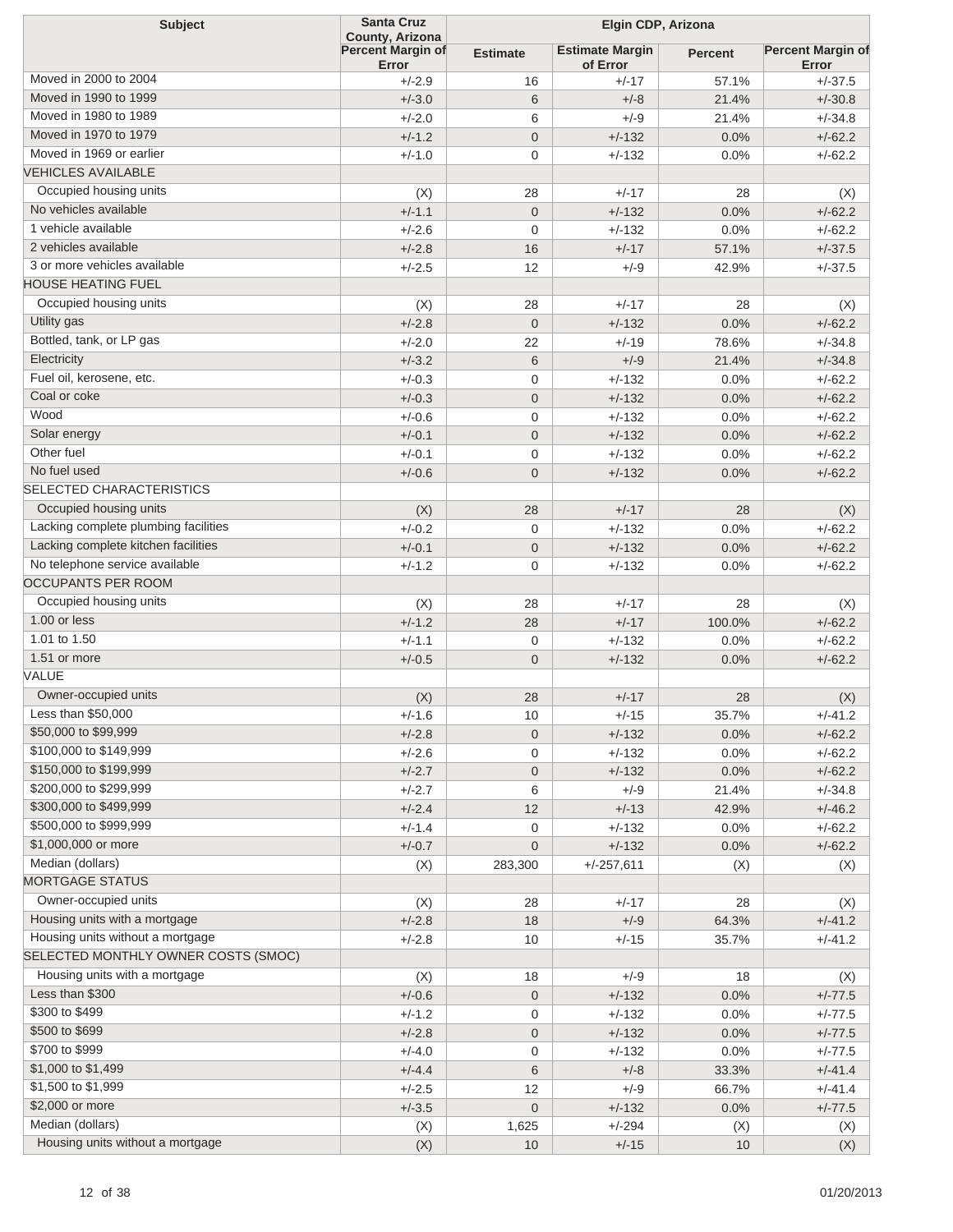| <b>Subject</b>                                                                        | <b>Santa Cruz</b><br>County, Arizona |                 | Elgin CDP, Arizona                 |                          |                                   |  |
|---------------------------------------------------------------------------------------|--------------------------------------|-----------------|------------------------------------|--------------------------|-----------------------------------|--|
|                                                                                       | Percent Margin of<br>Error           | <b>Estimate</b> | <b>Estimate Margin</b><br>of Error | <b>Percent</b>           | <b>Percent Margin of</b><br>Error |  |
| Less than \$100                                                                       | $+/-1.8$                             | 0               | $+/-132$                           | 0.0%                     | $+/-100.0$                        |  |
| \$100 to \$199                                                                        | $+/-4.5$                             | $\overline{0}$  | $+/-132$                           | 0.0%                     | $+/-100.0$                        |  |
| \$200 to \$299                                                                        | $+/-5.5$                             | 0               | $+/-132$                           | 0.0%                     | $+/-100.0$                        |  |
| \$300 to \$399                                                                        | $+/-5.2$                             | 10              | $+/-15$                            | 100.0%                   | $+/-100.0$                        |  |
| \$400 or more                                                                         | $+/-6.1$                             | 0               | $+/-132$                           | 0.0%                     | $+/-100.0$                        |  |
| Median (dollars)                                                                      | (X)                                  | $\overline{a}$  | $***$                              | (X)                      | (X)                               |  |
| SELECTED MONTHLY OWNER COSTS AS A<br>PERCENTAGE OF HOUSEHOLD INCOME (SMOCAPI)         |                                      |                 |                                    |                          |                                   |  |
| Housing units with a mortgage (excluding units where<br>SMOCAPI cannot be computed)   | (X)                                  | 18              | $+/-9$                             | 18                       | (X)                               |  |
| Less than 20.0 percent                                                                | $+/-5.1$                             | 6               | $+/-9$                             | 33.3%                    | $+/-51.0$                         |  |
| 20.0 to 24.9 percent                                                                  | $+/-3.9$                             | $\overline{0}$  | $+/-132$                           | 0.0%                     | $+/-77.5$                         |  |
| 25.0 to 29.9 percent                                                                  | $+/-3.0$                             | 6               | $+/-8$                             | 33.3%                    | $+/-41.4$                         |  |
| 30.0 to 34.9 percent                                                                  | $+/-2.5$                             | 6               | $+/-10$                            | 33.3%                    | $+/-45.3$                         |  |
| 35.0 percent or more                                                                  | $+/-4.8$                             | 0               | $+/-132$                           | 0.0%                     | $+/-77.5$                         |  |
| Not computed                                                                          | (X)                                  | $\mathbf 0$     | $+/-132$                           | (X)                      | (X)                               |  |
| Housing unit without a mortgage (excluding units<br>where SMOCAPI cannot be computed) | (X)                                  | 10              | $+/-15$                            | 10                       | (X)                               |  |
| Less than 10.0 percent                                                                | $+/-6.4$                             | $\mathbf 0$     | $+/-132$                           | 0.0%                     | $+/-100.0$                        |  |
| 10.0 to 14.9 percent                                                                  | $+/-3.5$                             | 0               | $+/-132$                           | 0.0%                     | $+/-100.0$                        |  |
| 15.0 to 19.9 percent                                                                  | $+/-4.7$                             | $\mathbf 0$     | $+/-132$                           | 0.0%                     | $+/-100.0$                        |  |
| 20.0 to 24.9 percent                                                                  | $+/-3.4$                             | 10              | $+/-15$                            | 100.0%                   | $+/-100.0$                        |  |
| 25.0 to 29.9 percent                                                                  | $+/-2.9$                             | $\mathbf 0$     | $+/-132$                           | 0.0%                     | $+/-100.0$                        |  |
| 30.0 to 34.9 percent                                                                  | $+/-0.9$                             | 0               | $+/-132$                           | 0.0%                     | $+/-100.0$                        |  |
| 35.0 percent or more                                                                  | $+/-4.8$                             | $\mathbf 0$     | $+/-132$                           | 0.0%                     | $+/-100.0$                        |  |
| Not computed                                                                          | (X)                                  | 0               | $+/-132$                           | (X)                      | (X)                               |  |
| <b>GROSS RENT</b>                                                                     |                                      |                 |                                    |                          |                                   |  |
| Occupied units paying rent                                                            | (X)                                  | 0               | $+/-132$                           | 0                        | (X)                               |  |
| Less than \$200                                                                       | $+/-1.5$                             | $\mathbf 0$     | $+/-132$                           | $\overline{\phantom{a}}$ | $***$                             |  |
| \$200 to \$299                                                                        | $+/-2.5$                             | 0               | $+/-132$                           | $\blacksquare$           | $***$                             |  |
| \$300 to \$499                                                                        | $+/-3.8$                             | $\mathbf 0$     | $+/-132$                           | $\overline{\phantom{a}}$ | $\star\star$                      |  |
| \$500 to \$749                                                                        | $+/-6.7$                             | 0               | $+/-132$                           | $\overline{\phantom{a}}$ | $***$                             |  |
| \$750 to \$999                                                                        | $+/-5.9$                             | $\mathbf 0$     | $+/-132$                           | $\overline{\phantom{a}}$ | $***$                             |  |
| \$1,000 to \$1,499                                                                    | $+/-2.9$                             | 0               | $+/-132$                           | $\overline{\phantom{a}}$ | $***$                             |  |
| \$1,500 or more                                                                       | $+/-1.6$                             | $\mathbf 0$     | $+/-132$                           |                          | $***$                             |  |
| Median (dollars)                                                                      | (X)                                  |                 | $***$                              | $(\mathsf{X})$           | (X)                               |  |
| No rent paid                                                                          | (X)                                  | $\mathbf 0$     | $+/-132$                           | (X)                      | (X)                               |  |
| GROSS RENT AS A PERCENTAGE OF HOUSEHOLD<br>INCOME (GRAPI)                             |                                      |                 |                                    |                          |                                   |  |
| Occupied units paying rent (excluding units where<br><b>GRAPI</b> cannot be computed) | (X)                                  | $\mathbf 0$     | $+/-132$                           | 0                        | (X)                               |  |
| Less than 15.0 percent                                                                | $+/-2.7$                             | 0               | $+/-132$                           | $\overline{\phantom{a}}$ | $***$                             |  |
| 15.0 to 19.9 percent                                                                  | $+/-3.6$                             | $\mathbf 0$     | $+/-132$                           | $\overline{\phantom{a}}$ | $***$                             |  |
| 20.0 to 24.9 percent                                                                  | $+/-4.2$                             | 0               | $+/-132$                           | $\overline{\phantom{a}}$ | $***$                             |  |
| 25.0 to 29.9 percent                                                                  | $+/-4.9$                             | $\mathbf 0$     | $+/-132$                           | $\overline{\phantom{a}}$ | $^{\star\star}$                   |  |
| 30.0 to 34.9 percent                                                                  | $+/-5.1$                             | 0               | $+/-132$                           | $\overline{\phantom{a}}$ | $***$                             |  |
| 35.0 percent or more                                                                  | $+/-7.5$                             | $\mathbf 0$     | $+/-132$                           | $\overline{\phantom{a}}$ | $^{\star\star}$                   |  |
| Not computed                                                                          | (X)                                  | 0               | $+/-132$                           | (X)                      | (X)                               |  |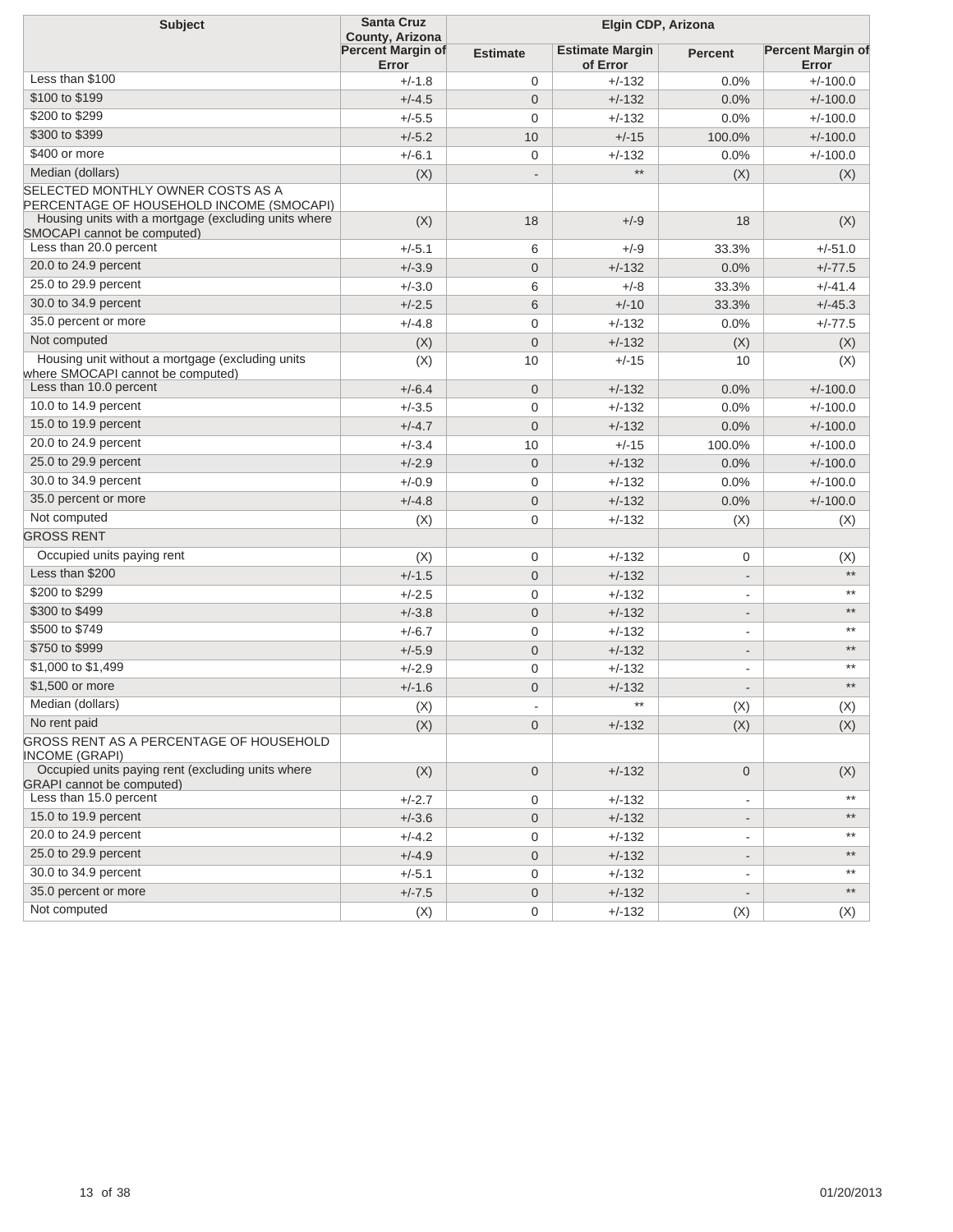| <b>Subject</b>                                 | <b>Green Valley CDP, Arizona</b> |                                    |                |                                   | Marana town,               |
|------------------------------------------------|----------------------------------|------------------------------------|----------------|-----------------------------------|----------------------------|
|                                                | <b>Estimate</b>                  | <b>Estimate Margin</b><br>of Error | <b>Percent</b> | <b>Percent Margin of</b><br>Error | Arizona<br><b>Estimate</b> |
| <b>HOUSING OCCUPANCY</b>                       |                                  |                                    |                |                                   |                            |
|                                                |                                  |                                    |                |                                   |                            |
| Total housing units                            | 16,904                           | $+/-267$                           | 16,904         | (X)                               | 13,138                     |
| Occupied housing units                         | 12,642                           | $+/-423$                           | 74.8%          | $+/-2.4$                          | 11,487                     |
| Vacant housing units                           | 4,262                            | $+/-415$                           | 25.2%          | $+/-2.4$                          | 1,651                      |
| Homeowner vacancy rate                         | 5.5                              | $+/-1.9$                           | (X)            | (X)                               | 3.7                        |
| Rental vacancy rate                            | 14.4                             | $+/-6.5$                           | (X)            | (X)                               | 5.7                        |
| UNITS IN STRUCTURE                             |                                  |                                    |                |                                   |                            |
| Total housing units                            | 16,904                           | $+/-267$                           | 16,904         | (X)                               | 13,138                     |
| 1-unit, detached                               | 8,458                            | $+/-354$                           | 50.0%          | $+/-2.0$                          | 11,193                     |
| 1-unit, attached                               | 6,192                            | $+/-367$                           | 36.6%          | $+/-2.0$                          | 230                        |
| 2 units                                        | 151                              | $+/-108$                           | 0.9%           | $+/-0.6$                          | 45                         |
| 3 or 4 units                                   | 690                              | $+/-168$                           | 4.1%           | $+/-1.0$                          | 88                         |
| 5 to 9 units                                   | 79                               | $+/-74$                            | 0.5%           | $+/-0.4$                          | 267                        |
| 10 to 19 units                                 | 90                               | $+/-74$                            | 0.5%           | $+/-0.4$                          | 416                        |
| 20 or more units                               | 673                              | $+/-147$                           | 4.0%           | $+/-0.9$                          | 212                        |
| Mobile home                                    | 571                              | $+/-104$                           | 3.4%           | $+/-0.6$                          | 631                        |
| Boat, RV, van, etc.                            | $\overline{0}$                   | $+/-132$                           | 0.0%           | $+/-0.2$                          | 56                         |
| YEAR STRUCTURE BUILT                           |                                  |                                    |                |                                   |                            |
| Total housing units                            | 16,904                           | $+/-267$                           | 16,904         | (X)                               | 13,138                     |
| Built 2005 or later                            | 762                              | $+/-136$                           | 4.5%           | $+/-0.8$                          | 2,381                      |
| Built 2000 to 2004                             | 2,231                            | $+/-261$                           | 13.2%          | $+/-1.5$                          | 5,328                      |
| Built 1990 to 1999                             | 3,753                            | $+/-310$                           | 22.2%          | $+/-1.8$                          | 4,235                      |
| Built 1980 to 1989                             | 3,129                            | $+/-292$                           | 18.5%          | $+/-1.8$                          | 550                        |
| Built 1970 to 1979                             | 5,107                            | $+/-332$                           | 30.2%          | $+/-1.9$                          | 422                        |
| Built 1960 to 1969                             | 1,733                            | $+/-262$                           | 10.3%          | $+/-1.5$                          | 138                        |
| Built 1950 to 1959                             | 144                              | $+/-73$                            | 0.9%           | $+/-0.4$                          | 71                         |
| Built 1940 to 1949                             | 36                               | $+/-33$                            | 0.2%           | $+/-0.2$                          | 6                          |
| Built 1939 or earlier                          | 9                                | $+/-15$                            | 0.1%           | $+/-0.1$                          | $\overline{7}$             |
| <b>ROOMS</b>                                   |                                  |                                    |                |                                   |                            |
| Total housing units                            | 16,904                           | $+/-267$                           | 16,904         | (X)                               | 13,138                     |
| 1 room                                         | 12                               | $+/-19$                            | 0.1%           | $+/-0.1$                          | 106                        |
| 2 rooms                                        | 474                              | $+/-136$                           | 2.8%           | $+/-0.8$                          | 179                        |
| 3 rooms                                        | 1,285                            | $+/-267$                           | 7.6%           | $+/-1.6$                          | 545                        |
| 4 rooms                                        | 5,372                            | $+/-459$                           | 31.8%          | +/-2.7                            | 1,343                      |
| 5 rooms                                        | 5,070                            | $+/-428$                           | 30.0%          | $+/-2.5$                          | 3,447                      |
| 6 rooms                                        | 2,883                            | $+/-334$                           | 17.1%          | $+/-2.0$                          | 3,441                      |
| 7 rooms                                        | 1,236                            | $+/-194$                           | 7.3%           | $+/-1.1$                          | 2,197                      |
| 8 rooms                                        | 428                              | $+/-125$                           | 2.5%           | $+/-0.7$                          | 1,294                      |
| 9 rooms or more                                | 144                              | $+/-67$                            | 0.9%           | $+/-0.4$                          | 586                        |
| Median rooms                                   | 4.8                              | $+/-0.2$                           | (X)            | (X)                               | 5.8                        |
| <b>BEDROOMS</b>                                |                                  |                                    |                |                                   |                            |
| Total housing units                            | 16,904                           | $+/-267$                           | 16,904         | (X)                               | 13,138                     |
| No bedroom                                     | 18                               | $+/-22$                            | 0.1%           | $+/-0.1$                          | 106                        |
| 1 bedroom                                      | 1,662                            | $+/-276$                           | 9.8%           | $+/-1.6$                          | 604                        |
| 2 bedrooms                                     | 12,593                           | $+/-419$                           | 74.5%          | $+/-2.4$                          | 2,748                      |
| 3 bedrooms                                     | 2,408                            | $+/-315$                           | 14.2%          | $+/-1.8$                          | 5,832                      |
| 4 bedrooms                                     | 167                              | $+/-68$                            | 1.0%           | $+/-0.4$                          | 3,336                      |
| 5 or more bedrooms                             | 56                               | $+/-53$                            | 0.3%           | $+/-0.3$                          | 512                        |
| <b>HOUSING TENURE</b>                          |                                  |                                    |                |                                   |                            |
| Occupied housing units                         | 12,642                           | $+/-423$                           | 12,642         | (X)                               | 11,487                     |
| Owner-occupied                                 | 11,011                           | $+/-434$                           | 87.1%          | $+/-1.9$                          | 8,922                      |
| Renter-occupied                                | 1,631                            | $+/-244$                           | 12.9%          | $+/-1.9$                          | 2,565                      |
| Average household size of owner-occupied unit  | 1.67                             | $+/-0.03$                          | (X)            | (X)                               | 2.63                       |
| Average household size of renter-occupied unit | 1.44                             | $+/-0.11$                          | (X)            | (X)                               | 2.64                       |
| YEAR HOUSEHOLDER MOVED INTO UNIT               |                                  |                                    |                |                                   |                            |
| Occupied housing units                         | 12,642                           | $+/-423$                           | 12,642         | (X)                               | 11,487                     |
| Moved in 2005 or later                         | 3,914                            | $+/-333$                           | 31.0%          | $+/-2.5$                          | 5,693                      |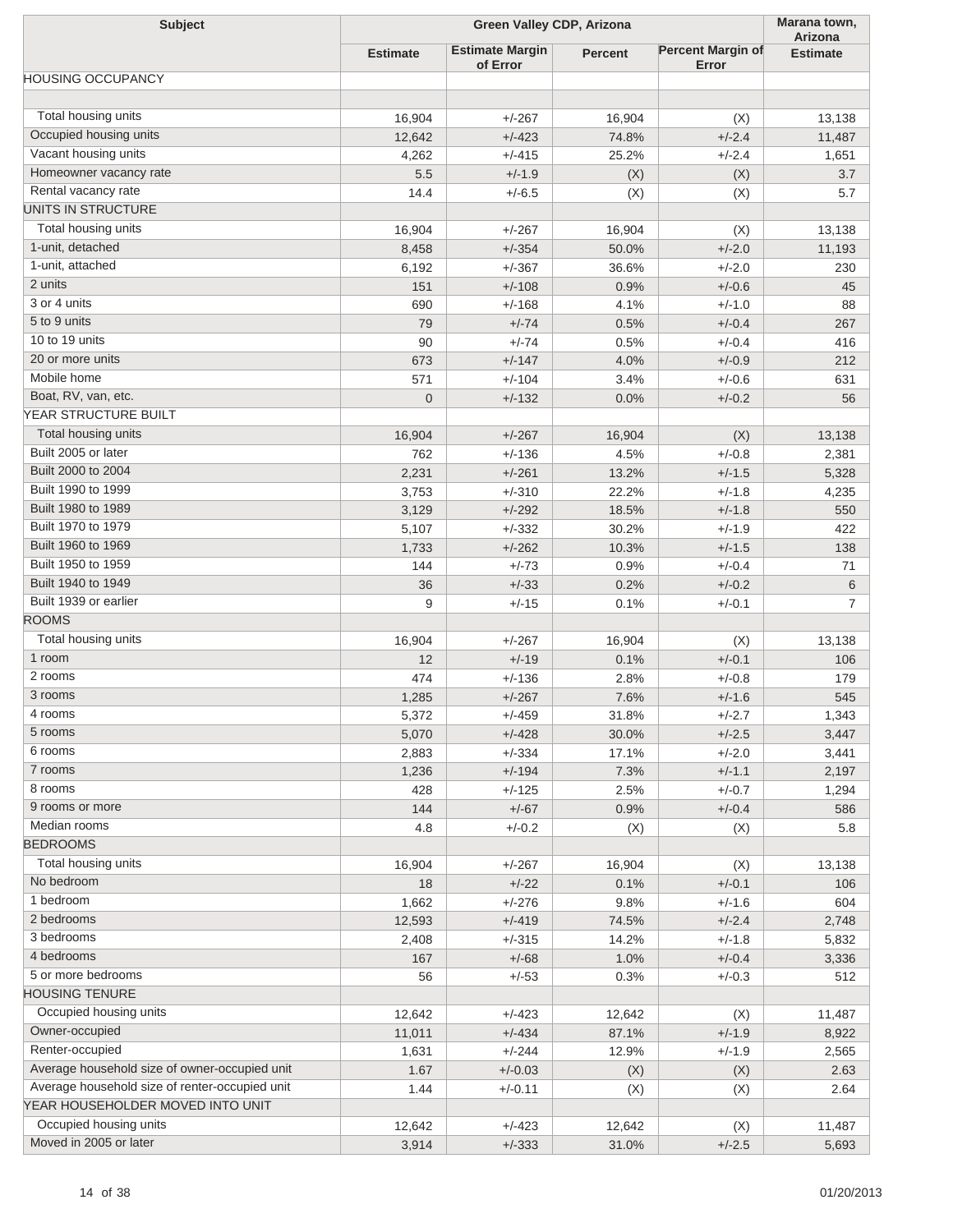| <b>Subject</b>                                                        | <b>Green Valley CDP, Arizona</b> |                                    |         | Marana town,<br>Arizona           |                 |
|-----------------------------------------------------------------------|----------------------------------|------------------------------------|---------|-----------------------------------|-----------------|
|                                                                       | <b>Estimate</b>                  | <b>Estimate Margin</b><br>of Error | Percent | <b>Percent Margin of</b><br>Error | <b>Estimate</b> |
| Moved in 2000 to 2004                                                 | 4,427                            | $+/-357$                           | 35.0%   | $+/-2.6$                          | 3,912           |
| Moved in 1990 to 1999                                                 | 3,228                            | $+/-328$                           | 25.5%   | $+/-2.4$                          | 1,670           |
| Moved in 1980 to 1989                                                 | 834                              | $+/-159$                           | 6.6%    | $+/-1.2$                          | 112             |
| Moved in 1970 to 1979                                                 | 211                              | $+/-80$                            | 1.7%    | $+/-0.6$                          | 85              |
| Moved in 1969 or earlier                                              | 28                               | $+/-32$                            | 0.2%    | $+/-0.2$                          | 15              |
| <b>VEHICLES AVAILABLE</b>                                             |                                  |                                    |         |                                   |                 |
| Occupied housing units                                                | 12,642                           | $+/-423$                           | 12,642  | (X)                               | 11,487          |
| No vehicles available                                                 | 587                              | $+/-135$                           | 4.6%    | $+/-1.1$                          | 312             |
| 1 vehicle available                                                   | 7,292                            | $+/-420$                           | 57.7%   | $+/-2.4$                          | 3,766           |
| 2 vehicles available                                                  | 4,285                            | $+/-308$                           | 33.9%   | $+/-2.2$                          | 5,524           |
| 3 or more vehicles available                                          | 478                              | $+/-107$                           | 3.8%    | $+/-0.9$                          | 1,885           |
| <b>HOUSE HEATING FUEL</b>                                             |                                  |                                    |         |                                   |                 |
| Occupied housing units                                                | 12,642                           | $+/-423$                           | 12,642  | (X)                               | 11,487          |
| Utility gas                                                           | 8,001                            | $+/-373$                           | 63.3%   | $+/-2.3$                          | 8,265           |
| Bottled, tank, or LP gas                                              | 106                              | $+/-62$                            | 0.8%    | $+/-0.5$                          | 129             |
| Electricity                                                           | 4,521                            | $+/-339$                           | 35.8%   | $+/-2.3$                          | 3,093           |
| Fuel oil, kerosene, etc.                                              | 0                                | $+/-132$                           | 0.0%    | $+/-0.3$                          | 0               |
| Coal or coke                                                          | 0                                | $+/-132$                           | 0.0%    | $+/-0.3$                          | $\mathbf 0$     |
| Wood                                                                  | 0                                | $+/-132$                           | 0.0%    | $+/-0.3$                          | 0               |
| Solar energy                                                          | 14                               | $+/-22$                            | 0.1%    | $+/-0.2$                          |                 |
| Other fuel                                                            |                                  |                                    |         |                                   | $\overline{0}$  |
| No fuel used                                                          | 0                                | $+/-132$                           | 0.0%    | $+/-0.3$                          | 0               |
| <b>SELECTED CHARACTERISTICS</b>                                       | $\overline{0}$                   | $+/-132$                           | 0.0%    | $+/-0.3$                          | $\overline{0}$  |
| Occupied housing units                                                |                                  |                                    |         |                                   |                 |
|                                                                       | 12,642                           | $+/-423$                           | 12,642  | (X)                               | 11,487          |
| Lacking complete plumbing facilities                                  | 17                               | $+/-21$                            | 0.1%    | $+/-0.2$                          | 0               |
| Lacking complete kitchen facilities<br>No telephone service available | 119                              | $+/-79$                            | 0.9%    | $+/-0.6$                          | $\mathbf 0$     |
| <b>OCCUPANTS PER ROOM</b>                                             | 28                               | $+/-31$                            | 0.2%    | $+/-0.2$                          | 374             |
| Occupied housing units                                                |                                  |                                    |         |                                   |                 |
|                                                                       | 12,642                           | $+/-423$                           | 12,642  | (X)                               | 11,487          |
| 1.00 or less<br>1.01 to 1.50                                          | 12,642                           | $+/-423$                           | 100.0%  | $+/-0.3$                          | 11,361          |
|                                                                       | 0                                | $+/-132$                           | 0.0%    | $+/-0.3$                          | 126             |
| 1.51 or more                                                          | 0                                | $+/-132$                           | 0.0%    | $+/-0.3$                          | $\mathbf 0$     |
| VALUE                                                                 |                                  |                                    |         |                                   |                 |
| Owner-occupied units                                                  | 11,011                           | $+/-434$                           | 11,011  | (X)                               | 8,922           |
| Less than \$50,000                                                    | 213                              | +/-78                              | 1.9%    | +/-0.7                            | 199             |
| \$50,000 to \$99,999                                                  | 1,205                            | $+/-179$                           | 10.9%   | $+/-1.5$                          | 228             |
| \$100,000 to \$149,999                                                | 1,822                            | $+/-260$                           | 16.5%   | $+/-2.1$                          | 337             |
| \$150,000 to \$199,999                                                | 2,360                            | $+/-254$                           | 21.4%   | $+/-2.1$                          | 1,344           |
| \$200,000 to \$299,999                                                | 3,111                            | $+/-300$                           | 28.3%   | $+/-2.7$                          | 3,654           |
| \$300,000 to \$499,999                                                | 2,024                            | $+/-240$                           | 18.4%   | $+/-2.1$                          | 2,606           |
| \$500,000 to \$999,999                                                | 260                              | $+/-78$                            | 2.4%    | $+/-0.7$                          | 491             |
| \$1,000,000 or more                                                   | 16                               | $+/-26$                            | 0.1%    | $+/-0.2$                          | 63              |
| Median (dollars)                                                      | 197,500                          | $+/-7,949$                         | (X)     | (X)                               | 259,600         |
| <b>MORTGAGE STATUS</b>                                                |                                  |                                    |         |                                   |                 |
| Owner-occupied units                                                  | 11,011                           | $+/-434$                           | 11,011  | (X)                               | 8,922           |
| Housing units with a mortgage                                         | 4,739                            | $+/-373$                           | 43.0%   | $+/-3.0$                          | 7,014           |
| Housing units without a mortgage                                      | 6,272                            | $+/-420$                           | 57.0%   | $+/-3.0$                          | 1,908           |
| SELECTED MONTHLY OWNER COSTS (SMOC)                                   |                                  |                                    |         |                                   |                 |
| Housing units with a mortgage                                         | 4,739                            | $+/-373$                           | 4,739   | (X)                               | 7,014           |
| Less than \$300                                                       | 28                               | $+/-32$                            | 0.6%    | $+/-0.7$                          | $\mathbf 0$     |
| \$300 to \$499                                                        | 336                              | $+/-117$                           | 7.1%    | $+/-2.4$                          | 39              |
| \$500 to \$699                                                        | 753                              | $+/-125$                           | 15.9%   | $+/-2.7$                          | 89              |
| \$700 to \$999                                                        | 1,303                            | $+/-227$                           | 27.5%   | $+/-4.0$                          | 610             |
| \$1,000 to \$1,499                                                    | 1,428                            | $+/-256$                           | 30.1%   | $+/-4.4$                          | 2,047           |
| \$1,500 to \$1,999                                                    | 532                              | $+/-122$                           | 11.2%   | $+/-2.8$                          | 2,013           |
| \$2,000 or more                                                       | 359                              | $+/-116$                           | 7.6%    | $+/-2.3$                          | 2,216           |
| Median (dollars)                                                      | 990                              | $+/-50$                            | (X)     | (X)                               | 1,657           |
| Housing units without a mortgage                                      | 6,272                            | $+/-420$                           | 6,272   | (X)                               | 1,908           |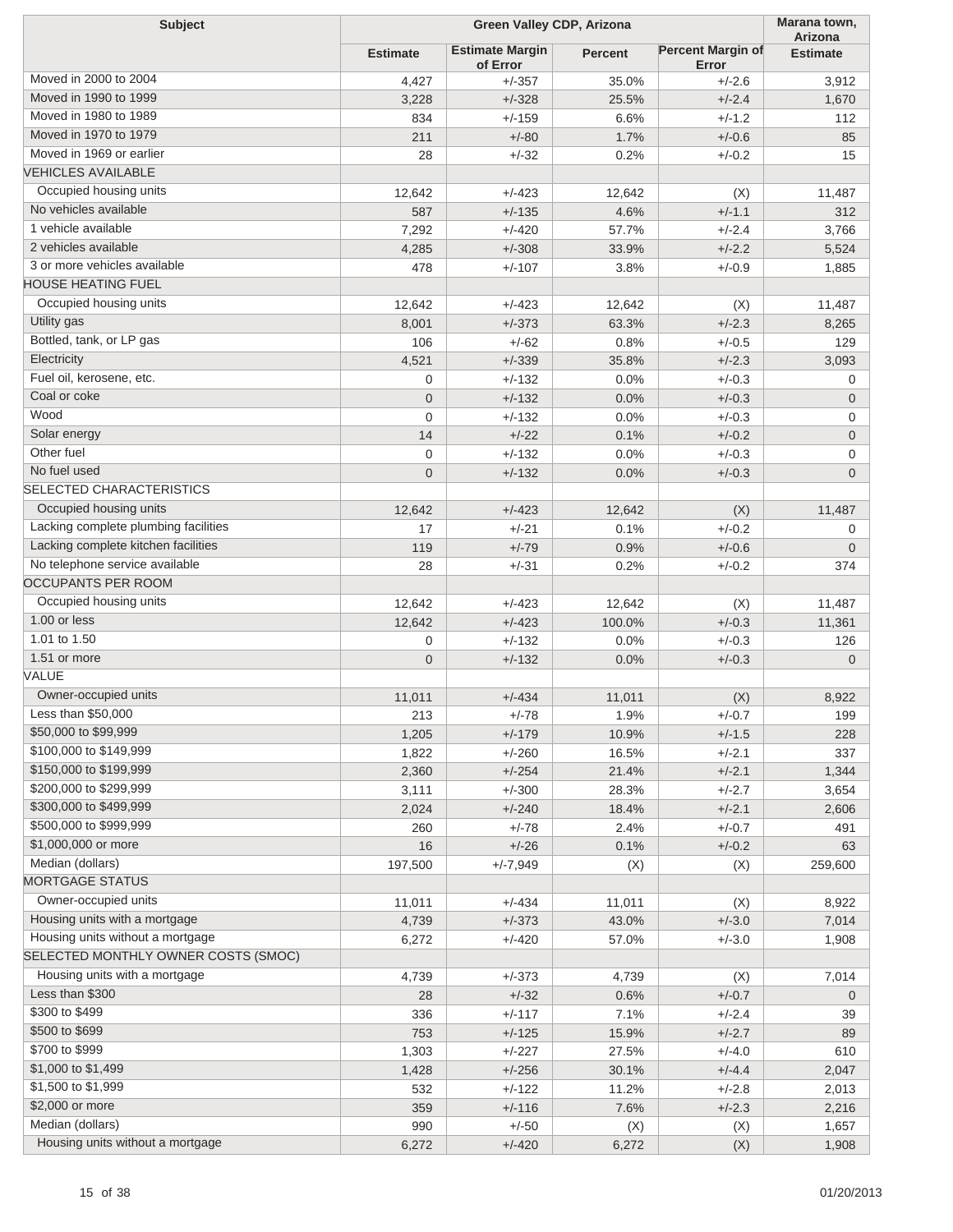| <b>Subject</b>                                                                        | Green Valley CDP, Arizona |                                    |                |                                   | Marana town,<br>Arizona |
|---------------------------------------------------------------------------------------|---------------------------|------------------------------------|----------------|-----------------------------------|-------------------------|
|                                                                                       | <b>Estimate</b>           | <b>Estimate Margin</b><br>of Error | <b>Percent</b> | <b>Percent Margin of</b><br>Error | <b>Estimate</b>         |
| Less than \$100                                                                       | 111                       | $+/-55$                            | 1.8%           | $+/-0.9$                          | 15                      |
| \$100 to \$199                                                                        | 875                       | $+/-162$                           | 14.0%          | $+/-2.6$                          | 104                     |
| \$200 to \$299                                                                        | 2,154                     | $+/-291$                           | 34.3%          | $+/-3.6$                          | 354                     |
| \$300 to \$399                                                                        | 1,676                     | $+/-240$                           | 26.7%          | $+/-3.7$                          | 659                     |
| \$400 or more                                                                         | 1,456                     | $+/-248$                           | 23.2%          | $+/-3.5$                          | 776                     |
| Median (dollars)                                                                      | 300                       | $+/-11$                            | (X)            | (X)                               | 374                     |
| SELECTED MONTHLY OWNER COSTS AS A<br>PERCENTAGE OF HOUSEHOLD INCOME (SMOCAPI)         |                           |                                    |                |                                   |                         |
| Housing units with a mortgage (excluding units where<br>SMOCAPI cannot be computed)   | 4,725                     | $+/-375$                           | 4,725          | (X)                               | 6,982                   |
| Less than 20.0 percent                                                                | 1,762                     | $+/-268$                           | 37.3%          | $+/-4.6$                          | 2,025                   |
| 20.0 to 24.9 percent                                                                  | 695                       | $+/-138$                           | 14.7%          | $+/-2.9$                          | 1,284                   |
| 25.0 to 29.9 percent                                                                  | 580                       | $+/-162$                           | 12.3%          | $+/-3.3$                          | 1,025                   |
| 30.0 to 34.9 percent                                                                  | 326                       | $+/-107$                           | 6.9%           | $+/-2.2$                          | 696                     |
| 35.0 percent or more                                                                  | 1,362                     | $+/-229$                           | 28.8%          | $+/-4.1$                          | 1,952                   |
| Not computed                                                                          | 14                        | $+/-22$                            | (X)            | (X)                               | 32                      |
| Housing unit without a mortgage (excluding units<br>where SMOCAPI cannot be computed) | 6,221                     | $+/-413$                           | 6,221          | (X)                               | 1,895                   |
| Less than 10.0 percent                                                                | 3,679                     | $+/-325$                           | 59.1%          | $+/-3.9$                          | 1,127                   |
| 10.0 to 14.9 percent                                                                  | 979                       | $+/-213$                           | 15.7%          | $+/-3.1$                          | 402                     |
| 15.0 to 19.9 percent                                                                  | 703                       | $+/-166$                           | 11.3%          | $+/-2.5$                          | 182                     |
| 20.0 to 24.9 percent                                                                  | 382                       | $+/-132$                           | 6.1%           | $+/-2.0$                          | 51                      |
| 25.0 to 29.9 percent                                                                  | 133                       | $+/-65$                            | 2.1%           | $+/-1.1$                          | 44                      |
| 30.0 to 34.9 percent                                                                  | 48                        | $+/-38$                            | 0.8%           | $+/-0.6$                          | 25                      |
| 35.0 percent or more                                                                  | 297                       | $+/-92$                            | 4.8%           | $+/-1.5$                          | 64                      |
| Not computed                                                                          | 51                        | $+/-41$                            | (X)            | (X)                               | 13                      |
| <b>GROSS RENT</b>                                                                     |                           |                                    |                |                                   |                         |
| Occupied units paying rent                                                            | 1,462                     | $+/-229$                           | 1,462          | (X)                               | 2,438                   |
| Less than \$200                                                                       | $\overline{0}$            | $+/-132$                           | 0.0%           | $+/-2.7$                          | 13                      |
| \$200 to \$299                                                                        | 32                        | $+/-25$                            | 2.2%           | $+/-1.7$                          | 16                      |
| \$300 to \$499                                                                        | 60                        | $+/-43$                            | 4.1%           | $+/-2.9$                          | 23                      |
| \$500 to \$749                                                                        | 532                       | $+/-144$                           | 36.4%          | $+/-8.8$                          | 457                     |
| \$750 to \$999                                                                        | 456                       | $+/-165$                           | 31.2%          | $+/-8.8$                          | 412                     |
| \$1,000 to \$1,499                                                                    | 164                       | $+/-81$                            | 11.2%          | $+/-5.4$                          | 1,143                   |
| \$1,500 or more                                                                       | 218                       | $+/-68$                            | 14.9%          | $+/-4.5$                          | 374                     |
| Median (dollars)                                                                      | 782                       | $+/-40$                            | (X)            | (X)                               | 1,143                   |
| No rent paid                                                                          | 169                       | $+/-74$                            | (X)            | (X)                               | 127                     |
| GROSS RENT AS A PERCENTAGE OF HOUSEHOLD<br>INCOME (GRAPI)                             |                           |                                    |                |                                   |                         |
| Occupied units paying rent (excluding units where<br><b>GRAPI</b> cannot be computed) | 1,446                     | $+/-225$                           | 1,446          | (X)                               | 2,438                   |
| Less than 15.0 percent                                                                | 115                       | $+/-48$                            | 8.0%           | $+/-3.2$                          | 258                     |
| 15.0 to 19.9 percent                                                                  | 62                        | $+/-49$                            | 4.3%           | $+/-3.4$                          | 384                     |
| 20.0 to 24.9 percent                                                                  | 150                       | $+/-89$                            | 10.4%          | $+/-6.0$                          | 577                     |
| 25.0 to 29.9 percent                                                                  | 160                       | $+/-74$                            | 11.1%          | $+/-4.7$                          | 335                     |
| 30.0 to 34.9 percent                                                                  | 108                       | $+/-73$                            | 7.5%           | $+/-5.2$                          | 169                     |
| 35.0 percent or more                                                                  | 851                       | $+/-201$                           | 58.9%          | $+/-8.7$                          | 715                     |
| Not computed                                                                          | 185                       | $+/-83$                            | (X)            | (X)                               | 127                     |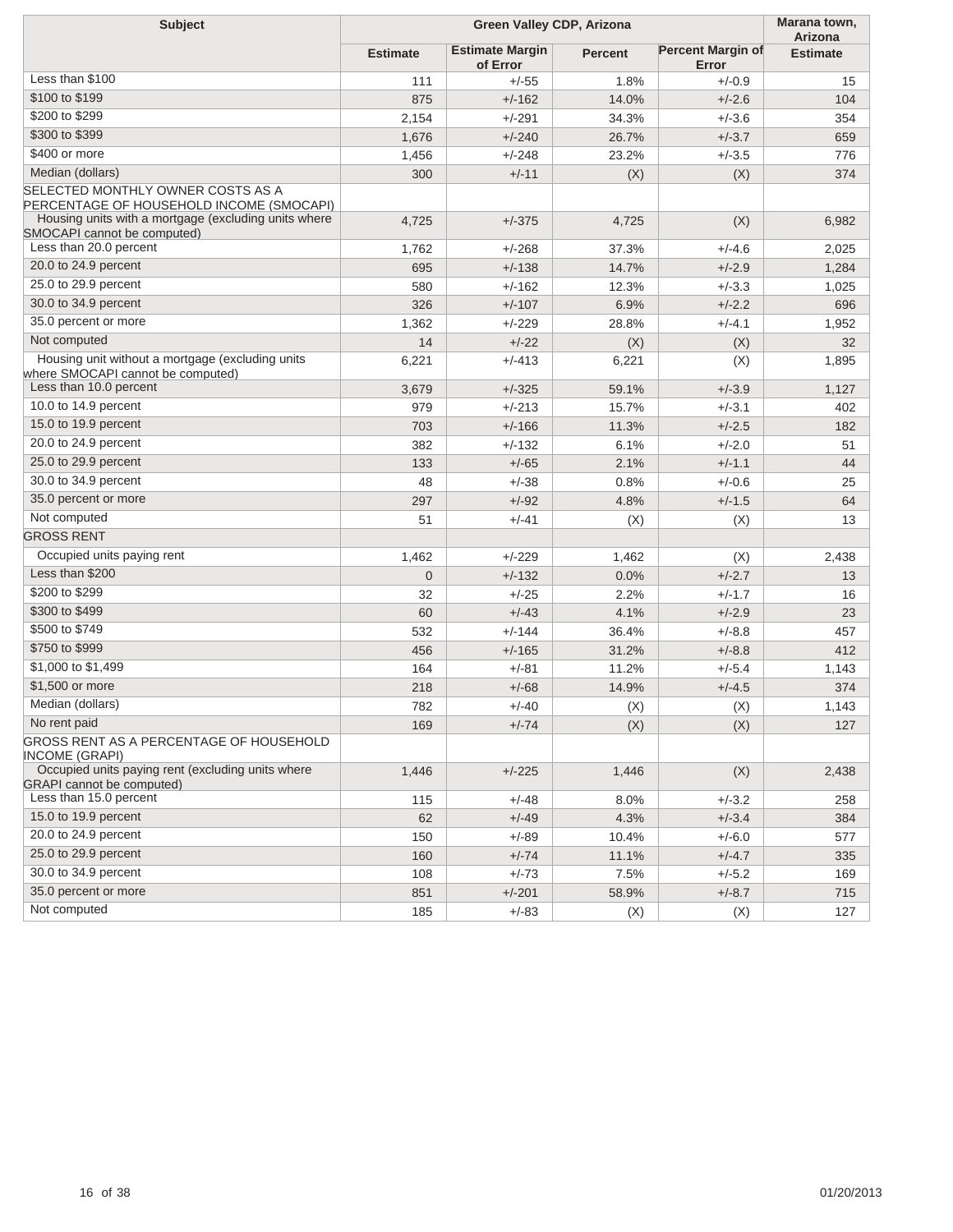| <b>Subject</b>                                 | Marana town, Arizona               |                |                                   | Patagonia town, Arizona |                                    |  |
|------------------------------------------------|------------------------------------|----------------|-----------------------------------|-------------------------|------------------------------------|--|
|                                                | <b>Estimate Margin</b><br>of Error | <b>Percent</b> | <b>Percent Margin of</b><br>Error | <b>Estimate</b>         | <b>Estimate Margin</b><br>of Error |  |
| <b>HOUSING OCCUPANCY</b>                       |                                    |                |                                   |                         |                                    |  |
|                                                |                                    |                |                                   |                         |                                    |  |
| Total housing units                            | $+/-494$                           | 13,138         | (X)                               | 646                     | $+/-88$                            |  |
| Occupied housing units                         | $+/-459$                           | 87.4%          | $+/-2.2$                          | 309                     | $+/-77$                            |  |
| Vacant housing units                           | $+/-309$                           | 12.6%          | $+/-2.2$                          | 337                     | $+/-78$                            |  |
| Homeowner vacancy rate                         | $+/-1.6$                           | (X)            | (X)                               | 8.4                     | $+/-8.7$                           |  |
| Rental vacancy rate                            | $+/-4.1$                           | (X)            | (X)                               | 22.7                    | $+/-17.0$                          |  |
| UNITS IN STRUCTURE                             |                                    |                |                                   |                         |                                    |  |
| Total housing units                            | $+/-494$                           | 13,138         | (X)                               | 646                     | $+/-88$                            |  |
| 1-unit, detached                               | $+/-452$                           | 85.2%          | $+/-1.7$                          | 350                     | $+/-69$                            |  |
| 1-unit, attached                               | $+/-100$                           | 1.8%           | $+/-0.8$                          | 21                      | $+/-24$                            |  |
| 2 units                                        | $+/-40$                            | 0.3%           | $+/-0.3$                          | $\mathbf 0$             | $+/-132$                           |  |
| 3 or 4 units                                   | $+/-73$                            | 0.7%           | $+/-0.6$                          | 0                       | $+/-132$                           |  |
| 5 to 9 units                                   | $+/-140$                           | 2.0%           | $+/-1.1$                          | 28                      | $+/-26$                            |  |
| 10 to 19 units                                 | $+/-168$                           | 3.2%           | $+/-1.3$                          | 0                       | $+/-132$                           |  |
| 20 or more units                               | $+/-85$                            | 1.6%           | $+/-0.6$                          | $\overline{0}$          | $+/-132$                           |  |
| Mobile home                                    | $+/-156$                           | 4.8%           | $+/-1.2$                          | 222                     | $+/-62$                            |  |
| Boat, RV, van, etc.                            | $+/-42$                            | 0.4%           | $+/-0.3$                          | 25                      | $+/-28$                            |  |
| YEAR STRUCTURE BUILT                           |                                    |                |                                   |                         |                                    |  |
| Total housing units                            |                                    |                |                                   |                         |                                    |  |
| Built 2005 or later                            | $+/-494$                           | 13,138         | (X)                               | 646                     | $+/-88$                            |  |
| Built 2000 to 2004                             | $+/-295$                           | 18.1%          | $+/-2.1$                          | $\mathbf 0$             | $+/-132$                           |  |
| Built 1990 to 1999                             | $+/-418$                           | 40.6%          | $+/-2.8$                          | 50                      | $+/-34$                            |  |
| Built 1980 to 1989                             | $+/-376$                           | 32.2%          | $+/-2.6$                          | 113                     | $+/-41$                            |  |
|                                                | $+/-161$                           | 4.2%           | $+/-1.2$                          | 80                      | $+/-39$                            |  |
| Built 1970 to 1979                             | $+/-138$                           | 3.2%           | $+/-1.0$                          | 203                     | $+/-65$                            |  |
| Built 1960 to 1969                             | $+/-90$                            | 1.1%           | $+/-0.7$                          | 53                      | $+/-38$                            |  |
| Built 1950 to 1959                             | $+/-68$                            | 0.5%           | $+/-0.5$                          | 39                      | $+/-28$                            |  |
| Built 1940 to 1949                             | $+/-10$                            | 0.0%           | $+/-0.1$                          | 27                      | $+/-23$                            |  |
| Built 1939 or earlier                          | $+/-12$                            | 0.1%           | $+/-0.1$                          | 81                      | $+/-40$                            |  |
| <b>ROOMS</b>                                   |                                    |                |                                   |                         |                                    |  |
| Total housing units                            | $+/-494$                           | 13,138         | (X)                               | 646                     | $+/-88$                            |  |
| 1 room                                         | $+/-101$                           | 0.8%           | $+/-0.8$                          | 10                      | $+/-15$                            |  |
| 2 rooms                                        | $+/-77$                            | 1.4%           | $+/-0.6$                          | 59                      | $+/-37$                            |  |
| 3 rooms                                        | $+/-169$                           | 4.1%           | $+/-1.3$                          | 61                      | $+/-38$                            |  |
| 4 rooms                                        | $+/-281$                           | 10.2%          | $+/-2.0$                          | 124                     | $+/-49$                            |  |
| 5 rooms                                        | $+/-344$                           | 26.2%          | $+/-2.6$                          | 247                     | $+/-63$                            |  |
| 6 rooms                                        | $+/-379$                           | 26.2%          | $+/-2.7$                          | 91                      | $+/-38$                            |  |
| 7 rooms                                        | $+/-294$                           | 16.7%          | $+/-2.1$                          | 23                      | $+/-18$                            |  |
| 8 rooms                                        | $+/-221$                           | 9.8%           | $+/-1.7$                          | 31                      | $+/-22$                            |  |
| 9 rooms or more                                | $+/-145$                           | 4.5%           | $+/-1.1$                          | $\mathbf 0$             | $+/-132$                           |  |
| Median rooms                                   | $+/-0.1$                           | (X)            | (X)                               | 4.8                     | $+/-0.2$                           |  |
| <b>BEDROOMS</b>                                |                                    |                |                                   |                         |                                    |  |
| Total housing units                            | $+/-494$                           | 13,138         | (X)                               | 646                     | $+/-88$                            |  |
| No bedroom                                     | $+/-101$                           | 0.8%           | $+/-0.8$                          | 10                      | $+/-15$                            |  |
| 1 bedroom                                      | $+/-164$                           | 4.6%           | $+/-1.2$                          | 169                     | $+/-61$                            |  |
| 2 bedrooms                                     | $+/-315$                           | 20.9%          | $+/-2.4$                          | 348                     | $+/-73$                            |  |
| 3 bedrooms                                     | $+/-478$                           | 44.4%          | $+/-3.1$                          | 102                     | $+/-44$                            |  |
| 4 bedrooms                                     | $+/-328$                           | 25.4%          | $+/-2.4$                          | 17                      | $+/-13$                            |  |
| 5 or more bedrooms                             | $+/-168$                           | 3.9%           | $+/-1.3$                          | 0                       | $+/-132$                           |  |
| <b>HOUSING TENURE</b>                          |                                    |                |                                   |                         |                                    |  |
| Occupied housing units                         | $+/-459$                           | 11,487         | (X)                               | 309                     | $+/-77$                            |  |
| Owner-occupied                                 | $+/-497$                           | 77.7%          | $+/-2.6$                          | 208                     | $+/-53$                            |  |
| Renter-occupied                                | $+/-303$                           | 22.3%          | $+/-2.6$                          | 101                     | $+/-56$                            |  |
| Average household size of owner-occupied unit  | $+/-0.09$                          | (X)            | (X)                               | 2.06                    | $+/-0.40$                          |  |
| Average household size of renter-occupied unit | $+/-0.20$                          | (X)            | (X)                               | 1.92                    | $+/-0.76$                          |  |
| YEAR HOUSEHOLDER MOVED INTO UNIT               |                                    |                |                                   |                         |                                    |  |
| Occupied housing units                         | $+/-459$                           | 11,487         | (X)                               | 309                     | $+/-77$                            |  |
| Moved in 2005 or later                         | $+/-426$                           | 49.6%          | $+/-3.1$                          | 60                      | $+/-45$                            |  |
| Moved in 2000 to 2004                          | $+/-363$                           | 34.1%          | $+/-2.9$                          | 67                      | $+/-35$                            |  |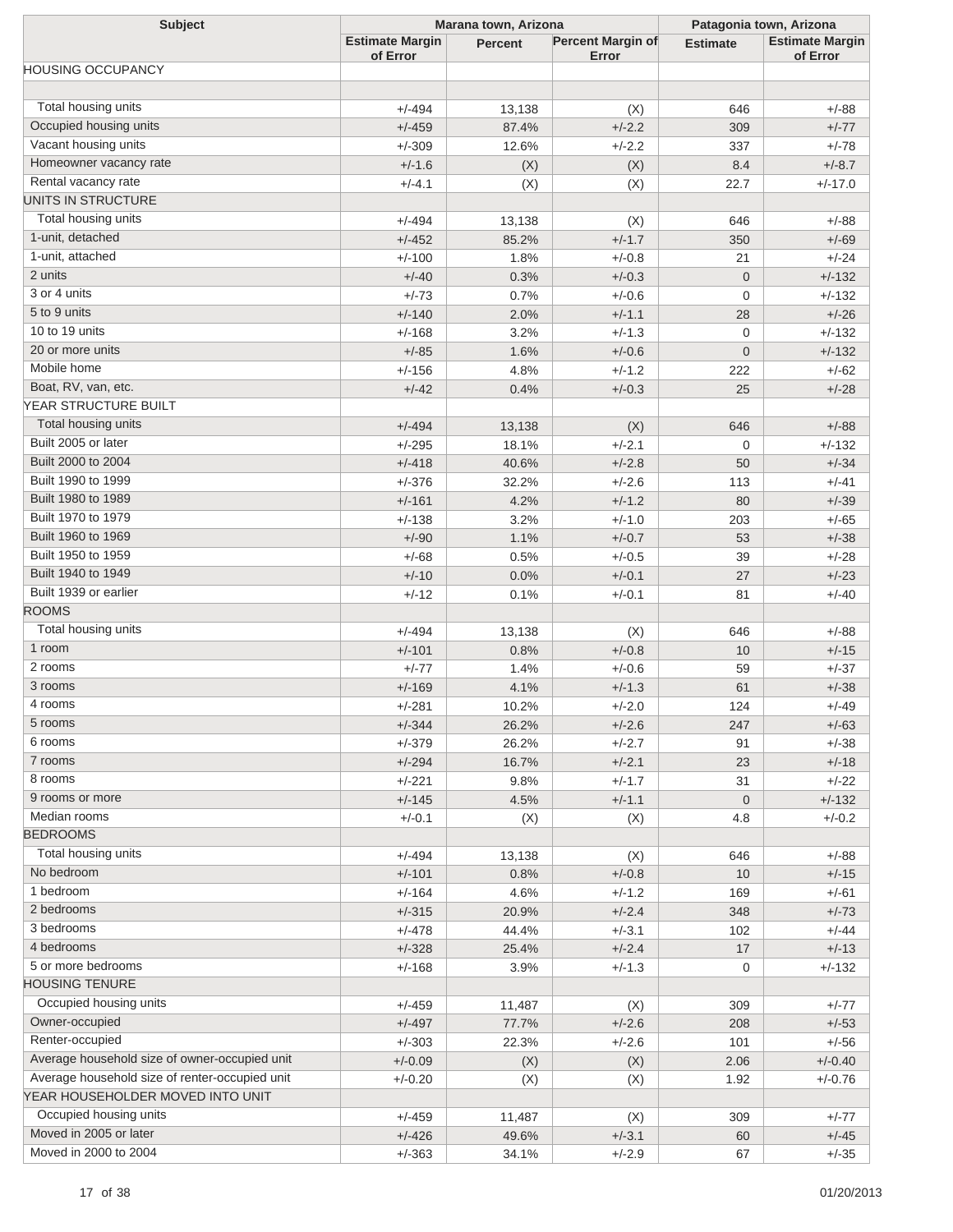| <b>Subject</b>                       | Marana town, Arizona               |                 |                            | Patagonia town, Arizona |                                    |  |
|--------------------------------------|------------------------------------|-----------------|----------------------------|-------------------------|------------------------------------|--|
|                                      | <b>Estimate Margin</b><br>of Error | Percent         | Percent Margin of<br>Error | <b>Estimate</b>         | <b>Estimate Margin</b><br>of Error |  |
| Moved in 1990 to 1999                | $+/-245$                           | 14.5%           | $+/-2.0$                   | 90                      | $+/-40$                            |  |
| Moved in 1980 to 1989                | $+/-53$                            | 1.0%            | $+/-0.5$                   | 68                      | $+/-35$                            |  |
| Moved in 1970 to 1979                | $+/-56$                            | 0.7%            | $+/-0.5$                   | 17                      | $+/-13$                            |  |
| Moved in 1969 or earlier             | $+/-17$                            | 0.1%            | $+/-0.1$                   | $\overline{7}$          | $+/-10$                            |  |
| <b>VEHICLES AVAILABLE</b>            |                                    |                 |                            |                         |                                    |  |
| Occupied housing units               | $+/-459$                           | 11,487          | (X)                        | 309                     | $+/-77$                            |  |
| No vehicles available                | $+/-135$                           | 2.7%            | $+/-1.2$                   | 25                      | $+/-27$                            |  |
| 1 vehicle available                  | $+/-390$                           | 32.8%           | $+/-2.7$                   | 78                      | $+/-36$                            |  |
| 2 vehicles available                 | $+/-412$                           | 48.1%           | $+/-2.8$                   | 165                     | $+/-59$                            |  |
| 3 or more vehicles available         | $+/-264$                           | 16.4%           | $+/-2.6$                   | 41                      | $+/-23$                            |  |
| <b>HOUSE HEATING FUEL</b>            |                                    |                 |                            |                         |                                    |  |
| Occupied housing units               | $+/-459$                           | 11,487          | (X)                        | 309                     | $+/-77$                            |  |
| Utility gas                          | $+/-526$                           | 72.0%           | $+/-2.9$                   | 125                     | $+/-42$                            |  |
| Bottled, tank, or LP gas             | $+/-64$                            | 1.1%            | $+/-0.6$                   | $\overline{7}$          | $+/-9$                             |  |
| Electricity                          | $+/-327$                           | 26.9%           | $+/-2.9$                   | 147                     | $+/-68$                            |  |
| Fuel oil, kerosene, etc.             | $+/-132$                           | 0.0%            | $+/-0.3$                   | $\mathbf{0}$            | $+/-132$                           |  |
| Coal or coke                         | $+/-132$                           | 0.0%            | $+/-0.3$                   | $\overline{0}$          | $+/-132$                           |  |
| Wood                                 | $+/-132$                           | 0.0%            | $+/-0.3$                   | 30                      | $+/-18$                            |  |
| Solar energy                         | $+/-132$                           | 0.0%            | $+/-0.3$                   | $\overline{0}$          | $+/-132$                           |  |
| Other fuel                           | $+/-132$                           | 0.0%            | $+/-0.3$                   | $\mathbf{0}$            | $+/-132$                           |  |
| No fuel used                         | $+/-132$                           | 0.0%            | $+/-0.3$                   | $\overline{0}$          | $+/-132$                           |  |
| <b>SELECTED CHARACTERISTICS</b>      |                                    |                 |                            |                         |                                    |  |
| Occupied housing units               | $+/-459$                           | 11,487          | (X)                        | 309                     | $+/-77$                            |  |
| Lacking complete plumbing facilities | $+/-132$                           | 0.0%            | $+/-0.3$                   | 8                       | $+/-11$                            |  |
| Lacking complete kitchen facilities  | $+/-132$                           | 0.0%            | $+/-0.3$                   | $\overline{0}$          | $+/-132$                           |  |
| No telephone service available       | $+/-151$                           | 3.3%            | $+/-1.3$                   | 19                      | $+/-29$                            |  |
| <b>OCCUPANTS PER ROOM</b>            |                                    |                 |                            |                         |                                    |  |
| Occupied housing units               | $+/-459$                           |                 |                            | 309                     | $+/-77$                            |  |
| 1.00 or less                         | $+/-474$                           | 11,487<br>98.9% | (X)<br>$+/-0.8$            | 309                     | $+/-77$                            |  |
| 1.01 to 1.50                         | $+/-90$                            | 1.1%            | $+/-0.8$                   | 0                       | $+/-132$                           |  |
| 1.51 or more                         |                                    |                 | $+/-0.3$                   | $\overline{0}$          |                                    |  |
| VALUE                                | $+/-132$                           | 0.0%            |                            |                         | $+/-132$                           |  |
| Owner-occupied units                 |                                    |                 |                            |                         |                                    |  |
| Less than \$50,000                   | $+/-497$                           | 8,922           | (X)<br>$+/-0.9$            | 208                     | $+/-53$<br>$+/-35$                 |  |
| \$50,000 to \$99,999                 | $+/-82$<br>$+/-97$                 | 2.2%            | $+/-1.1$                   | 44<br>15                | $+/-13$                            |  |
| \$100,000 to \$149,999               | $+/-117$                           | 2.6%            |                            | 48                      | $+/-22$                            |  |
| \$150,000 to \$199,999               |                                    | 3.8%            | $+/-1.3$                   |                         |                                    |  |
| \$200,000 to \$299,999               | $+/-213$                           | 15.1%           | $+/-2.4$                   | 26                      | $+/-17$                            |  |
| \$300,000 to \$499,999               | $+/-400$<br>$+/-248$               | 41.0%<br>29.2%  | $+/-3.2$<br>$+/-2.8$       | 43<br>32                | $+/-22$<br>$+/-26$                 |  |
| \$500,000 to \$999,999               |                                    |                 |                            |                         |                                    |  |
| \$1,000,000 or more                  | $+/-115$                           | 5.5%            | $+/-1.3$<br>$+/-0.4$       | 0<br>$\mathbf 0$        | $+/-132$                           |  |
| Median (dollars)                     | $+/-37$                            | 0.7%            |                            |                         | $+/-132$                           |  |
| <b>MORTGAGE STATUS</b>               | $+/-6,939$                         | (X)             | (X)                        | 145,600                 | $+/-49,437$                        |  |
| Owner-occupied units                 |                                    |                 |                            |                         |                                    |  |
| Housing units with a mortgage        | $+/-497$                           | 8,922           | (X)                        | 208                     | $+/-53$                            |  |
| Housing units without a mortgage     | $+/-421$                           | 78.6%           | $+/-2.0$                   | 74                      | $+/-24$                            |  |
| SELECTED MONTHLY OWNER COSTS (SMOC)  | $+/-217$                           | 21.4%           | $+/-2.0$                   | 134                     | $+/-47$                            |  |
| Housing units with a mortgage        |                                    |                 |                            |                         |                                    |  |
| Less than \$300                      | $+/-421$                           | 7,014           | (X)                        | 74                      | $+/-24$                            |  |
|                                      | $+/-132$                           | 0.0%            | $+/-0.6$                   | $\mathbf 0$             | $+/-132$                           |  |
| \$300 to \$499<br>\$500 to \$699     | $+/-38$                            | 0.6%            | $+/-0.5$                   | 0                       | $+/-132$                           |  |
|                                      | $+/-47$                            | 1.3%            | $+/-0.7$                   | 11                      | $+/-12$                            |  |
| \$700 to \$999                       | $+/-139$                           | 8.7%            | $+/-2.1$                   | 10                      | $+/-11$                            |  |
| \$1,000 to \$1,499                   | $+/-219$                           | 29.2%           | $+/-2.7$                   | 34                      | $+/-17$                            |  |
| \$1,500 to \$1,999                   | $+/-285$                           | 28.7%           | $+/-3.4$                   | 14                      | $+/-14$                            |  |
| \$2,000 or more                      | $+/-264$                           | 31.6%           | $+/-3.1$                   | 5                       | $+/-8$                             |  |
| Median (dollars)                     | $+/-45$                            | (X)             | (X)                        | 1,143                   | $+/-97$                            |  |
| Housing units without a mortgage     | $+/-217$                           | 1,908           | (X)                        | 134                     | $+/-47$                            |  |
| Less than \$100                      | $+/-25$                            | 0.8%            | $+/-1.3$                   | 25                      | $+/-28$                            |  |
| \$100 to \$199                       | $+/-64$                            | 5.5%            | $+/-3.3$                   | 8                       | $+/-9$                             |  |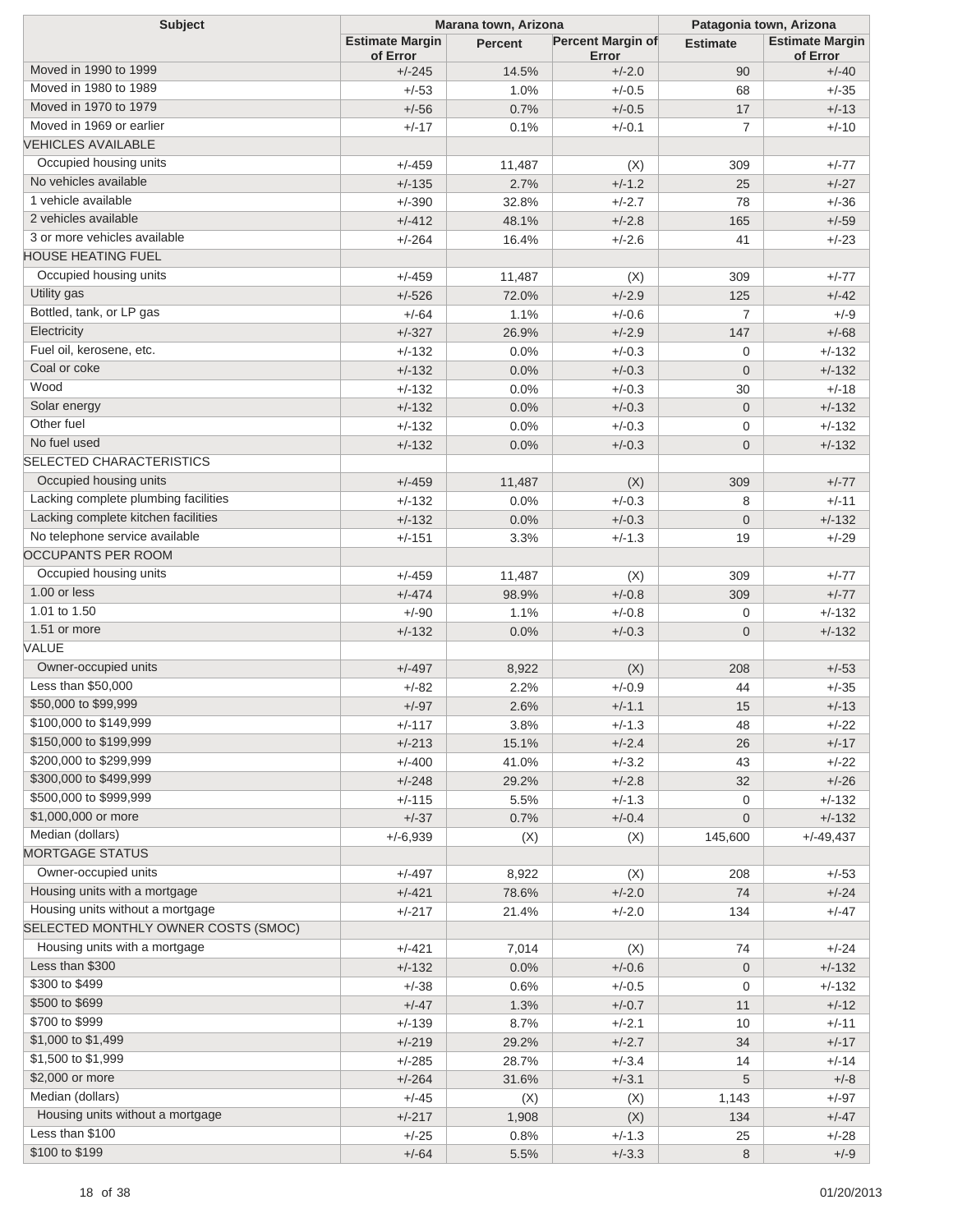| <b>Subject</b>                                                                        | Marana town, Arizona               |         |                            | Patagonia town, Arizona |                                    |  |
|---------------------------------------------------------------------------------------|------------------------------------|---------|----------------------------|-------------------------|------------------------------------|--|
|                                                                                       | <b>Estimate Margin</b><br>of Error | Percent | Percent Margin of<br>Error | <b>Estimate</b>         | <b>Estimate Margin</b><br>of Error |  |
| \$200 to \$299                                                                        | $+/-117$                           | 18.6%   | $+/-5.5$                   | 35                      | $+/-23$                            |  |
| \$300 to \$399                                                                        | $+/-139$                           | 34.5%   | $+/-6.2$                   | 48                      | $+/-31$                            |  |
| \$400 or more                                                                         | +/-142                             | 40.7%   | $+/-6.2$                   | 18                      | $+/-13$                            |  |
| Median (dollars)                                                                      | $+/-16$                            | (X)     | (X)                        | 320                     | $+/-32$                            |  |
| SELECTED MONTHLY OWNER COSTS AS A<br>PERCENTAGE OF HOUSEHOLD INCOME (SMOCAPI)         |                                    |         |                            |                         |                                    |  |
| Housing units with a mortgage (excluding units where<br>SMOCAPI cannot be computed)   | $+/-424$                           | 6,982   | (X)                        | 74                      | $+/-24$                            |  |
| Less than 20.0 percent                                                                | $+/-278$                           | 29.0%   | $+/-3.7$                   | 20                      | $+/-16$                            |  |
| 20.0 to 24.9 percent                                                                  | $+/-228$                           | 18.4%   | $+/-3.1$                   | 15                      | $+/-14$                            |  |
| 25.0 to 29.9 percent                                                                  | $+/-180$                           | 14.7%   | $+/-2.6$                   | 11                      | $+/-11$                            |  |
| 30.0 to 34.9 percent                                                                  | $+/-154$                           | 10.0%   | $+/-2.2$                   | 12                      | $+/-11$                            |  |
| 35.0 percent or more                                                                  | $+/-281$                           | 28.0%   | $+/-3.2$                   | 16                      | $+/-14$                            |  |
| Not computed                                                                          | $+/-41$                            | (X)     | (X)                        | $\overline{0}$          | $+/-132$                           |  |
| Housing unit without a mortgage (excluding units<br>where SMOCAPI cannot be computed) | $+/-216$                           | 1,895   | (X)                        | 134                     | $+/-47$                            |  |
| Less than 10.0 percent                                                                | $+/-195$                           | 59.5%   | $+/-6.7$                   | 76                      | $+/-43$                            |  |
| 10.0 to 14.9 percent                                                                  | $+/-111$                           | 21.2%   | $+/-5.5$                   | 14                      | $+/-11$                            |  |
| 15.0 to 19.9 percent                                                                  | $+/-82$                            | 9.6%    | $+/-4.4$                   | 6                       | $+/-8$                             |  |
| 20.0 to 24.9 percent                                                                  | $+/-34$                            | 2.7%    | $+/-1.8$                   | 22                      | $+/-17$                            |  |
| 25.0 to 29.9 percent                                                                  | $+/-36$                            | 2.3%    | $+/-1.9$                   | $\overline{4}$          | $+/-7$                             |  |
| 30.0 to 34.9 percent                                                                  | $+/-28$                            | 1.3%    | $+/-1.5$                   | 5                       | $+/-6$                             |  |
| 35.0 percent or more                                                                  | $+/-41$                            | 3.4%    | $+/-2.1$                   | $\overline{7}$          | $+/-11$                            |  |
| Not computed                                                                          | $+/-20$                            | (X)     | (X)                        | $\mathbf 0$             | $+/-132$                           |  |
| <b>GROSS RENT</b>                                                                     |                                    |         |                            |                         |                                    |  |
| Occupied units paying rent                                                            | $+/-301$                           | 2,438   | (X)                        | 75                      | $+/-48$                            |  |
| Less than \$200                                                                       | $+/-20$                            | 0.5%    | $+/-0.8$                   | $\overline{0}$          | $+/-132$                           |  |
| \$200 to \$299                                                                        | $+/-25$                            | 0.7%    | $+/-1.0$                   | 16                      | $+/-25$                            |  |
| \$300 to \$499                                                                        | $+/-29$                            | 0.9%    | $+/-1.2$                   | 34                      | $+/-37$                            |  |
| \$500 to \$749                                                                        | $+/-166$                           | 18.7%   | $+/-6.1$                   | 19                      | $+/-16$                            |  |
| \$750 to \$999                                                                        | $+/-147$                           | 16.9%   | $+/-6.3$                   | $\mathbf 0$             | $+/-132$                           |  |
| \$1,000 to \$1,499                                                                    | $+/-232$                           | 46.9%   | $+/-7.4$                   | 6                       | $+/-9$                             |  |
| \$1,500 or more                                                                       | $+/-141$                           | 15.3%   | $+/-5.4$                   | $\overline{0}$          | $+/-132$                           |  |
| Median (dollars)                                                                      | $+/-83$                            | (X)     | (X)                        | 467                     | $+/-197$                           |  |
| No rent paid                                                                          | $+/-76$                            | (X)     | (X)                        | 26                      | $+/-27$                            |  |
| GROSS RENT AS A PERCENTAGE OF HOUSEHOLD<br><b>INCOME (GRAPI)</b>                      |                                    |         |                            |                         |                                    |  |
| Occupied units paying rent (excluding units where<br><b>GRAPI</b> cannot be computed) | $+/-301$                           | 2,438   | (X)                        | 75                      | $+/-48$                            |  |
| Less than 15.0 percent                                                                | $+/-130$                           | 10.6%   | $+/-5.3$                   | 31                      | $+/-34$                            |  |
| 15.0 to 19.9 percent                                                                  | $+/-140$                           | 15.8%   | $+/-5.2$                   | 19                      | $+/-29$                            |  |
| 20.0 to 24.9 percent                                                                  | $+/-191$                           | 23.7%   | $+/-7.2$                   | 6                       | $+/-9$                             |  |
| 25.0 to 29.9 percent                                                                  | $+/-158$                           | 13.7%   | $+/-6.1$                   | $\mathbf 0$             | $+/-132$                           |  |
| 30.0 to 34.9 percent                                                                  | $+/-116$                           | 6.9%    | $+/-4.7$                   | 0                       | $+/-132$                           |  |
| 35.0 percent or more                                                                  | $+/-175$                           | 29.3%   | $+/-6.7$                   | 19                      | $+/-16$                            |  |
| Not computed                                                                          | $+/-76$                            | (X)     | (X)                        | 26                      | $+/-27$                            |  |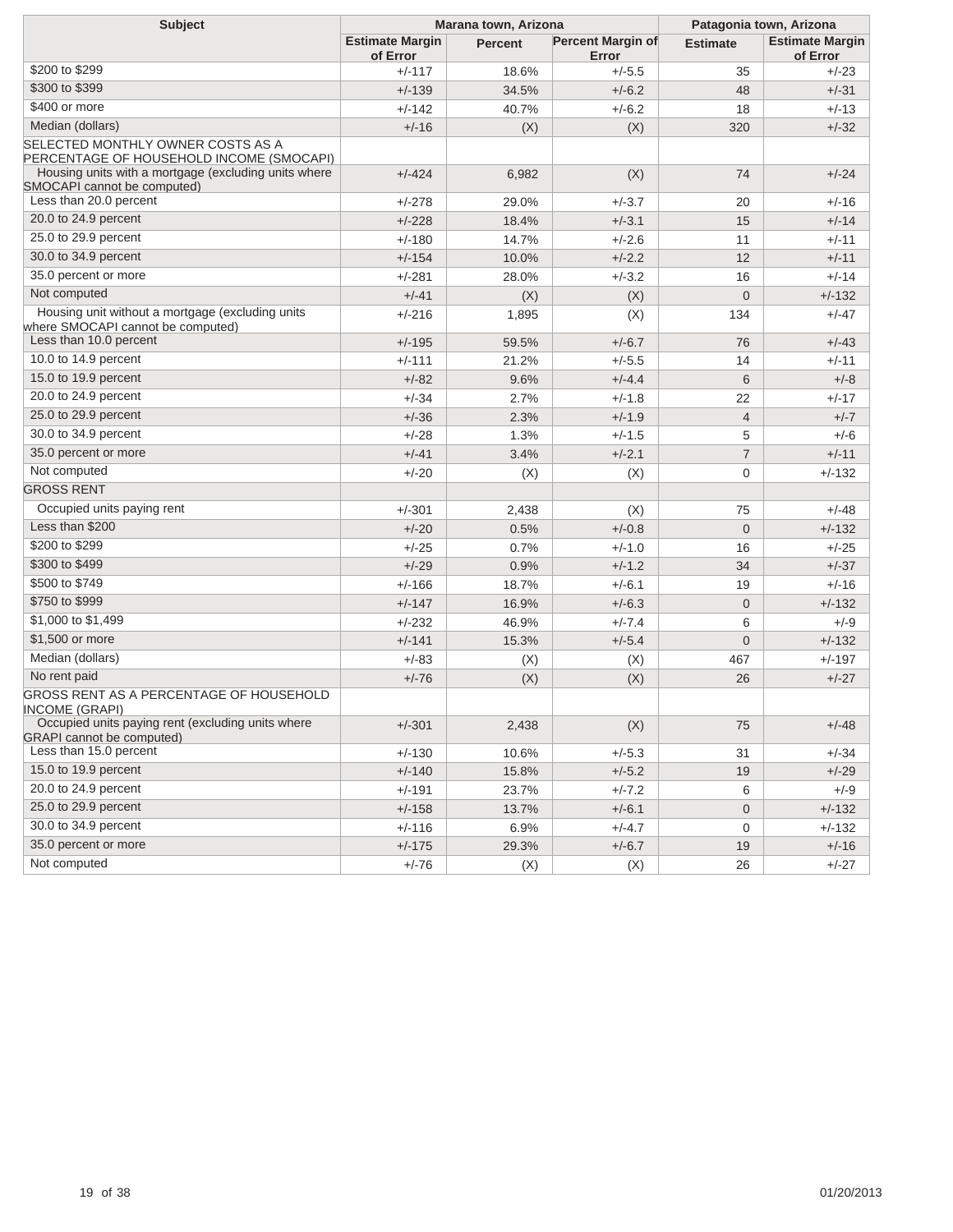| <b>Subject</b>                                 | Patagonia town, Arizona |                                   | Rio Rico CDP, Arizona |                                    |                |
|------------------------------------------------|-------------------------|-----------------------------------|-----------------------|------------------------------------|----------------|
|                                                | <b>Percent</b>          | <b>Percent Margin of</b><br>Error | <b>Estimate</b>       | <b>Estimate Margin</b><br>of Error | <b>Percent</b> |
| <b>HOUSING OCCUPANCY</b>                       |                         |                                   |                       |                                    |                |
|                                                |                         |                                   |                       |                                    |                |
| Total housing units                            | 646                     | (X)                               | 6,261                 | $+/-349$                           | 6,261          |
| Occupied housing units                         | 47.8%                   | $+/-9.8$                          | 4,617                 | $+/-331$                           | 73.7%          |
| Vacant housing units                           | 52.2%                   | $+/-9.8$                          | 1,644                 | $+/-355$                           | 26.3%          |
| Homeowner vacancy rate                         | (X)                     | (X)                               | 7.9                   | $+/-3.7$                           | (X)            |
| Rental vacancy rate                            | (X)                     | (X)                               | 26.9                  | $+/-14.4$                          | (X)            |
| UNITS IN STRUCTURE                             |                         |                                   |                       |                                    |                |
| Total housing units                            | 646                     | (X)                               | 6,261                 | $+/-349$                           | 6,261          |
| 1-unit, detached                               | 54.2%                   | $+/-8.7$                          | 5,585                 | $+/-363$                           | 89.2%          |
| 1-unit, attached                               | 3.3%                    | $+/-3.6$                          | 70                    | $+/-76$                            | 1.1%           |
| 2 units                                        | 0.0%                    | $+/-6.0$                          | 87                    | $+/-94$                            | 1.4%           |
| 3 or 4 units                                   | 0.0%                    | $+/-6.0$                          | 378                   | $+/-164$                           | 6.0%           |
| 5 to 9 units                                   | 4.3%                    | $+/-3.9$                          | 86                    | $+/-67$                            | 1.4%           |
| 10 to 19 units                                 | 0.0%                    | $+/-6.0$                          | $\mathbf 0$           | $+/-132$                           | 0.0%           |
| 20 or more units                               | 0.0%                    | $+/-6.0$                          | 26                    | $+/-30$                            | 0.4%           |
| Mobile home                                    | 34.4%                   | $+/-8.1$                          | 26                    | $+/-32$                            | 0.4%           |
| Boat, RV, van, etc.                            | 3.9%                    | $+/-4.3$                          | 3                     | $+/-5$                             | 0.0%           |
| YEAR STRUCTURE BUILT                           |                         |                                   |                       |                                    |                |
| Total housing units                            | 646                     | (X)                               | 6,261                 | $+/-349$                           | 6,261          |
| Built 2005 or later                            | 0.0%                    | $+/-6.0$                          | 645                   | $+/-171$                           | 10.3%          |
| Built 2000 to 2004                             | 7.7%                    | $+/-5.3$                          | 2,467                 | $+/-351$                           | 39.4%          |
| Built 1990 to 1999                             | 17.5%                   | $+/-6.3$                          | 1,971                 | $+/-288$                           | 31.5%          |
| Built 1980 to 1989                             | 12.4%                   | $+/-5.9$                          | 864                   | $+/-215$                           | 13.8%          |
| Built 1970 to 1979                             | 31.4%                   | $+/-8.7$                          | 244                   | $+/-142$                           | 3.9%           |
| Built 1960 to 1969                             | 8.2%                    | $+/-5.4$                          | 70                    | $+/-54$                            | 1.1%           |
| Built 1950 to 1959                             | 6.0%                    | $+/-4.4$                          | 0                     | $+/-132$                           | 0.0%           |
| Built 1940 to 1949                             | 4.2%                    | $+/-3.4$                          | $\mathbf{0}$          | $+/-132$                           | 0.0%           |
| Built 1939 or earlier                          | 12.5%                   | $+/-6.1$                          | 0                     | $+/-132$                           | 0.0%           |
| <b>ROOMS</b>                                   |                         |                                   |                       |                                    |                |
| Total housing units                            | 646                     | (X)                               | 6,261                 | $+/-349$                           | 6,261          |
| 1 room                                         | 1.5%                    | $+/-2.3$                          | 29                    | $+/-27$                            | 0.5%           |
| 2 rooms                                        | 9.1%                    | $+/-5.6$                          | 9                     | $+/-18$                            | 0.1%           |
| 3 rooms                                        | 9.4%                    | $+/-5.4$                          | 204                   | $+/-108$                           | 3.3%           |
| 4 rooms                                        | 19.2%                   | $+/-6.7$                          | 787                   | $+/-179$                           | 12.6%          |
| 5 rooms                                        | 38.2%                   | $+/-9.3$                          | 1,539                 | $+/-221$                           | 24.6%          |
| 6 rooms                                        | 14.1%                   | $+/-5.6$                          | 2,111                 | $+/-312$                           | 33.7%          |
| 7 rooms                                        | 3.6%                    | $+/-2.8$                          | 1,031                 | $+/-272$                           | 16.5%          |
| 8 rooms                                        | 4.8%                    | $+/-3.4$                          | 428                   | $+/-172$                           | 6.8%           |
| 9 rooms or more                                | 0.0%                    | $+/-6.0$                          | 123                   | $+/-74$                            | 2.0%           |
| Median rooms                                   | (X)                     | (X)                               | 5.8                   | $+/-0.2$                           | (X)            |
| <b>BEDROOMS</b>                                |                         |                                   |                       |                                    |                |
| Total housing units                            | 646                     | (X)                               | 6,261                 | $+/-349$                           | 6,261          |
| No bedroom                                     | 1.5%                    | $+/-2.3$                          | 83                    | $+/-64$                            | 1.3%           |
| 1 bedroom                                      | 26.2%                   | $+/-8.5$                          | 40                    | $+/-42$                            | 0.6%           |
| 2 bedrooms                                     | 53.9%                   | $+/-8.4$                          | 1,069                 | $+/-228$                           | 17.1%          |
| 3 bedrooms                                     | 15.8%                   | $+/-6.6$                          | 4,103                 | $+/-398$                           | 65.5%          |
| 4 bedrooms                                     | 2.6%                    | $+/-2.1$                          | 873                   | $+/-240$                           | 13.9%          |
| 5 or more bedrooms                             | 0.0%                    | $+/-6.0$                          | 93                    | $+/-80$                            | 1.5%           |
| <b>HOUSING TENURE</b>                          |                         |                                   |                       |                                    |                |
| Occupied housing units                         | 309                     | (X)                               | 4,617                 | $+/-331$                           | 4,617          |
| Owner-occupied                                 | 67.3%                   | $+/-13.6$                         | 3,788                 | $+/-300$                           | 82.0%          |
| Renter-occupied                                | 32.7%                   | $+/-13.6$                         | 829                   | $+/-250$                           | 18.0%          |
| Average household size of owner-occupied unit  | (X)                     | (X)                               | 4.22                  | $+/-0.31$                          | (X)            |
| Average household size of renter-occupied unit | (X)                     | (X)                               | 3.96                  | $+/-0.71$                          | (X)            |
| YEAR HOUSEHOLDER MOVED INTO UNIT               |                         |                                   |                       |                                    |                |
| Occupied housing units                         | 309                     | (X)                               | 4,617                 | $+/-331$                           | 4,617          |
| Moved in 2005 or later                         | 19.4%                   | $+/-12.5$                         | 1,516                 | $+/-282$                           | 32.8%          |
| Moved in 2000 to 2004                          | 21.7%                   | $+/-10.9$                         | 1,420                 | $+/-254$                           | 30.8%          |
|                                                |                         |                                   |                       |                                    |                |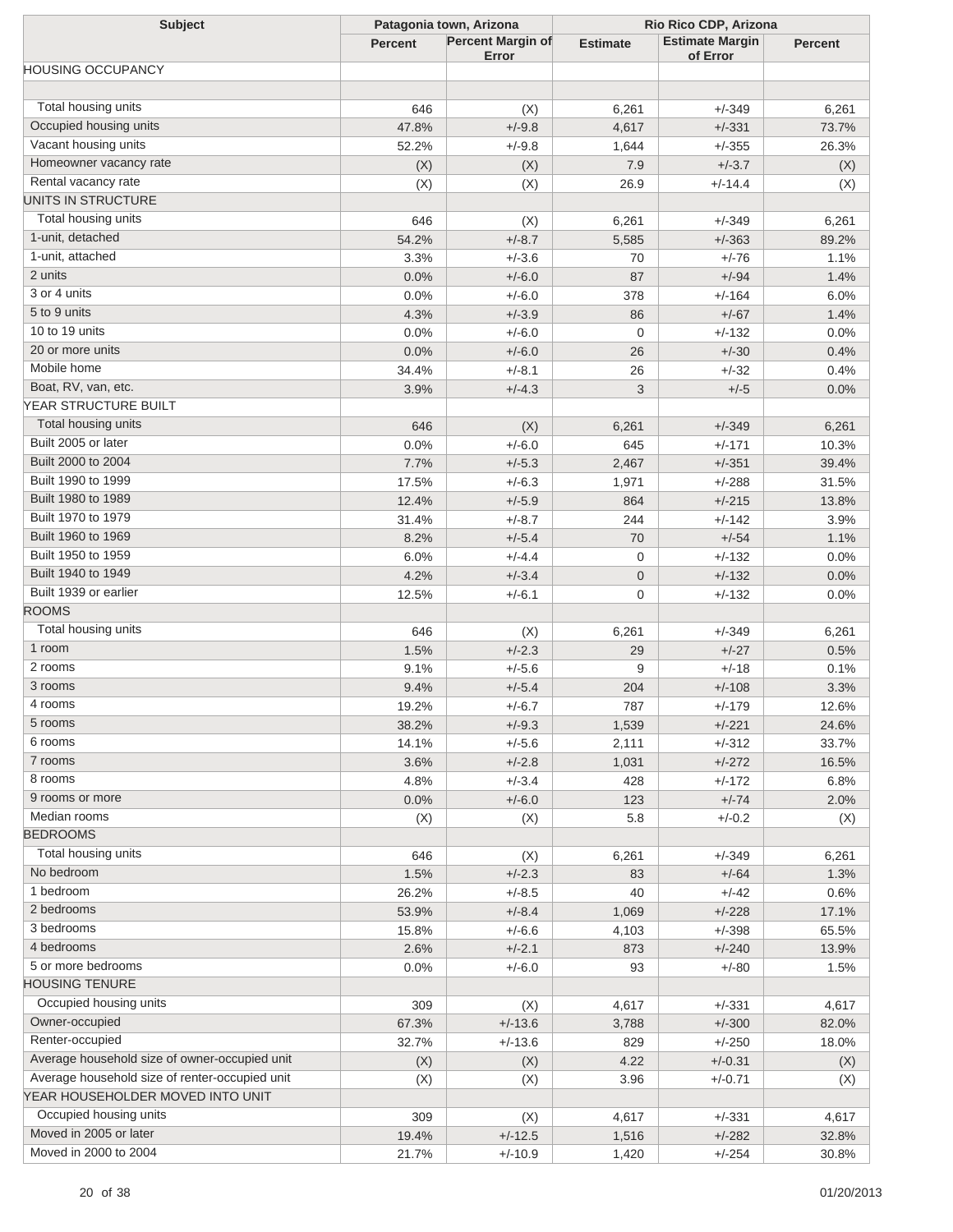| <b>Subject</b>                                        | Patagonia town, Arizona |                                   | Rio Rico CDP, Arizona |                                    |                |
|-------------------------------------------------------|-------------------------|-----------------------------------|-----------------------|------------------------------------|----------------|
|                                                       | <b>Percent</b>          | <b>Percent Margin of</b><br>Error | <b>Estimate</b>       | <b>Estimate Margin</b><br>of Error | <b>Percent</b> |
| Moved in 1990 to 1999                                 | 29.1%                   | $+/-11.3$                         | 1,370                 | $+/-241$                           | 29.7%          |
| Moved in 1980 to 1989                                 | 22.0%                   | $+/-10.0$                         | 273                   | $+/-123$                           | 5.9%           |
| Moved in 1970 to 1979                                 | 5.5%                    | $+/-4.2$                          | 38                    | $+/-43$                            | 0.8%           |
| Moved in 1969 or earlier                              | 2.3%                    | $+/-3.4$                          | 0                     | $+/-132$                           | 0.0%           |
| <b>VEHICLES AVAILABLE</b>                             |                         |                                   |                       |                                    |                |
| Occupied housing units                                | 309                     | (X)                               | 4,617                 | $+/-331$                           | 4,617          |
| No vehicles available                                 | 8.1%                    | $+/-8.0$                          | 82                    | $+/-53$                            | 1.8%           |
| 1 vehicle available                                   | 25.2%                   | $+/-10.6$                         | 1,070                 | $+/-214$                           | 23.2%          |
| 2 vehicles available                                  | 53.4%                   | $+/-11.9$                         | 2,235                 | $+/-300$                           | 48.4%          |
| 3 or more vehicles available                          | 13.3%                   | $+/-7.5$                          | 1,230                 | $+/-244$                           | 26.6%          |
| <b>HOUSE HEATING FUEL</b>                             |                         |                                   |                       |                                    |                |
| Occupied housing units                                | 309                     | (X)                               | 4,617                 | $+/-331$                           | 4,617          |
| Utility gas                                           | 40.5%                   | $+/-12.7$                         | 538                   | $+/-165$                           | 11.7%          |
| Bottled, tank, or LP gas                              | 2.3%                    | $+/-3.0$                          | 1,189                 | $+/-214$                           | 25.8%          |
| Electricity                                           | 47.6%                   | $+/-14.2$                         | 2,842                 | $+/-363$                           | 61.6%          |
| Fuel oil, kerosene, etc.                              | 0.0%                    | $+/-12.1$                         | 0                     | $+/-132$                           | 0.0%           |
| Coal or coke                                          | 0.0%                    | $+/-12.1$                         | $\overline{0}$        | $+/-132$                           | 0.0%           |
| Wood                                                  | 9.7%                    | $+/-6.3$                          | 33                    | $+/-29$                            | 0.7%           |
| Solar energy                                          |                         | $+/-12.1$                         | $\overline{0}$        |                                    |                |
| Other fuel                                            | 0.0%<br>0.0%            | $+/-12.1$                         | $\mathbf 0$           | $+/-132$<br>$+/-132$               | 0.0%<br>0.0%   |
| No fuel used                                          |                         |                                   |                       |                                    |                |
| <b>SELECTED CHARACTERISTICS</b>                       | 0.0%                    | $+/-12.1$                         | 15                    | $+/-23$                            | 0.3%           |
| Occupied housing units                                |                         |                                   |                       |                                    |                |
| Lacking complete plumbing facilities                  | 309                     | (X)                               | 4,617                 | $+/-331$                           | 4,617          |
| Lacking complete kitchen facilities                   | 2.6%                    | $+/-3.4$                          | 11                    | $+/-17$                            | 0.2%           |
| No telephone service available                        | 0.0%                    | $+/-12.1$                         | $\overline{0}$        | $+/-132$                           | 0.0%           |
| <b>OCCUPANTS PER ROOM</b>                             | 6.1%                    | $+/-9.0$                          | 74                    | $+/-51$                            | 1.6%           |
| Occupied housing units                                |                         |                                   |                       |                                    |                |
| 1.00 or less                                          | 309                     | (X)                               | 4,617                 | $+/-331$                           | 4,617          |
| 1.01 to 1.50                                          | 100.0%                  | $+/-12.1$                         | 4,322                 | $+/-346$                           | 93.6%          |
| 1.51 or more                                          | 0.0%                    | $+/-12.1$                         | 246                   | $+/-108$                           | 5.3%           |
| VALUE                                                 | 0.0%                    | $+/-12.1$                         | 49                    | $+/-29$                            | 1.1%           |
|                                                       |                         |                                   |                       |                                    |                |
| Owner-occupied units<br>Less than \$50,000            | 208                     | (X)                               | 3,788                 | $+/-300$                           | 3,788          |
|                                                       | 21.2%                   | $+/-14.5$                         | 39                    | $+/-44$                            | 1.0%           |
| \$50,000 to \$99,999<br>\$100,000 to \$149,999        | 7.2%                    | $+/-6.2$                          | 387                   | $+/-121$                           | 10.2%          |
| \$150,000 to \$199,999                                | 23.1%                   | $+/-10.9$                         | 1,321                 | $+/-220$                           | 34.9%          |
| \$200,000 to \$299,999                                | 12.5%                   | $+/-7.7$                          | 909                   | $+/-187$                           | 24.0%          |
| \$300,000 to \$499,999                                | 20.7%                   | $+/-10.7$                         | 765                   | $+/-228$                           | 20.2%          |
|                                                       | 15.4%                   | $+/-11.0$                         | 335                   | $+/-129$                           | 8.8%           |
| \$500,000 to \$999,999<br>\$1,000,000 or more         | 0.0%                    | $+/-17.4$                         | 21                    | $+/-31$                            | 0.6%           |
|                                                       | 0.0%                    | $+/-17.4$                         | 11                    | $+/-18$                            | 0.3%           |
| Median (dollars)<br><b>MORTGAGE STATUS</b>            | (X)                     | (X)                               | 155,600               | $+/-8,829$                         | (X)            |
|                                                       |                         |                                   |                       |                                    |                |
| Owner-occupied units<br>Housing units with a mortgage | 208                     | (X)                               | 3,788                 | $+/-300$                           | 3,788          |
|                                                       | 35.6%                   | $+/-10.9$                         | 3,144                 | $+/-287$                           | 83.0%          |
| Housing units without a mortgage                      | 64.4%                   | $+/-10.9$                         | 644                   | $+/-168$                           | 17.0%          |
| SELECTED MONTHLY OWNER COSTS (SMOC)                   |                         |                                   |                       |                                    |                |
| Housing units with a mortgage                         | 74                      | (X)                               | 3,144                 | $+/-287$                           | 3,144          |
| Less than \$300                                       | 0.0%                    | $+/-38.2$                         | $\mathbf 0$           | $+/-132$                           | 0.0%           |
| \$300 to \$499                                        | 0.0%                    | $+/-38.2$                         | 32                    | $+/-38$                            | 1.0%           |
| \$500 to \$699                                        | 14.9%                   | $+/-16.0$                         | 263                   | $+/-115$                           | 8.4%           |
| \$700 to \$999                                        | 13.5%                   | $+/-14.5$                         | 700                   | $+/-191$                           | 22.3%          |
| \$1,000 to \$1,499                                    | 45.9%                   | $+/-18.6$                         | 1,336                 | $+/-249$                           | 42.5%          |
| \$1,500 to \$1,999                                    | 18.9%                   | $+/-16.6$                         | 521                   | $+/-141$                           | 16.6%          |
| \$2,000 or more                                       | 6.8%                    | $+/-11.1$                         | 292                   | $+/-159$                           | 9.3%           |
| Median (dollars)                                      | (X)                     | (X)                               | 1,157                 | $+/-47$                            | (X)            |
| Housing units without a mortgage                      | 134                     | (X)                               | 644                   | $+/-168$                           | 644            |
| Less than \$100                                       | 18.7%                   | $+/-18.6$                         | 0                     | $+/-132$                           | 0.0%           |
| \$100 to \$199                                        | 6.0%                    | $+/-7.0$                          | 41                    | $+/-35$                            | 6.4%           |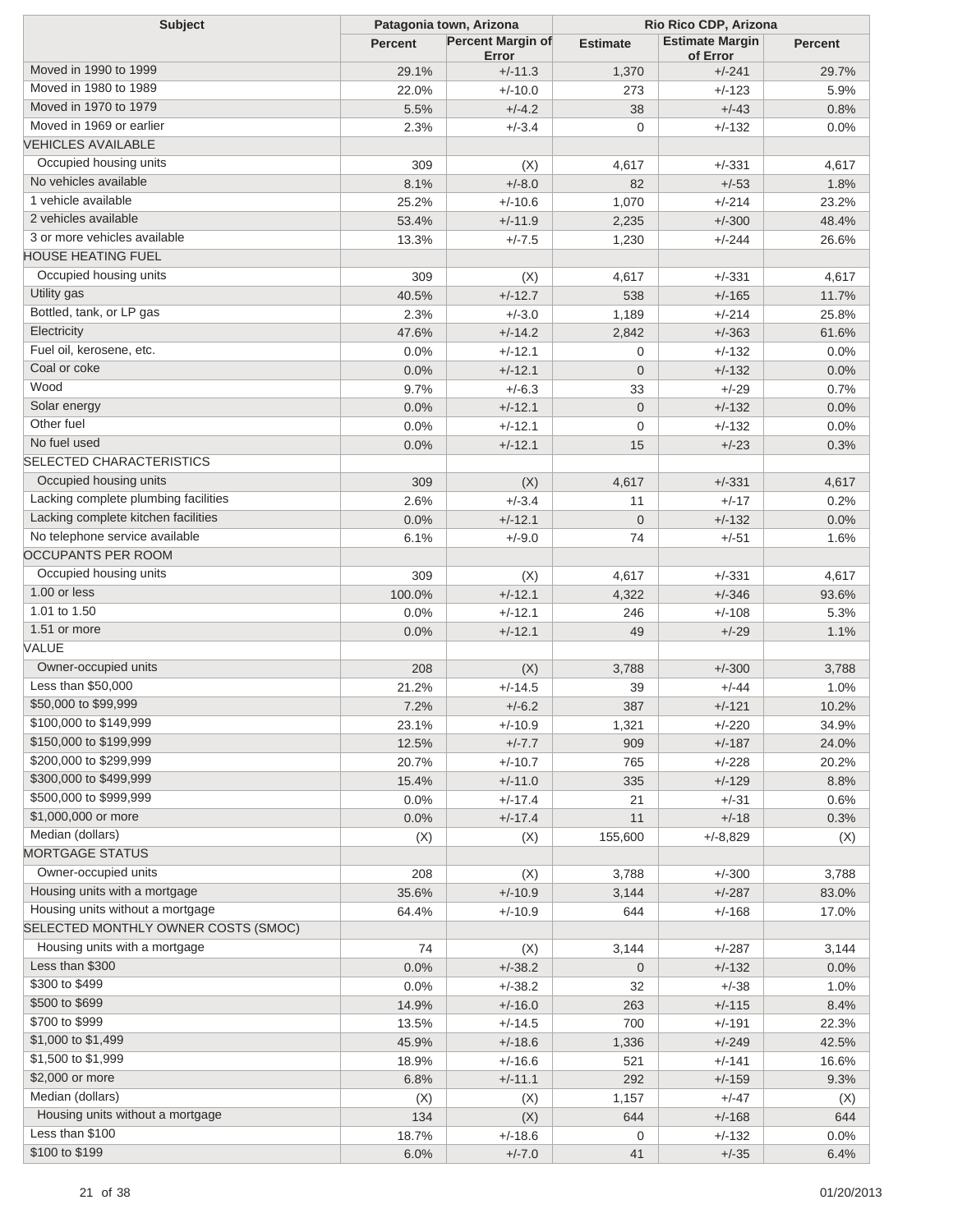| <b>Subject</b>                                                                        | Patagonia town, Arizona |                                   | Rio Rico CDP, Arizona |                                    |                |
|---------------------------------------------------------------------------------------|-------------------------|-----------------------------------|-----------------------|------------------------------------|----------------|
|                                                                                       | <b>Percent</b>          | <b>Percent Margin of</b><br>Error | <b>Estimate</b>       | <b>Estimate Margin</b><br>of Error | <b>Percent</b> |
| \$200 to \$299                                                                        | 26.1%                   | $+/-15.8$                         | 210                   | $+/-102$                           | 32.6%          |
| \$300 to \$399                                                                        | 35.8%                   | $+/-19.6$                         | 125                   | $+/-100$                           | 19.4%          |
| \$400 or more                                                                         | 13.4%                   | $+/-9.2$                          | 268                   | $+/-105$                           | 41.6%          |
| Median (dollars)                                                                      | (X)                     | (X)                               | 332                   | $+/-64$                            | (X)            |
| SELECTED MONTHLY OWNER COSTS AS A<br>PERCENTAGE OF HOUSEHOLD INCOME (SMOCAPI)         |                         |                                   |                       |                                    |                |
| Housing units with a mortgage (excluding units where<br>SMOCAPI cannot be computed)   | 74                      | (X)                               | 3,126                 | $+/-279$                           | 3,126          |
| Less than 20.0 percent                                                                | 27.0%                   | $+/-19.7$                         | 892                   | $+/-220$                           | 28.5%          |
| 20.0 to 24.9 percent                                                                  | 20.3%                   | $+/-17.1$                         | 540                   | $+/-202$                           | 17.3%          |
| 25.0 to 29.9 percent                                                                  | 14.9%                   | $+/-14.0$                         | 307                   | $+/-141$                           | 9.8%           |
| 30.0 to 34.9 percent                                                                  | 16.2%                   | $+/-15.6$                         | 240                   | $+/-128$                           | 7.7%           |
| 35.0 percent or more                                                                  | 21.6%                   | $+/-16.9$                         | 1,147                 | $+/-225$                           | 36.7%          |
| Not computed                                                                          | (X)                     | (X)                               | 18                    | $+/-33$                            | (X)            |
| Housing unit without a mortgage (excluding units<br>where SMOCAPI cannot be computed) | 134                     | (X)                               | 582                   | $+/-162$                           | 582            |
| Less than 10.0 percent                                                                | 56.7%                   | $+/-17.5$                         | 310                   | $+/-124$                           | 53.3%          |
| 10.0 to 14.9 percent                                                                  | 10.4%                   | $+/-8.5$                          | 112                   | +/-74                              | 19.2%          |
| 15.0 to 19.9 percent                                                                  | 4.5%                    | $+/-5.6$                          | 63                    | $+/-47$                            | 10.8%          |
| 20.0 to 24.9 percent                                                                  | 16.4%                   | $+/-12.9$                         | 18                    | $+/-20$                            | 3.1%           |
| 25.0 to 29.9 percent                                                                  | 3.0%                    | $+/-5.7$                          | 30                    | $+/-36$                            | 5.2%           |
| 30.0 to 34.9 percent                                                                  | 3.7%                    | $+/-4.7$                          | $\mathbf 0$           | $+/-132$                           | 0.0%           |
| 35.0 percent or more                                                                  | 5.2%                    | $+/-8.0$                          | 49                    | $+/-56$                            | 8.4%           |
| Not computed                                                                          | (X)                     | (X)                               | 62                    | +/-72                              | (X)            |
| <b>GROSS RENT</b>                                                                     |                         |                                   |                       |                                    |                |
| Occupied units paying rent                                                            | 75                      | (X)                               | 802                   | $+/-250$                           | 802            |
| Less than \$200                                                                       | 0.0%                    | $+/-38.0$                         | $\mathbf{0}$          | $+/-132$                           | 0.0%           |
| \$200 to \$299                                                                        | 21.3%                   | $+/-30.8$                         | $\mathbf 0$           | $+/-132$                           | 0.0%           |
| \$300 to \$499                                                                        | 45.3%                   | $+/-35.4$                         | 37                    | $+/-42$                            | 4.6%           |
| \$500 to \$749                                                                        | 25.3%                   | $+/-22.7$                         | 282                   | $+/-142$                           | 35.2%          |
| \$750 to \$999                                                                        | 0.0%                    | $+/-38.0$                         | 271                   | $+/-137$                           | 33.8%          |
| \$1,000 to \$1,499                                                                    | 8.0%                    | $+/-12.5$                         | 184                   | +/-84                              | 22.9%          |
| \$1,500 or more                                                                       | 0.0%                    | $+/-38.0$                         | 28                    | $+/-31$                            | 3.5%           |
| Median (dollars)                                                                      | (X)                     | (X)                               | 835                   | $+/-97$                            | (X)            |
| No rent paid                                                                          | (X)                     | (X)                               | 27                    | $+/-33$                            | (X)            |
| GROSS RENT AS A PERCENTAGE OF HOUSEHOLD<br>INCOME (GRAPI)                             |                         |                                   |                       |                                    |                |
| Occupied units paying rent (excluding units where<br><b>GRAPI</b> cannot be computed) | 75                      | (X)                               | 802                   | $+/-250$                           | 802            |
| Less than 15.0 percent                                                                | 41.3%                   | $+/-36.2$                         | 13                    | $+/-20$                            | 1.6%           |
| 15.0 to 19.9 percent                                                                  | 25.3%                   | $+/-33.5$                         | 81                    | $+/-63$                            | 10.1%          |
| 20.0 to 24.9 percent                                                                  | 8.0%                    | $+/-12.5$                         | 132                   | $+/-84$                            | 16.5%          |
| 25.0 to 29.9 percent                                                                  | 0.0%                    | $+/-38.0$                         | 62                    | $+/-44$                            | 7.7%           |
| 30.0 to 34.9 percent                                                                  | 0.0%                    | $+/-38.0$                         | 124                   | $+/-82$                            | 15.5%          |
| 35.0 percent or more                                                                  | 25.3%                   | $+/-22.7$                         | 390                   | $+/-187$                           | 48.6%          |
| Not computed                                                                          | (X)                     | (X)                               | 27                    | $+/-33$                            | (X)            |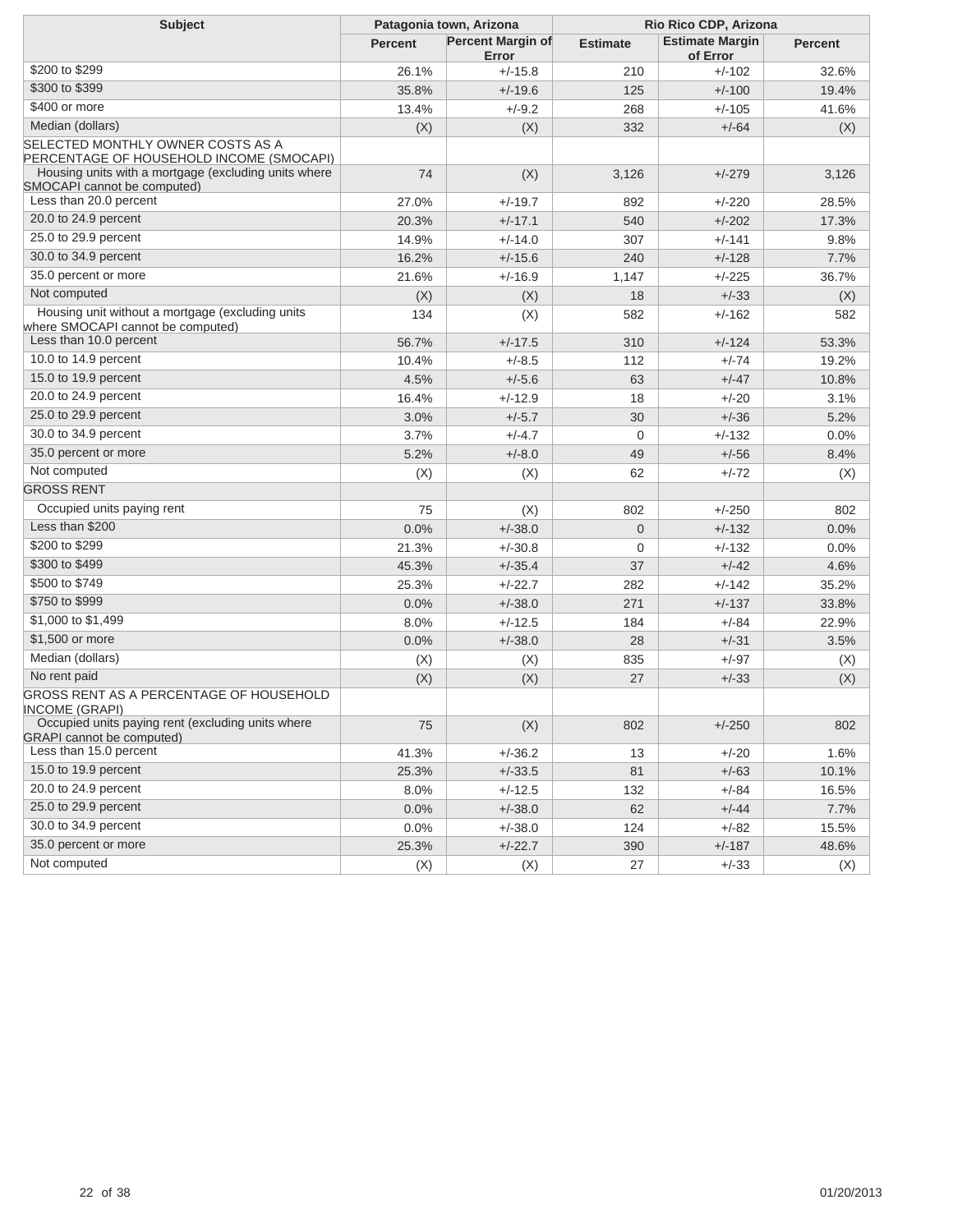| <b>Subject</b>                                 | Rio Rico CDP,<br><b>Arizona</b>   | Sahuarita town, Arizona |                                    |                |                                   |
|------------------------------------------------|-----------------------------------|-------------------------|------------------------------------|----------------|-----------------------------------|
|                                                | <b>Percent Margin of</b><br>Error | <b>Estimate</b>         | <b>Estimate Margin</b><br>of Error | <b>Percent</b> | <b>Percent Margin of</b><br>Error |
| <b>HOUSING OCCUPANCY</b>                       |                                   |                         |                                    |                |                                   |
| Total housing units                            | (X)                               | 9,107                   | $+/-403$                           | 9,107          | (X)                               |
| Occupied housing units                         | $+/-5.0$                          | 7,845                   | $+/-318$                           | 86.1%          | $+/-2.9$                          |
| Vacant housing units                           | $+/-5.0$                          | 1,262                   | $+/-292$                           | 13.9%          | $+/-2.9$                          |
| Homeowner vacancy rate                         | (X)                               | 2.4                     | $+/-1.7$                           | (X)            | (X)                               |
| Rental vacancy rate                            | (X)                               | 4.1                     | $+/-4.6$                           | (X)            | (X)                               |
| UNITS IN STRUCTURE                             |                                   |                         |                                    |                |                                   |
| Total housing units                            | (X)                               | 9,107                   | $+/-403$                           | 9,107          | (X)                               |
| 1-unit, detached                               | $+/-2.6$                          | 8,175                   | $+/-426$                           | 89.8%          | $+/-2.2$                          |
| 1-unit, attached                               | $+/-1.2$                          | 173                     | $+/-97$                            | 1.9%           | $+/-1.1$                          |
| 2 units                                        | $+/-1.5$                          | $\mathbf 0$             | $+/-132$                           | 0.0%           | $+/-0.4$                          |
| 3 or 4 units                                   | $+/-2.6$                          | 6                       | $+/-14$                            | 0.1%           | $+/-0.2$                          |
| 5 to 9 units                                   | $+/-1.1$                          | 17                      | $+/-27$                            | 0.2%           | $+/-0.3$                          |
| 10 to 19 units                                 | $+/-0.6$                          | 339                     | $+/-149$                           | 3.7%           | $+/-1.6$                          |
| 20 or more units                               | $+/-0.5$                          | 57                      | $+/-37$                            |                | $+/-0.4$                          |
| Mobile home                                    | $+/-0.5$                          |                         | $+/-120$                           | 0.6%           | $+/-1.3$                          |
| Boat, RV, van, etc.                            |                                   | 328                     |                                    | 3.6%           |                                   |
| YEAR STRUCTURE BUILT                           | $+/-0.1$                          | 12                      | $+/-20$                            | 0.1%           | $+/-0.2$                          |
| Total housing units                            |                                   |                         |                                    |                |                                   |
| Built 2005 or later                            | (X)                               | 9,107                   | $+/-403$                           | 9,107          | (X)                               |
|                                                | $+/-2.6$                          | 3,404                   | $+/-286$                           | 37.4%          | $+/-3.3$                          |
| Built 2000 to 2004                             | $+/-4.7$                          | 3,823                   | $+/-386$                           | 42.0%          | $+/-3.3$                          |
| Built 1990 to 1999                             | $+/-4.6$                          | 1,040                   | $+/-224$                           | 11.4%          | $+/-2.4$                          |
| Built 1980 to 1989                             | $+/-3.4$                          | 281                     | $+/-119$                           | 3.1%           | $+/-1.3$                          |
| Built 1970 to 1979                             | $+/-2.3$                          | 262                     | $+/-115$                           | 2.9%           | $+/-1.3$                          |
| Built 1960 to 1969                             | $+/-0.9$                          | 231                     | $+/-108$                           | 2.5%           | $+/-1.2$                          |
| Built 1950 to 1959                             | $+/-0.6$                          | 51                      | $+/-49$                            | 0.6%           | $+/-0.5$                          |
| Built 1940 to 1949                             | $+/-0.6$                          | 15                      | $+/-24$                            | 0.2%           | $+/-0.3$                          |
| Built 1939 or earlier                          | $+/-0.6$                          | 0                       | $+/-132$                           | $0.0\%$        | $+/-0.4$                          |
| <b>ROOMS</b>                                   |                                   |                         |                                    |                |                                   |
| Total housing units                            | (X)                               | 9,107                   | $+/-403$                           | 9,107          | (X)                               |
| 1 room                                         | $+/-0.4$                          | 36                      | $+/-27$                            | 0.4%           | $+/-0.3$                          |
| 2 rooms                                        | $+/-0.3$                          | 107                     | $+/-83$                            | 1.2%           | $+/-0.9$                          |
| 3 rooms                                        | $+/-1.7$                          | 265                     | $+/-146$                           | 2.9%           | $+/-1.6$                          |
| 4 rooms                                        | $+/-2.8$                          | 935                     | $+/-231$                           | 10.3%          | $+/-2.5$                          |
| 5 rooms                                        | $+/-3.4$                          | 2,494                   | $+/-390$                           | 27.4%          | $+/-4.0$                          |
| 6 rooms                                        | $+/-4.7$                          | 2,117                   | $+/-314$                           | 23.2%          | $+/-3.1$                          |
| 7 rooms                                        | $+/-4.0$                          | 1,612                   | $+/-253$                           | 17.7%          | $+/-2.8$                          |
| 8 rooms                                        | $+/-2.7$                          | 898                     | $+/-198$                           | 9.9%           | $+/-2.2$                          |
| 9 rooms or more                                | $+/-1.2$                          | 643                     | $+/-158$                           | 7.1%           | $+/-1.7$                          |
| Median rooms                                   | (X)                               | 5.8                     | $+/-0.2$                           | (X)            | (X)                               |
| <b>BEDROOMS</b>                                |                                   |                         |                                    |                |                                   |
| Total housing units                            | (X)                               | 9,107                   | $+/-403$                           | 9,107          | (X)                               |
| No bedroom                                     | $+/-1.0$                          | 36                      | $+/-27$                            | 0.4%           | $+/-0.3$                          |
| 1 bedroom                                      | $+/-0.7$                          | 259                     | $+/-126$                           | 2.8%           | $+/-1.4$                          |
| 2 bedrooms                                     | $+/-3.6$                          | 2,551                   | $+/-317$                           | 28.0%          | $+/-3.1$                          |
| 3 bedrooms                                     | $+/-4.6$                          | 3,404                   | $+/-321$                           | 37.4%          | $+/-3.0$                          |
| 4 bedrooms                                     | $+/-3.8$                          | 2,404                   | $+/-288$                           | 26.4%          | $+/-3.3$                          |
| 5 or more bedrooms                             | $+/-1.3$                          | 453                     | $+/-185$                           | 5.0%           | $+/-2.0$                          |
| <b>HOUSING TENURE</b>                          |                                   |                         |                                    |                |                                   |
| Occupied housing units                         | (X)                               | 7,845                   | $+/-318$                           | 7,845          | (X)                               |
| Owner-occupied                                 | $+/-4.9$                          | 6,449                   | $+/-382$                           | 82.2%          | $+/-3.3$                          |
| Renter-occupied                                | $+/-4.9$                          | 1,396                   | $+/-266$                           | 17.8%          | $+/-3.3$                          |
| Average household size of owner-occupied unit  | (X)                               | 2.65                    | $+/-0.10$                          | (X)            | (X)                               |
| Average household size of renter-occupied unit | (X)                               | 3.15                    | $+/-0.48$                          | (X)            | (X)                               |
| YEAR HOUSEHOLDER MOVED INTO UNIT               |                                   |                         |                                    |                |                                   |
| Occupied housing units                         | (X)                               | 7,845                   | $+/-318$                           | 7,845          | (X)                               |
| Moved in 2005 or later                         | $+/-4.9$                          | 4,870                   | $+/-268$                           | 62.1%          | $+/-3.3$                          |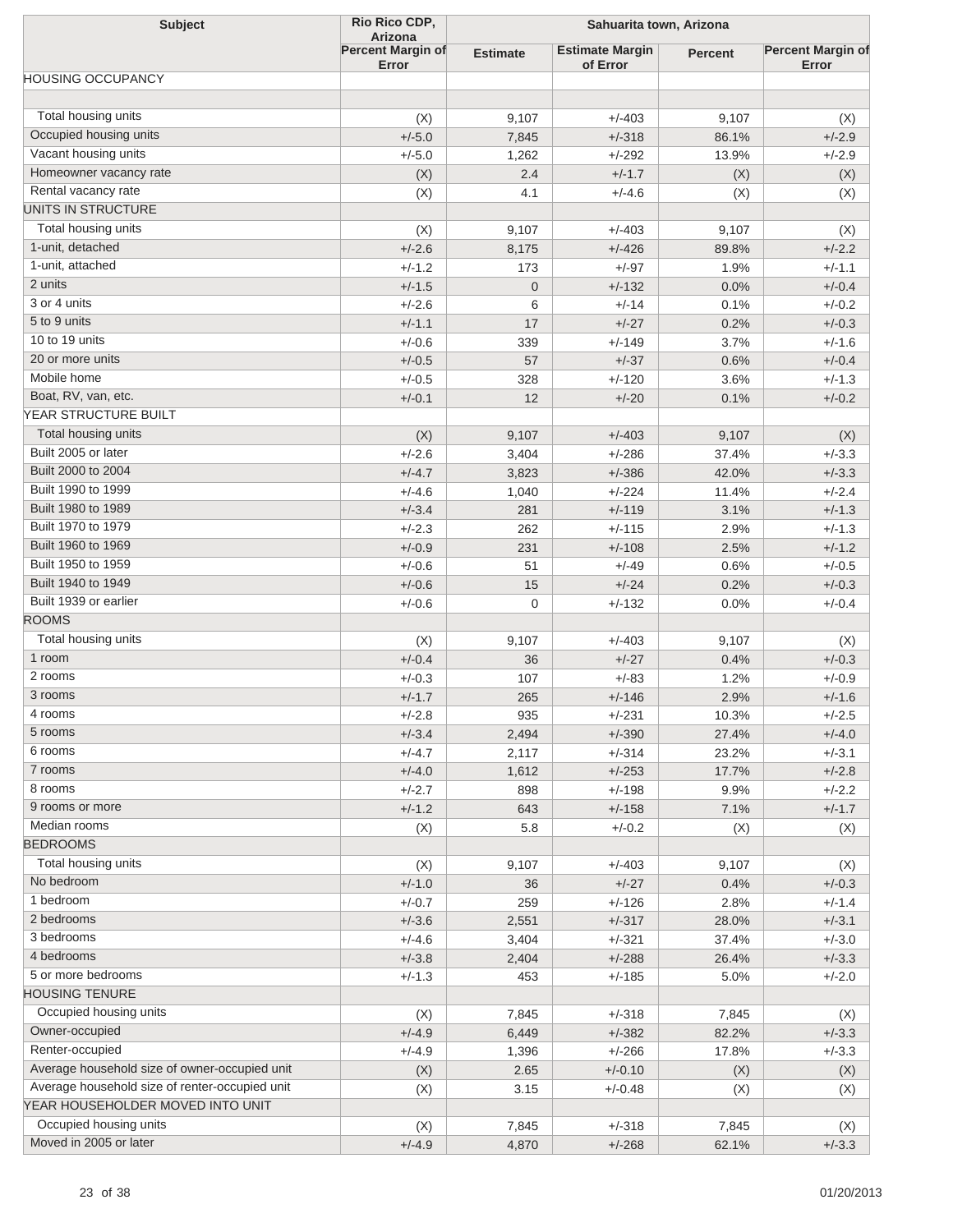| <b>Subject</b>                       | Rio Rico CDP,<br><b>Arizona</b>   | Sahuarita town, Arizona |                                    |                |                                   |
|--------------------------------------|-----------------------------------|-------------------------|------------------------------------|----------------|-----------------------------------|
|                                      | <b>Percent Margin of</b><br>Error | <b>Estimate</b>         | <b>Estimate Margin</b><br>of Error | <b>Percent</b> | <b>Percent Margin of</b><br>Error |
| Moved in 2000 to 2004                | $+/-5.1$                          | 2,245                   | $+/-265$                           | 28.6%          | $+/-3.0$                          |
| Moved in 1990 to 1999                | $+/-5.2$                          | 371                     | $+/-131$                           | 4.7%           | $+/-1.7$                          |
| Moved in 1980 to 1989                | $+/-2.6$                          | 89                      | $+/-76$                            | 1.1%           | $+/-0.9$                          |
| Moved in 1970 to 1979                | $+/-0.9$                          | 155                     | $+/-104$                           | 2.0%           | $+/-1.3$                          |
| Moved in 1969 or earlier             | $+/-0.9$                          | 115                     | $+/-92$                            | 1.5%           | $+/-1.2$                          |
| <b>VEHICLES AVAILABLE</b>            |                                   |                         |                                    |                |                                   |
| Occupied housing units               | (X)                               | 7,845                   | $+/-318$                           | 7,845          | (X)                               |
| No vehicles available                | $+/-1.2$                          | 122                     | $+/-82$                            | 1.6%           | $+/-1.0$                          |
| 1 vehicle available                  | $+/-4.1$                          | 2,313                   | $+/-317$                           | 29.5%          | $+/-3.5$                          |
| 2 vehicles available                 | $+/-5.1$                          | 3,785                   | $+/-277$                           | 48.2%          | $+/-3.5$                          |
| 3 or more vehicles available         | $+/-5.3$                          | 1,625                   | $+/-228$                           | 20.7%          | $+/-2.9$                          |
| <b>HOUSE HEATING FUEL</b>            |                                   |                         |                                    |                |                                   |
| Occupied housing units               |                                   |                         |                                    |                |                                   |
| Utility gas                          | (X)                               | 7,845                   | $+/-318$                           | 7,845          | (X)                               |
|                                      | $+/-3.4$                          | 6,034                   | $+/-301$                           | 76.9%          | $+/-3.2$                          |
| Bottled, tank, or LP gas             | $+/-4.7$                          | 131                     | $+/-90$                            | 1.7%           | $+/-1.2$                          |
| Electricity                          | $+/-5.8$                          | 1,680                   | $+/-278$                           | 21.4%          | $+/-3.2$                          |
| Fuel oil, kerosene, etc.             | $+/-0.9$                          | 0                       | $+/-132$                           | 0.0%           | $+/-0.5$                          |
| Coal or coke                         | $+/-0.9$                          | $\mathbf 0$             | $+/-132$                           | 0.0%           | $+/-0.5$                          |
| Wood                                 | $+/-0.6$                          | 0                       | $+/-132$                           | 0.0%           | $+/-0.5$                          |
| Solar energy                         | $+/-0.9$                          | $\overline{0}$          | $+/-132$                           | 0.0%           | $+/-0.5$                          |
| Other fuel                           | $+/-0.9$                          | 0                       | $+/-132$                           | 0.0%           | $+/-0.5$                          |
| No fuel used                         | $+/-0.5$                          | $\overline{0}$          | $+/-132$                           | 0.0%           | $+/-0.5$                          |
| <b>SELECTED CHARACTERISTICS</b>      |                                   |                         |                                    |                |                                   |
| Occupied housing units               | (X)                               | 7,845                   | $+/-318$                           | 7,845          | (X)                               |
| Lacking complete plumbing facilities | $+/-0.4$                          | 40                      | $+/-52$                            | 0.5%           | $+/-0.7$                          |
| Lacking complete kitchen facilities  | $+/-0.9$                          | 59                      | $+/-33$                            | 0.8%           | $+/-0.4$                          |
| No telephone service available       | $+/-1.1$                          | 135                     | $+/-104$                           | 1.7%           | $+/-1.3$                          |
| <b>OCCUPANTS PER ROOM</b>            |                                   |                         |                                    |                |                                   |
| Occupied housing units               | (X)                               | 7,845                   | $+/-318$                           | 7,845          | (X)                               |
| 1.00 or less                         | $+/-2.4$                          | 7,733                   | $+/-337$                           | 98.6%          | $+/-0.9$                          |
| 1.01 to 1.50                         | $+/-2.3$                          | 99                      | $+/-70$                            | 1.3%           | $+/-0.9$                          |
| 1.51 or more                         | $+/-0.6$                          | 13                      | $+/-22$                            | 0.2%           | $+/-0.3$                          |
| VALUE                                |                                   |                         |                                    |                |                                   |
| Owner-occupied units                 | (X)                               | 6,449                   | $+/-382$                           | 6,449          | (X)                               |
| Less than \$50,000                   | +/-1.1                            | 200                     | +/-94                              | 3.1%           | $+/-1.4$                          |
| \$50,000 to \$99,999                 | $+/-3.2$                          | 100                     | $+/-91$                            | 1.6%           | $+/-1.4$                          |
| \$100,000 to \$149,999               | $+/-5.3$                          | 455                     | $+/-130$                           | 7.1%           | $+/-2.0$                          |
| \$150,000 to \$199,999               | $+/-4.8$                          | 1,239                   | $+/-201$                           | 19.2%          | $+/-2.9$                          |
| \$200,000 to \$299,999               | $+/-5.5$                          | 2,372                   | $+/-296$                           | 36.8%          | $+/-3.8$                          |
| \$300,000 to \$499,999               | $+/-3.3$                          |                         | $+/-232$                           | 28.1%          | $+/-3.5$                          |
| \$500,000 to \$999,999               |                                   | 1,809                   |                                    |                |                                   |
| \$1,000,000 or more                  | $+/-0.8$                          | 248                     | $+/-100$                           | 3.8%           | $+/-1.5$                          |
| Median (dollars)                     | $+/-0.5$                          | 26                      | $+/-35$                            | 0.4%           | $+/-0.5$                          |
| <b>MORTGAGE STATUS</b>               | (X)                               | 249,700                 | $+/-10,149$                        | (X)            | (X)                               |
|                                      |                                   |                         |                                    |                |                                   |
| Owner-occupied units                 | (X)                               | 6,449                   | $+/-382$                           | 6,449          | (X)                               |
| Housing units with a mortgage        | $+/-4.1$                          | 5,010                   | $+/-312$                           | 77.7%          | $+/-3.2$                          |
| Housing units without a mortgage     | $+/-4.1$                          | 1,439                   | $+/-241$                           | 22.3%          | $+/-3.2$                          |
| SELECTED MONTHLY OWNER COSTS (SMOC)  |                                   |                         |                                    |                |                                   |
| Housing units with a mortgage        | (X)                               | 5,010                   | $+/-312$                           | 5,010          | (X)                               |
| Less than \$300                      | $+/-1.3$                          | 12                      | $+/-18$                            | 0.2%           | $+/-0.4$                          |
| \$300 to \$499                       | $+/-1.2$                          | 74                      | $+/-68$                            | 1.5%           | $+/-1.3$                          |
| \$500 to \$699                       | $+/-3.7$                          | 54                      | $+/-40$                            | 1.1%           | $+/-0.8$                          |
| \$700 to \$999                       | $+/-5.9$                          | 403                     | $+/-116$                           | 8.0%           | $+/-2.3$                          |
| \$1,000 to \$1,499                   | $+/-6.8$                          | 1,478                   | $+/-274$                           | 29.5%          | $+/-4.9$                          |
| \$1,500 to \$1,999                   | $+/-4.2$                          | 1,519                   | $+/-221$                           | 30.3%          | $+/-4.2$                          |
| \$2,000 or more                      | $+/-4.9$                          | 1,470                   | $+/-214$                           | 29.3%          | $+/-4.1$                          |
| Median (dollars)                     | (X)                               | 1,659                   | $+/-66$                            | (X)            | (X)                               |
| Housing units without a mortgage     | (X)                               | 1,439                   | $+/-241$                           | 1,439          | (X)                               |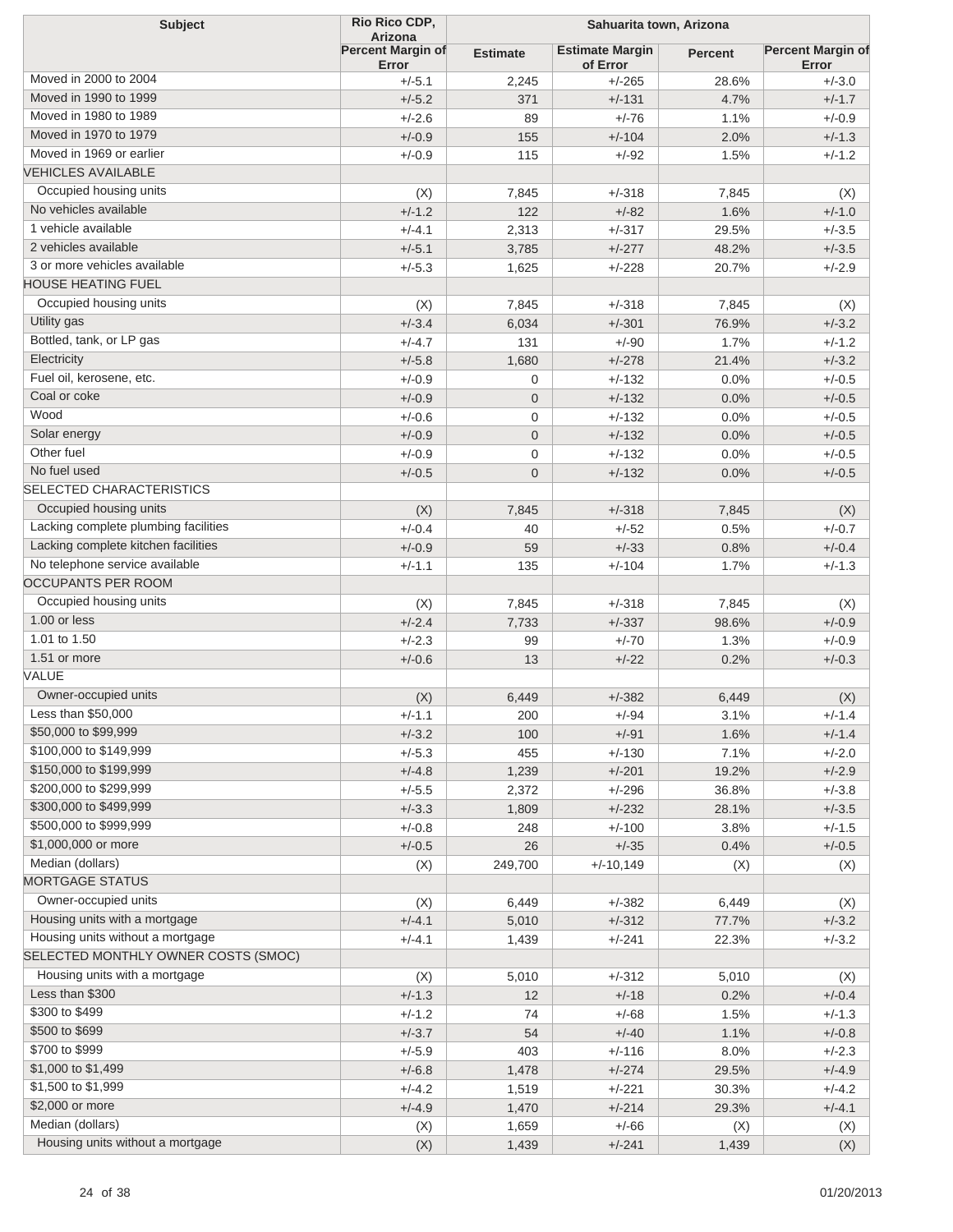| <b>Subject</b>                                                                        | Rio Rico CDP,<br>Arizona          | Sahuarita town, Arizona |                                    |                |                                   |  |
|---------------------------------------------------------------------------------------|-----------------------------------|-------------------------|------------------------------------|----------------|-----------------------------------|--|
|                                                                                       | <b>Percent Margin of</b><br>Error | <b>Estimate</b>         | <b>Estimate Margin</b><br>of Error | <b>Percent</b> | <b>Percent Margin of</b><br>Error |  |
| Less than \$100                                                                       | $+/-6.0$                          | 29                      | $+/-33$                            | 2.0%           | $+/-2.3$                          |  |
| \$100 to \$199                                                                        | $+/-5.5$                          | 94                      | $+/-62$                            | 6.5%           | $+/-4.2$                          |  |
| \$200 to \$299                                                                        | $+/-13.4$                         | 243                     | $+/-112$                           | 16.9%          | $+/-6.6$                          |  |
| \$300 to \$399                                                                        | $+/-13.9$                         | 363                     | $+/-98$                            | 25.2%          | $+/-6.3$                          |  |
| \$400 or more                                                                         | $+/-12.8$                         | 710                     | $+/-172$                           | 49.3%          | $+/-8.4$                          |  |
| Median (dollars)                                                                      | (X)                               | 398                     | $+/-29$                            | (X)            | (X)                               |  |
| SELECTED MONTHLY OWNER COSTS AS A<br>PERCENTAGE OF HOUSEHOLD INCOME (SMOCAPI)         |                                   |                         |                                    |                |                                   |  |
| Housing units with a mortgage (excluding units where<br>SMOCAPI cannot be computed)   | (X)                               | 4,979                   | $+/-302$                           | 4,979          | (X)                               |  |
| Less than 20.0 percent                                                                | $+/-6.9$                          | 1,717                   | $+/-303$                           | 34.5%          | $+/-5.6$                          |  |
| 20.0 to 24.9 percent                                                                  | $+/-6.2$                          | 843                     | $+/-152$                           | 16.9%          | $+/-3.0$                          |  |
| 25.0 to 29.9 percent                                                                  | $+/-4.4$                          | 642                     | $+/-165$                           | 12.9%          | $+/-3.1$                          |  |
| 30.0 to 34.9 percent                                                                  | $+/-4.1$                          | 700                     | $+/-164$                           | 14.1%          | $+/-3.3$                          |  |
| 35.0 percent or more                                                                  | $+/-6.2$                          | 1,077                   | $+/-210$                           | 21.6%          | $+/-3.9$                          |  |
| Not computed                                                                          | (X)                               | 31                      | $+/-49$                            | (X)            | (X)                               |  |
| Housing unit without a mortgage (excluding units<br>where SMOCAPI cannot be computed) | (X)                               | 1,395                   | $+/-239$                           | 1,395          | (X)                               |  |
| Less than 10.0 percent                                                                | $+/-16.0$                         | 726                     | $+/-173$                           | 52.0%          | $+/-9.9$                          |  |
| 10.0 to 14.9 percent                                                                  | $+/-10.8$                         | 362                     | $+/-106$                           | 25.9%          | $+/-7.1$                          |  |
| 15.0 to 19.9 percent                                                                  | $+/-7.5$                          | 65                      | $+/-47$                            | 4.7%           | $+/-3.4$                          |  |
| 20.0 to 24.9 percent                                                                  | $+/-3.3$                          | 74                      | $+/-58$                            | 5.3%           | $+/-3.9$                          |  |
| 25.0 to 29.9 percent                                                                  | $+/-6.4$                          | 72                      | $+/-88$                            | 5.2%           | $+/-5.8$                          |  |
| 30.0 to 34.9 percent                                                                  | $+/-6.6$                          | 65                      | $+/-68$                            | 4.7%           | $+/-4.7$                          |  |
| 35.0 percent or more                                                                  | $+/-9.2$                          | 31                      | $+/-29$                            | 2.2%           | $+/-2.1$                          |  |
| Not computed                                                                          | (X)                               | 44                      | $+/-55$                            | (X)            | (X)                               |  |
| <b>GROSS RENT</b>                                                                     |                                   |                         |                                    |                |                                   |  |
| Occupied units paying rent                                                            | (X)                               | 1,300                   | $+/-251$                           | 1,300          | (X)                               |  |
| Less than \$200                                                                       | $+/-4.9$                          | $\mathbf 0$             | $+/-132$                           | 0.0%           | $+/-3.0$                          |  |
| \$200 to \$299                                                                        | $+/-4.9$                          | 0                       | $+/-132$                           | 0.0%           | $+/-3.0$                          |  |
| \$300 to \$499                                                                        | $+/-5.2$                          | 12                      | $+/-18$                            | 0.9%           | $+/-1.4$                          |  |
| \$500 to \$749                                                                        | $+/-12.9$                         | 78                      | $+/-90$                            | 6.0%           | $+/-6.7$                          |  |
| \$750 to \$999                                                                        | $+/-11.4$                         | 192                     | $+/-116$                           | 14.8%          | $+/-8.9$                          |  |
| \$1,000 to \$1,499                                                                    | $+/-10.3$                         | 734                     | $+/-232$                           | 56.5%          | $+/-11.5$                         |  |
| \$1,500 or more                                                                       | $+/-3.7$                          | 284                     | $+/-100$                           | 21.8%          | $+/-7.6$                          |  |
| Median (dollars)                                                                      | (X)                               | 1,228                   | $+/-84$                            | (X)            | (X)                               |  |
| No rent paid                                                                          | (X)                               | 96                      | $+/-95$                            | (X)            | (X)                               |  |
| GROSS RENT AS A PERCENTAGE OF HOUSEHOLD<br><b>INCOME (GRAPI)</b>                      |                                   |                         |                                    |                |                                   |  |
| Occupied units paying rent (excluding units where<br><b>GRAPI</b> cannot be computed) | (X)                               | 1,300                   | $+/-251$                           | 1,300          | (X)                               |  |
| Less than 15.0 percent                                                                | $+/-2.5$                          | 173                     | $+/-81$                            | 13.3%          | $+/-6.5$                          |  |
| 15.0 to 19.9 percent                                                                  | $+/-7.3$                          | 269                     | $+/-141$                           | 20.7%          | $+/-9.5$                          |  |
| 20.0 to 24.9 percent                                                                  | $+/-9.2$                          | 78                      | $+/-52$                            | 6.0%           | $+/-4.3$                          |  |
| 25.0 to 29.9 percent                                                                  | $+/-5.5$                          | 283                     | $+/-155$                           | 21.8%          | $+/-10.7$                         |  |
| 30.0 to 34.9 percent                                                                  | $+/-10.3$                         | 129                     | $+/-119$                           | 9.9%           | $+/-8.9$                          |  |
| 35.0 percent or more                                                                  | $+/-14.2$                         | 368                     | $+/-154$                           | 28.3%          | $+/-11.2$                         |  |
| Not computed                                                                          | (X)                               | 96                      | $+/-95$                            | (X)            | (X)                               |  |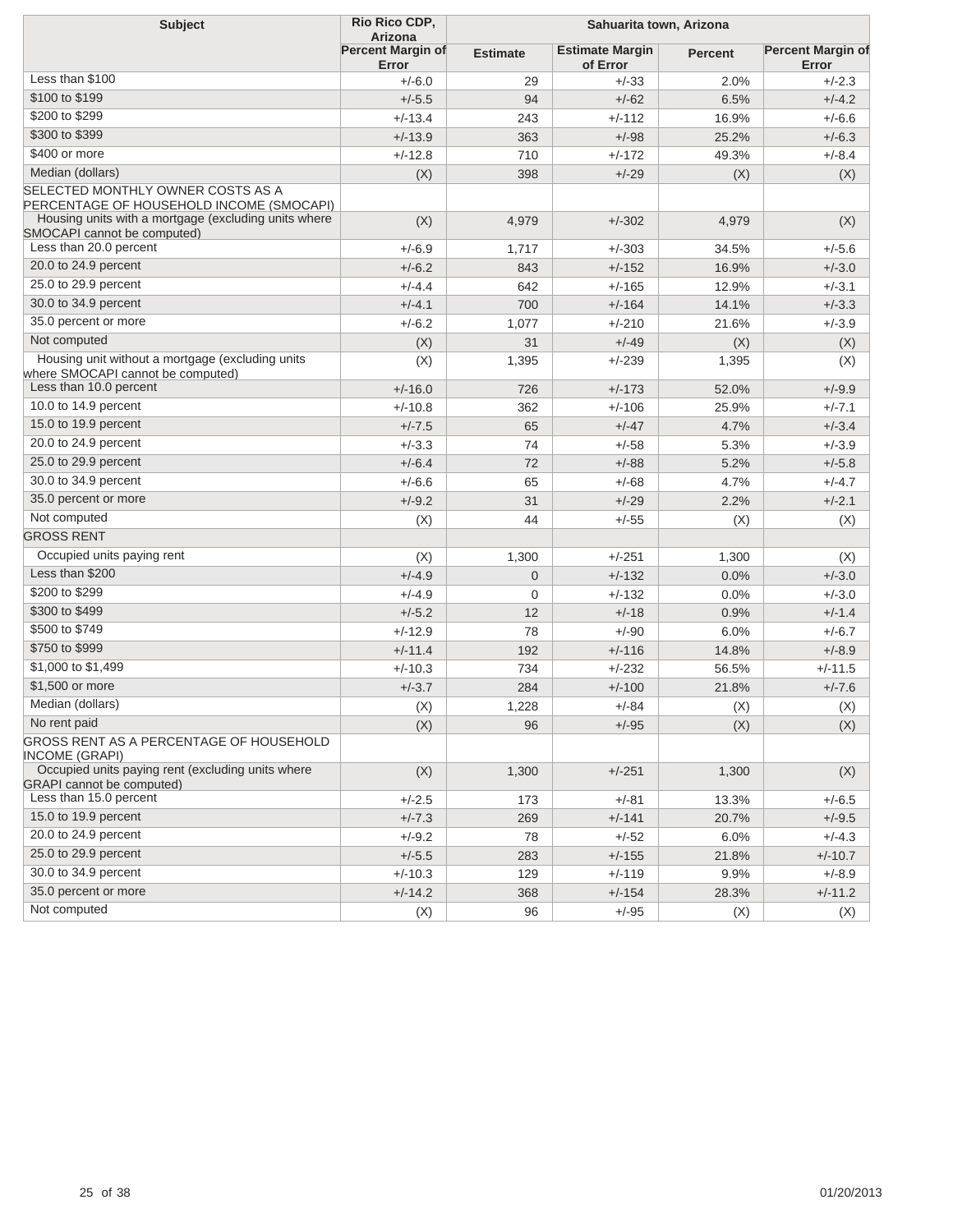| <b>Subject</b>                                 | Sierra Vista city, Arizona |                                    |                |                                   | Sonoita CDP,               |
|------------------------------------------------|----------------------------|------------------------------------|----------------|-----------------------------------|----------------------------|
|                                                | <b>Estimate</b>            | <b>Estimate Margin</b><br>of Error | <b>Percent</b> | <b>Percent Margin of</b><br>Error | Arizona<br><b>Estimate</b> |
| <b>HOUSING OCCUPANCY</b>                       |                            |                                    |                |                                   |                            |
|                                                |                            |                                    |                |                                   |                            |
| Total housing units                            | 18,690                     | $+/-523$                           | 18,690         | (X)                               | 479                        |
| Occupied housing units<br>Vacant housing units | 16,718                     | $+/-558$                           | 89.4%          | $+/-1.8$                          | 324                        |
| Homeowner vacancy rate                         | 1,972                      | $+/-335$                           | 10.6%          | $+/-1.8$                          | 155                        |
| Rental vacancy rate                            | 2.4                        | $+/-1.4$                           | (X)            | (X)                               | 9.7                        |
| UNITS IN STRUCTURE                             | 11.2                       | $+/-2.9$                           | (X)            | (X)                               | 0.0                        |
| Total housing units                            |                            |                                    |                |                                   |                            |
| 1-unit, detached                               | 18,690                     | $+/-523$                           | 18,690         | (X)                               | 479                        |
| 1-unit, attached                               | 11,767                     | $+/-534$<br>$+/-228$               | 63.0%<br>5.4%  | $+/-2.3$<br>$+/-1.2$              | 474                        |
| 2 units                                        | 1,014<br>246               | $+/-128$                           | 1.3%           | $+/-0.7$                          | 0<br>$\overline{0}$        |
| 3 or 4 units                                   | 695                        | $+/-209$                           | 3.7%           | $+/-1.1$                          | 5                          |
| 5 to 9 units                                   | 1,036                      | $+/-277$                           | 5.5%           | $+/-1.5$                          | $\overline{0}$             |
| 10 to 19 units                                 | 1,218                      | $+/-323$                           | 6.5%           | $+/-1.7$                          | 0                          |
| 20 or more units                               | 1,175                      | $+/-287$                           | 6.3%           | $+/-1.5$                          | $\overline{0}$             |
| Mobile home                                    | 1,411                      | $+/-247$                           | 7.5%           | $+/-1.4$                          | 0                          |
| Boat, RV, van, etc.                            | 128                        | $+/-127$                           | 0.7%           | $+/-0.7$                          | $\overline{0}$             |
| YEAR STRUCTURE BUILT                           |                            |                                    |                |                                   |                            |
| Total housing units                            | 18,690                     | $+/-523$                           | 18,690         | (X)                               | 479                        |
| Built 2005 or later                            | 1,960                      | $+/-242$                           | 10.5%          | $+/-1.2$                          | 5                          |
| Built 2000 to 2004                             | 3,104                      | $+/-328$                           | 16.6%          | $+/-1.7$                          | 95                         |
| Built 1990 to 1999                             | 3,255                      | $+/-350$                           | 17.4%          | $+/-1.8$                          | 156                        |
| Built 1980 to 1989                             | 3,804                      | $+/-338$                           | 20.4%          | $+/-1.8$                          | 112                        |
| Built 1970 to 1979                             |                            |                                    |                |                                   |                            |
| Built 1960 to 1969                             | 4,111                      | $+/-406$                           | 22.0%          | $+/-2.0$                          | 56                         |
| Built 1950 to 1959                             | 1,408                      | $+/-241$                           | 7.5%           | $+/-1.3$                          | 6                          |
| Built 1940 to 1949                             | 916                        | $+/-245$                           | 4.9%           | $+/-1.3$                          | 0                          |
| Built 1939 or earlier                          | 38<br>94                   | $+/-42$                            | 0.2%           | $+/-0.2$                          | 29                         |
| <b>ROOMS</b>                                   |                            | $+/-67$                            | 0.5%           | $+/-0.4$                          | 20                         |
| Total housing units                            |                            |                                    |                |                                   |                            |
| 1 room                                         | 18,690<br>212              | $+/-523$                           | 18,690         | (X)<br>$+/-0.7$                   | 479                        |
| 2 rooms                                        | 946                        | $+/-130$<br>$+/-298$               | 1.1%<br>5.1%   | $+/-1.6$                          | $\mathbf 0$<br>9           |
| 3 rooms                                        |                            |                                    |                |                                   |                            |
| 4 rooms                                        | 1,937                      | $+/-354$                           | 10.4%          | $+/-1.8$                          | 14                         |
| 5 rooms                                        | 2,893                      | $+/-357$<br>$+/-413$               | 15.5%<br>20.6% | +/-1.9<br>$+/-2.2$                | 85<br>80                   |
| 6 rooms                                        | 3,847<br>4,347             | $+/-510$                           | 23.3%          | $+/-2.6$                          | 184                        |
| 7 rooms                                        |                            |                                    | 12.8%          | $+/-1.6$                          |                            |
| 8 rooms                                        | 2,396                      | $+/-292$<br>$+/-213$               | 6.2%           | $+/-1.1$                          | 66<br>22                   |
| 9 rooms or more                                | 1,163<br>949               | $+/-197$                           | 5.1%           | $+/-1.1$                          |                            |
| Median rooms                                   | 5.4                        | $+/-0.2$                           |                |                                   | 19<br>5.8                  |
| <b>BEDROOMS</b>                                |                            |                                    | (X)            | (X)                               |                            |
| Total housing units                            | 18,690                     | $+/-523$                           | 18,690         |                                   | 479                        |
| No bedroom                                     | 234                        | $+/-126$                           | 1.3%           | (X)<br>$+/-0.7$                   | $\overline{0}$             |
| 1 bedroom                                      | 1,903                      | $+/-329$                           | 10.2%          | $+/-1.7$                          | 52                         |
| 2 bedrooms                                     | 4,734                      | $+/-439$                           | 25.3%          | $+/-2.2$                          | 156                        |
| 3 bedrooms                                     | 8,512                      | $+/-516$                           | 45.5%          | $+/-2.6$                          | 191                        |
| 4 bedrooms                                     | 2,987                      | $+/-365$                           | 16.0%          | $+/-1.9$                          | 65                         |
| 5 or more bedrooms                             | 320                        | $+/-115$                           | 1.7%           | $+/-0.6$                          | 15                         |
| <b>HOUSING TENURE</b>                          |                            |                                    |                |                                   |                            |
| Occupied housing units                         | 16,718                     | $+/-558$                           |                |                                   |                            |
| Owner-occupied                                 |                            | $+/-483$                           | 16,718         | (X)<br>$+/-2.8$                   | 324<br>304                 |
| Renter-occupied                                | 9,488                      |                                    | 56.8%          |                                   |                            |
| Average household size of owner-occupied unit  | 7,230                      | $+/-576$                           | 43.2%          | $+/-2.8$                          | 20                         |
| Average household size of renter-occupied unit | 2.45                       | $+/-0.08$                          | (X)            | (X)                               | 2.08                       |
| YEAR HOUSEHOLDER MOVED INTO UNIT               | 2.40                       | $+/-0.13$                          | (X)            | (X)                               | 1.85                       |
| Occupied housing units                         |                            |                                    |                |                                   |                            |
| Moved in 2005 or later                         | 16,718                     | $+/-558$                           | 16,718         | (X)                               | 324                        |
|                                                | 8,232                      | $+/-564$                           | 49.2%          | $+/-2.5$                          | 35                         |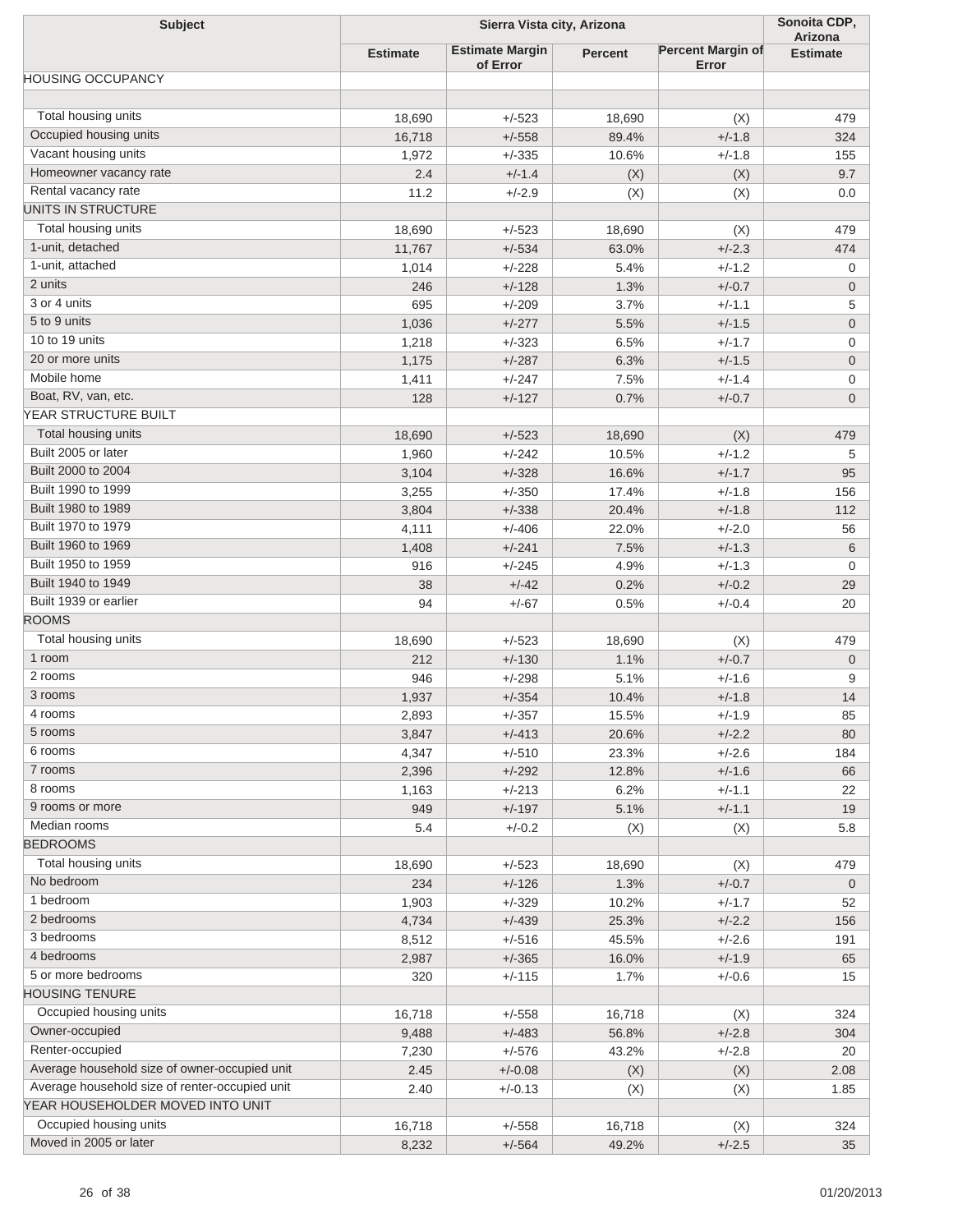| <b>Subject</b>                           |                 | Sierra Vista city, Arizona         | Sonoita CDP,<br>Arizona |                                   |                 |
|------------------------------------------|-----------------|------------------------------------|-------------------------|-----------------------------------|-----------------|
|                                          | <b>Estimate</b> | <b>Estimate Margin</b><br>of Error | <b>Percent</b>          | <b>Percent Margin of</b><br>Error | <b>Estimate</b> |
| Moved in 2000 to 2004                    | 3,935           | $+/-397$                           | 23.5%                   | $+/-2.4$                          | 95              |
| Moved in 1990 to 1999                    | 2,519           | $+/-291$                           | 15.1%                   | $+/-1.7$                          | 142             |
| Moved in 1980 to 1989                    | 1,061           | $+/-182$                           | 6.3%                    | $+/-1.1$                          | 44              |
| Moved in 1970 to 1979                    | 745             | $+/-180$                           | 4.5%                    | $+/-1.1$                          | 8               |
| Moved in 1969 or earlier                 | 226             | $+/-102$                           | 1.4%                    | $+/-0.6$                          | $\mathbf 0$     |
| <b>VEHICLES AVAILABLE</b>                |                 |                                    |                         |                                   |                 |
| Occupied housing units                   | 16,718          | $+/-558$                           | 16,718                  | (X)                               | 324             |
| No vehicles available                    | 1,029           | $+/-261$                           | 6.2%                    | $+/-1.6$                          | $\overline{0}$  |
| 1 vehicle available                      | 5,686           | $+/-506$                           | 34.0%                   | $+/-2.5$                          | 29              |
| 2 vehicles available                     | 7,053           | $+/-479$                           | 42.2%                   | $+/-2.7$                          | 216             |
| 3 or more vehicles available             | 2,950           | $+/-318$                           | 17.6%                   | $+/-1.9$                          | 79              |
| <b>HOUSE HEATING FUEL</b>                |                 |                                    |                         |                                   |                 |
| Occupied housing units                   | 16,718          | $+/-558$                           | 16,718                  | (X)                               | 324             |
| Utility gas                              | 11,834          | $+/-572$                           | 70.8%                   | $+/-2.6$                          | $\overline{0}$  |
| Bottled, tank, or LP gas                 | 319             | $+/-172$                           | 1.9%                    | $+/-1.0$                          | 160             |
| Electricity                              | 4,495           | $+/-487$                           | 26.9%                   | $+/-2.8$                          | 115             |
| Fuel oil, kerosene, etc.                 | 0               | $+/-132$                           | 0.0%                    | $+/-0.2$                          | 0               |
| Coal or coke                             | $\overline{0}$  | $+/-132$                           | 0.0%                    | $+/-0.2$                          | $\mathbf 0$     |
| Wood                                     | 34              | $+/-41$                            | 0.2%                    | $+/-0.2$                          | 38              |
| Solar energy                             | 15              | $+/-26$                            | 0.1%                    | $+/-0.2$                          | $\overline{0}$  |
| Other fuel                               | 14              | $+/-22$                            | 0.1%                    | $+/-0.1$                          | 11              |
| No fuel used                             | $\overline{7}$  | $+/-12$                            | 0.0%                    | $+/-0.1$                          | $\overline{0}$  |
| <b>SELECTED CHARACTERISTICS</b>          |                 |                                    |                         |                                   |                 |
| Occupied housing units                   | 16,718          | $+/-558$                           | 16,718                  | (X)                               | 324             |
| Lacking complete plumbing facilities     | 65              | $+/-59$                            | 0.4%                    | $+/-0.3$                          | 0               |
| Lacking complete kitchen facilities      | 91              | $+/-71$                            | 0.5%                    | $+/-0.4$                          | 5               |
| No telephone service available           | 380             | $+/-117$                           | 2.3%                    | $+/-0.7$                          | $\mathbf 0$     |
| <b>OCCUPANTS PER ROOM</b>                |                 |                                    |                         |                                   |                 |
| Occupied housing units                   | 16,718          | $+/-558$                           | 16,718                  | (X)                               | 324             |
| 1.00 or less                             | 16,472          | $+/-608$                           | 98.5%                   | $+/-0.8$                          | 324             |
| 1.01 to 1.50                             | 190             | $+/-105$                           | 1.1%                    | $+/-0.6$                          | 0               |
| 1.51 or more                             | 56              | $+/-75$                            | 0.3%                    | $+/-0.5$                          | $\overline{0}$  |
| VALUE                                    |                 |                                    |                         |                                   |                 |
| Owner-occupied units                     | 9,488           | $+/-483$                           | 9,488                   | (X)                               | 304             |
| Less than \$50,000                       |                 |                                    |                         | +/-1.5                            | 0               |
| \$50,000 to \$99,999                     | 466<br>680      | +/-138<br>$+/-164$                 | 4.9%<br>7.2%            | $+/-1.7$                          | $\overline{0}$  |
| \$100,000 to \$149,999                   | 1,133           | $+/-206$                           | 11.9%                   | $+/-2.1$                          | 19              |
| \$150,000 to \$199,999                   | 2,153           | $+/-256$                           | 22.7%                   | $+/-2.5$                          | 6               |
| \$200,000 to \$299,999                   | 3,614           | $+/-358$                           | 38.1%                   | $+/-3.0$                          | 67              |
| \$300,000 to \$499,999                   | 1,321           | $+/-207$                           | 13.9%                   | $+/-2.0$                          | 155             |
| \$500,000 to \$999,999                   | 85              | $+/-49$                            | 0.9%                    | $+/-0.5$                          | 41              |
| \$1,000,000 or more                      | 36              | $+/-33$                            | 0.4%                    | $+/-0.3$                          | 16              |
| Median (dollars)                         | 207,000         | $+/-5,907$                         |                         |                                   | 343,500         |
| <b>MORTGAGE STATUS</b>                   |                 |                                    | (X)                     | (X)                               |                 |
| Owner-occupied units                     |                 | $+/-483$                           |                         |                                   |                 |
| Housing units with a mortgage            | 9,488           |                                    | 9,488                   | (X)                               | 304             |
| Housing units without a mortgage         | 6,687           | $+/-455$                           | 70.5%                   | $+/-2.9$                          | 151             |
| SELECTED MONTHLY OWNER COSTS (SMOC)      | 2,801           | $+/-305$                           | 29.5%                   | $+/-2.9$                          | 153             |
| Housing units with a mortgage            |                 |                                    |                         |                                   |                 |
| Less than \$300                          | 6,687           | $+/-455$                           | 6,687                   | (X)                               | 151             |
| \$300 to \$499                           | 12              | $+/-20$                            | 0.2%                    | $+/-0.3$                          | $\mathbf 0$     |
| \$500 to \$699                           | 223             | $+/-129$                           | 3.3%                    | $+/-1.8$                          | 0               |
| \$700 to \$999                           | 364             | $+/-106$                           | 5.4%                    | $+/-1.5$                          | $\overline{0}$  |
|                                          | 1,111           | $+/-209$                           | 16.6%                   | $+/-3.0$                          | 18              |
| \$1,000 to \$1,499<br>\$1,500 to \$1,999 | 1,926           | $+/-204$                           | 28.8%                   | $+/-2.9$                          | 38              |
|                                          | 1,870           | $+/-251$                           | 28.0%                   | $+/-3.2$                          | 24              |
| \$2,000 or more<br>Median (dollars)      | 1,181           | $+/-227$                           | 17.7%                   | $+/-2.9$                          | 71              |
|                                          | 1,434           | $+/-51$                            | (X)                     | (X)                               | 1,913           |
| Housing units without a mortgage         | 2,801           | $+/-305$                           | 2,801                   | (X)                               | 153             |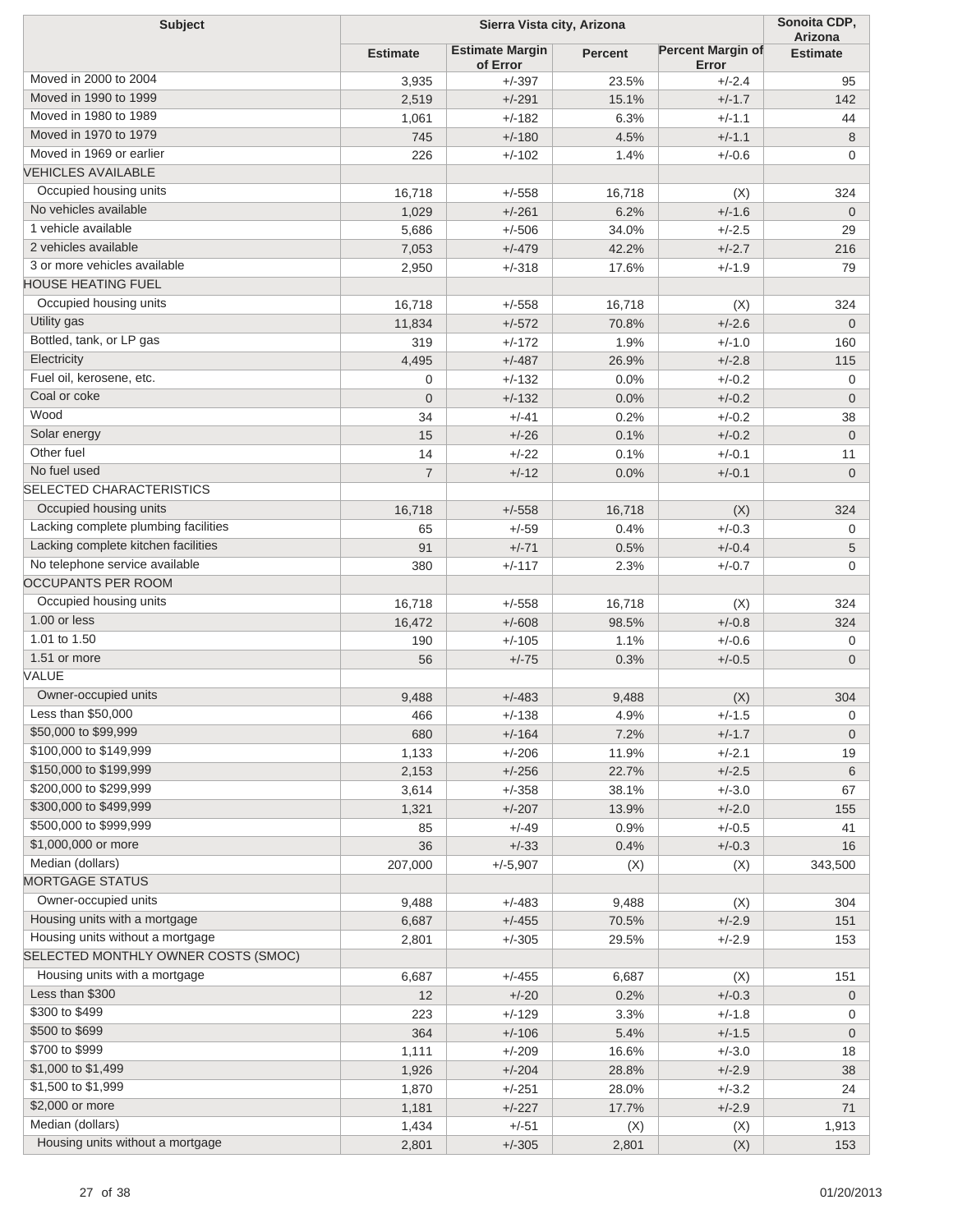| <b>Subject</b>                                                                        | Sierra Vista city, Arizona |                                    |                |                                   | Sonoita CDP,<br>Arizona |
|---------------------------------------------------------------------------------------|----------------------------|------------------------------------|----------------|-----------------------------------|-------------------------|
|                                                                                       | <b>Estimate</b>            | <b>Estimate Margin</b><br>of Error | <b>Percent</b> | <b>Percent Margin of</b><br>Error | <b>Estimate</b>         |
| Less than \$100                                                                       | 48                         | $+/-46$                            | 1.7%           | $+/-1.6$                          | 0                       |
| \$100 to \$199                                                                        | 233                        | $+/-100$                           | 8.3%           | $+/-3.5$                          | 3                       |
| \$200 to \$299                                                                        | 674                        | $+/-167$                           | 24.1%          | $+/-5.2$                          | 36                      |
| \$300 to \$399                                                                        | 1,109                      | $+/-227$                           | 39.6%          | $+/-6.6$                          | 67                      |
| \$400 or more                                                                         | 737                        | $+/-173$                           | 26.3%          | $+/-5.7$                          | 47                      |
| Median (dollars)                                                                      | 342                        | $+/-17$                            | (X)            | (X)                               | 352                     |
| SELECTED MONTHLY OWNER COSTS AS A<br>PERCENTAGE OF HOUSEHOLD INCOME (SMOCAPI)         |                            |                                    |                |                                   |                         |
| Housing units with a mortgage (excluding units where<br>SMOCAPI cannot be computed)   | 6,655                      | $+/-454$                           | 6,655          | (X)                               | 151                     |
| Less than 20.0 percent                                                                | 2,986                      | $+/-331$                           | 44.9%          | $+/-4.0$                          | 29                      |
| 20.0 to 24.9 percent                                                                  | 996                        | $+/-190$                           | 15.0%          | $+/-2.8$                          | $\overline{7}$          |
| 25.0 to 29.9 percent                                                                  | 821                        | $+/-185$                           | 12.3%          | $+/-2.5$                          | 31                      |
| 30.0 to 34.9 percent                                                                  | 496                        | $+/-106$                           | 7.5%           | $+/-1.6$                          | $\overline{0}$          |
| 35.0 percent or more                                                                  | 1,356                      | $+/-242$                           | 20.4%          | $+/-3.3$                          | 84                      |
| Not computed                                                                          | 32                         | $+/-36$                            | (X)            | (X)                               | $\overline{0}$          |
| Housing unit without a mortgage (excluding units<br>where SMOCAPI cannot be computed) | 2,751                      | $+/-305$                           | 2,751          | (X)                               | 153                     |
| Less than 10.0 percent                                                                | 1,716                      | $+/-236$                           | 62.4%          | $+/-6.0$                          | 76                      |
| 10.0 to 14.9 percent                                                                  | 582                        | $+/-152$                           | 21.2%          | $+/-4.9$                          | 9                       |
| 15.0 to 19.9 percent                                                                  | 255                        | $+/-112$                           | 9.3%           | $+/-3.9$                          | 25                      |
| 20.0 to 24.9 percent                                                                  | 46                         | $+/-38$                            | 1.7%           | $+/-1.4$                          | $\mathbf 0$             |
| 25.0 to 29.9 percent                                                                  | 12                         | $+/-20$                            | 0.4%           | $+/-0.7$                          | 19                      |
| 30.0 to 34.9 percent                                                                  | 23                         | $+/-27$                            | 0.8%           | $+/-0.9$                          | 8                       |
| 35.0 percent or more                                                                  | 117                        | $+/-68$                            | 4.3%           | $+/-2.4$                          | 16                      |
| Not computed                                                                          | 50                         | $+/-39$                            | (X)            | (X)                               | $\mathbf 0$             |
| <b>GROSS RENT</b>                                                                     |                            |                                    |                |                                   |                         |
| Occupied units paying rent                                                            | 6,510                      | $+/-559$                           | 6,510          | (X)                               | 13                      |
| Less than \$200                                                                       | 59                         | $+/-46$                            | 0.9%           | $+/-0.7$                          | $\mathbf 0$             |
| \$200 to \$299                                                                        | 113                        | $+/-64$                            | 1.7%           | $+/-1.0$                          | 0                       |
| \$300 to \$499                                                                        | 488                        | $+/-188$                           | 7.5%           | $+/-2.8$                          | 0                       |
| \$500 to \$749                                                                        | 1,786                      | $+/-322$                           | 27.4%          | $+/-4.3$                          | 0                       |
| \$750 to \$999                                                                        | 1,960                      | $+/-311$                           | 30.1%          | $+/-4.3$                          | 6                       |
| \$1,000 to \$1,499                                                                    | 1,563                      | $+/-306$                           | 24.0%          | $+/-4.2$                          | 0                       |
| \$1,500 or more                                                                       | 541                        | $+/-180$                           | 8.3%           | $+/-2.6$                          | $\overline{7}$          |
| Median (dollars)                                                                      | 855                        | $+/-30$                            | (X)            | (X)                               | 1,536                   |
| No rent paid                                                                          | 720                        | $+/-174$                           | (X)            | (X)                               | $\overline{7}$          |
| GROSS RENT AS A PERCENTAGE OF HOUSEHOLD<br>INCOME (GRAPI)                             |                            |                                    |                |                                   |                         |
| Occupied units paying rent (excluding units where<br><b>GRAPI</b> cannot be computed) | 6,448                      | $+/-572$                           | 6,448          | (X)                               | 13                      |
| Less than 15.0 percent                                                                | 954                        | $+/-241$                           | 14.8%          | $+/-3.6$                          | 0                       |
| 15.0 to 19.9 percent                                                                  | 960                        | $+/-241$                           | 14.9%          | $+/-3.7$                          | 13                      |
| 20.0 to 24.9 percent                                                                  | 1,196                      | $+/-241$                           | 18.5%          | $+/-3.2$                          | 0                       |
| 25.0 to 29.9 percent                                                                  | 856                        | $+/-259$                           | 13.3%          | $+/-3.8$                          | $\mathbf 0$             |
| 30.0 to 34.9 percent                                                                  | 502                        | $+/-183$                           | 7.8%           | $+/-2.9$                          | 0                       |
| 35.0 percent or more                                                                  | 1,980                      | $+/-407$                           | 30.7%          | $+/-5.2$                          | 0                       |
| Not computed                                                                          | 782                        | $+/-187$                           | (X)            | (X)                               | $\overline{7}$          |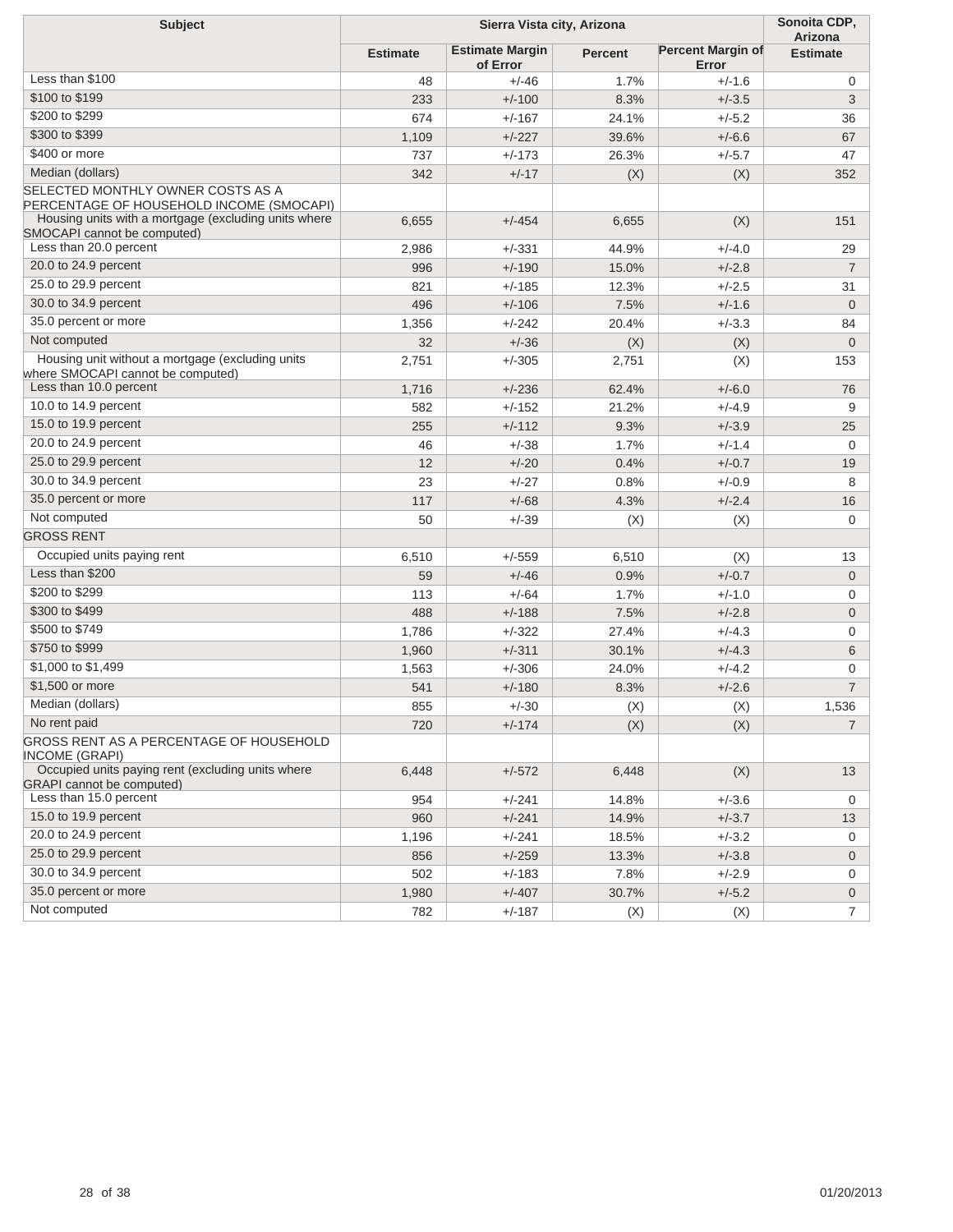| <b>Subject</b>                                 | Sonoita CDP, Arizona               |                |                            | South Tucson city, Arizona |                                    |  |
|------------------------------------------------|------------------------------------|----------------|----------------------------|----------------------------|------------------------------------|--|
|                                                | <b>Estimate Margin</b><br>of Error | <b>Percent</b> | Percent Margin of<br>Error | <b>Estimate</b>            | <b>Estimate Margin</b><br>of Error |  |
| <b>HOUSING OCCUPANCY</b>                       |                                    |                |                            |                            |                                    |  |
|                                                |                                    |                |                            |                            |                                    |  |
| Total housing units                            | $+/-74$                            | 479            | (X)                        | 2,095                      | $+/-354$                           |  |
| Occupied housing units                         | $+/-77$                            | 67.6%          | $+/-11.5$                  | 1,804                      | $+/-341$                           |  |
| Vacant housing units                           | $+/-58$                            | 32.4%          | $+/-11.5$                  | 291                        | $+/-116$                           |  |
| Homeowner vacancy rate                         | $+/-6.8$                           | (X)            | (X)                        | 4.6                        | $+/-6.5$                           |  |
| Rental vacancy rate                            | $+/-73.6$                          | (X)            | (X)                        | 3.8                        | $+/-4.1$                           |  |
| UNITS IN STRUCTURE                             |                                    |                |                            |                            |                                    |  |
| Total housing units                            | $+/-74$                            | 479            | (X)                        | 2,095                      | $+/-354$                           |  |
| 1-unit, detached                               | $+/-74$                            | 99.0%          | $+/-1.9$                   | 1,011                      | $+/-213$                           |  |
| 1-unit, attached                               | $+/-132$                           | 0.0%           | $+/-8.0$                   | 309                        | $+/-138$                           |  |
| 2 units                                        | $+/-132$                           | 0.0%           | $+/-8.0$                   | 133                        | $+/-96$                            |  |
| 3 or 4 units                                   | $+/-9$                             | 1.0%           | $+/-1.9$                   | 95                         | $+/-58$                            |  |
| 5 to 9 units                                   | $+/-132$                           | 0.0%           | $+/-8.0$                   | 175                        | $+/-92$                            |  |
| 10 to 19 units                                 | $+/-132$                           | 0.0%           | $+/-8.0$                   | 81                         | $+/-67$                            |  |
| 20 or more units                               | $+/-132$                           | 0.0%           | $+/-8.0$                   | 202                        | $+/-91$                            |  |
| Mobile home                                    | $+/-132$                           | 0.0%           | $+/-8.0$                   | 79                         | $+/-53$                            |  |
| Boat, RV, van, etc.                            | $+/-132$                           | 0.0%           | $+/-8.0$                   | 10                         | $+/-16$                            |  |
| YEAR STRUCTURE BUILT                           |                                    |                |                            |                            |                                    |  |
| Total housing units                            | $+/-74$                            | 479            | (X)                        | 2,095                      | $+/-354$                           |  |
| Built 2005 or later                            | $+/-7$                             | 1.0%           | $+/-1.4$                   | 101                        | $+/-72$                            |  |
| Built 2000 to 2004                             | $+/-44$                            | 19.8%          | $+/-8.3$                   | 123                        | $+/-75$                            |  |
| Built 1990 to 1999                             | $+/-54$                            | 32.6%          | $+/-10.5$                  | 112                        | $+/-64$                            |  |
| Built 1980 to 1989                             | $+/-40$                            | 23.4%          | $+/-8.4$                   | 72                         | $+/-62$                            |  |
| Built 1970 to 1979                             | $+/-26$                            | 11.7%          | $+/-5.4$                   | 321                        | $+/-122$                           |  |
| Built 1960 to 1969                             | $+/-9$                             | 1.3%           | $+/-1.8$                   | 411                        | $+/-158$                           |  |
| Built 1950 to 1959                             | $+/-132$                           | 0.0%           | $+/-8.0$                   | 482                        | $+/-152$                           |  |
| Built 1940 to 1949                             | $+/-36$                            | 6.1%           | $+/-7.2$                   | 362                        | $+/-131$                           |  |
| Built 1939 or earlier                          | $+/-18$                            | 4.2%           | $+/-3.8$                   | 111                        | $+/-76$                            |  |
| <b>ROOMS</b>                                   |                                    |                |                            |                            |                                    |  |
| Total housing units                            | $+/-74$                            | 479            | (X)                        | 2,095                      | $+/-354$                           |  |
| 1 room                                         | $+/-132$                           | 0.0%           | $+/-8.0$                   | 220                        | $+/-119$                           |  |
| 2 rooms                                        | $+/-14$                            | 1.9%           | $+/-2.9$                   | 174                        | $+/-100$                           |  |
| 3 rooms                                        | $+/-17$                            | 2.9%           | $+/-3.6$                   | 449                        | $+/-168$                           |  |
| 4 rooms                                        | $+/-47$                            | 17.7%          | $+/-9.5$                   | 496                        | $+/-165$                           |  |
| 5 rooms                                        | $+/-31$                            | 16.7%          | $+/-6.5$                   | 481                        | $+/-156$                           |  |
| 6 rooms                                        | $+/-59$                            | 38.4%          | $+/-11.3$                  | 203                        | $+/-78$                            |  |
| 7 rooms                                        | $+/-43$                            | 13.8%          | $+/-7.7$                   | 35                         | $+/-33$                            |  |
| 8 rooms                                        | $+/-20$                            | 4.6%           | $+/-4.3$                   | 37                         | $+/-35$                            |  |
| 9 rooms or more                                | $+/-18$                            | 4.0%           | $+/-3.9$                   | $\mathbf 0$                | $+/-132$                           |  |
| Median rooms                                   | $+/-0.3$                           | (X)            | (X)                        | 3.9                        | $+/-0.3$                           |  |
| <b>BEDROOMS</b>                                |                                    |                |                            |                            |                                    |  |
| Total housing units                            | $+/-74$                            | 479            | (X)                        | 2,095                      | $+/-354$                           |  |
| No bedroom                                     | $+/-132$                           | 0.0%           | $+/-8.0$                   | 243                        | $+/-125$                           |  |
| 1 bedroom                                      | $+/-28$                            | 10.9%          | $+/-5.9$                   | 611                        | $+/-176$                           |  |
| 2 bedrooms                                     | $+/-64$                            | 32.6%          | $+/-11.8$                  | 574                        | $+/-173$                           |  |
| 3 bedrooms                                     | $+/-53$                            | 39.9%          | $+/-9.2$                   | 618                        | $+/-157$                           |  |
| 4 bedrooms                                     | $+/-39$                            | 13.6%          | $+/-7.9$                   | 49                         | $+/-41$                            |  |
| 5 or more bedrooms                             | $+/-17$                            | 3.1%           | $+/-3.6$                   | 0                          | $+/-132$                           |  |
| <b>HOUSING TENURE</b>                          |                                    |                |                            |                            |                                    |  |
| Occupied housing units                         | $+/-77$                            | 324            | (X)                        | 1,804                      | $+/-341$                           |  |
| Owner-occupied                                 | $+/-77$                            | 93.8%          | $+/-5.3$                   | 552                        | $+/-143$                           |  |
| Renter-occupied                                | $+/-17$                            | 6.2%           | $+/-5.3$                   | 1,252                      | $+/-251$                           |  |
| Average household size of owner-occupied unit  | $+/-0.21$                          | (X)            | (X)                        | 2.69                       | $+/-0.38$                          |  |
| Average household size of renter-occupied unit | $+/-0.29$                          | (X)            | (X)                        | 2.73                       | $+/-0.36$                          |  |
| YEAR HOUSEHOLDER MOVED INTO UNIT               |                                    |                |                            |                            |                                    |  |
| Occupied housing units                         | $+/-77$                            | 324            | (X)                        | 1,804                      | $+/-341$                           |  |
| Moved in 2005 or later                         | $+/-18$                            | 10.8%          | $+/-6.2$                   | 989                        | $+/-206$                           |  |
| Moved in 2000 to 2004                          | $+/-46$                            | 29.3%          | $+/-11.3$                  | 341                        | $+/-133$                           |  |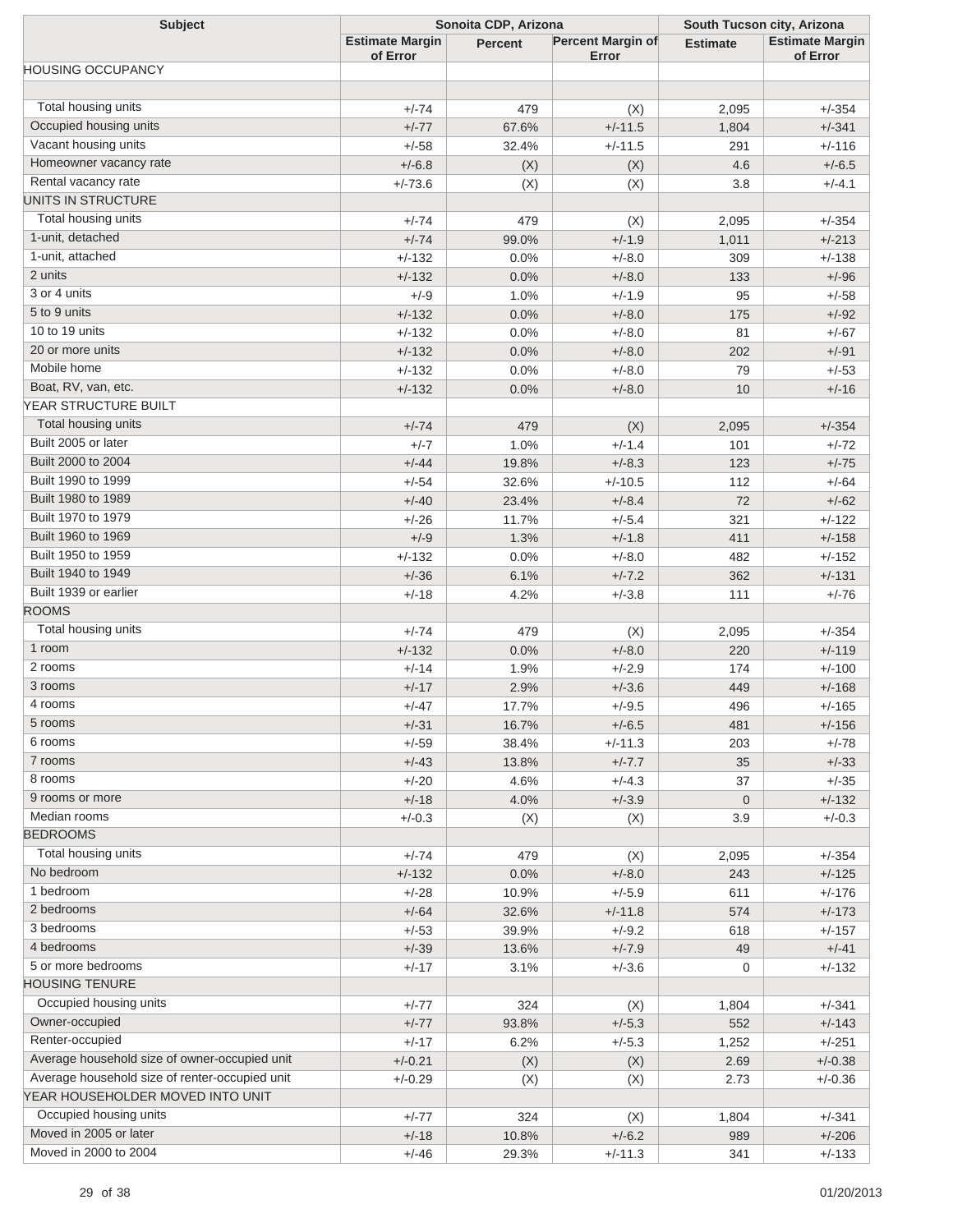| <b>Subject</b>                       | Sonoita CDP, Arizona               |                |                            | South Tucson city, Arizona |                                    |  |
|--------------------------------------|------------------------------------|----------------|----------------------------|----------------------------|------------------------------------|--|
|                                      | <b>Estimate Margin</b><br>of Error | <b>Percent</b> | Percent Margin of<br>Error | <b>Estimate</b>            | <b>Estimate Margin</b><br>of Error |  |
| Moved in 1990 to 1999                | $+/-59$                            | 43.8%          | $+/-13.2$                  | 145                        | $+/-82$                            |  |
| Moved in 1980 to 1989                | $+/-26$                            | 13.6%          | $+/-8.0$                   | 63                         | $+/-48$                            |  |
| Moved in 1970 to 1979                | $+/-8$                             | 2.5%           | $+/-2.5$                   | 108                        | $+/-55$                            |  |
| Moved in 1969 or earlier             | $+/-132$                           | 0.0%           | $+/-11.6$                  | 158                        | $+/-75$                            |  |
| <b>VEHICLES AVAILABLE</b>            |                                    |                |                            |                            |                                    |  |
| Occupied housing units               | $+/-77$                            | 324            | (X)                        | 1,804                      | $+/-341$                           |  |
| No vehicles available                | $+/-132$                           | 0.0%           | $+/-11.6$                  | 508                        | $+/-149$                           |  |
| 1 vehicle available                  | $+/-21$                            | 9.0%           | $+/-6.6$                   | 688                        | $+/-196$                           |  |
| 2 vehicles available                 | $+/-78$                            | 66.7%          | $+/-13.1$                  | 393                        | $+/-136$                           |  |
| 3 or more vehicles available         | $+/-34$                            | 24.4%          | $+/-10.6$                  | 215                        | $+/-108$                           |  |
| <b>HOUSE HEATING FUEL</b>            |                                    |                |                            |                            |                                    |  |
| Occupied housing units               | $+/-77$                            | 324            | (X)                        | 1,804                      | $+/-341$                           |  |
| Utility gas                          | $+/-132$                           | 0.0%           | $+/-11.6$                  | 874                        | $+/-222$                           |  |
| Bottled, tank, or LP gas             | $+/-53$                            | 49.4%          | $+/-12.1$                  | $\mathbf 0$                | $+/-132$                           |  |
| Electricity                          | $+/-46$                            | 35.5%          | $+/-14.2$                  | 877                        | $+/-237$                           |  |
| Fuel oil, kerosene, etc.             | $+/-132$                           | 0.0%           | $+/-11.6$                  | 0                          | $+/-132$                           |  |
| Coal or coke                         | $+/-132$                           | 0.0%           | $+/-11.6$                  | $\overline{0}$             | $+/-132$                           |  |
| Wood                                 | $+/-38$                            | 11.7%          | $+/-9.7$                   | $\mathbf{0}$               | $+/-132$                           |  |
| Solar energy                         | $+/-132$                           | 0.0%           | $+/-11.6$                  | $\overline{0}$             | $+/-132$                           |  |
| Other fuel                           | $+/-12$                            | 3.4%           | $+/-3.8$                   | $\mathbf{0}$               | $+/-132$                           |  |
| No fuel used                         | $+/-132$                           | 0.0%           | $+/-11.6$                  | 53                         | $+/-46$                            |  |
| SELECTED CHARACTERISTICS             |                                    |                |                            |                            |                                    |  |
| Occupied housing units               | $+/-77$                            | 324            | (X)                        | 1,804                      | $+/-341$                           |  |
| Lacking complete plumbing facilities | $+/-132$                           | 0.0%           | $+/-11.6$                  | $\overline{7}$             | $+/-16$                            |  |
| Lacking complete kitchen facilities  | $+/-7$                             | 1.5%           | $+/-2.0$                   | 17                         | $+/-23$                            |  |
| No telephone service available       | $+/-132$                           | 0.0%           | $+/-11.6$                  | 244                        | $+/-118$                           |  |
| <b>OCCUPANTS PER ROOM</b>            |                                    |                |                            |                            |                                    |  |
| Occupied housing units               | $+/-77$                            | 324            | (X)                        | 1,804                      | $+/-341$                           |  |
| 1.00 or less                         | $+/-77$                            | 100.0%         | $+/-11.6$                  | 1,460                      | $+/-280$                           |  |
| 1.01 to 1.50                         | $+/-132$                           | 0.0%           | $+/-11.6$                  | 245                        | $+/-105$                           |  |
| 1.51 or more                         | $+/-132$                           | 0.0%           | $+/-11.6$                  | 99                         | $+/-76$                            |  |
| VALUE                                |                                    |                |                            |                            |                                    |  |
| Owner-occupied units                 | $+/-77$                            | 304            | (X)                        | 552                        | $+/-143$                           |  |
| Less than \$50,000                   | $+/-132$                           | 0.0%           | $+/-12.3$                  | 53                         | $+/-42$                            |  |
| \$50,000 to \$99,999                 | $+/-132$                           | 0.0%           | $+/-12.3$                  | 238                        | $+/-91$                            |  |
| \$100,000 to \$149,999               | $+/-20$                            | 6.3%           | $+/-6.7$                   | 162                        | $+/-80$                            |  |
| \$150,000 to \$199,999               | $+/-8$                             | 2.0%           | $+/-2.8$                   | 70                         | $+/-45$                            |  |
| \$200,000 to \$299,999               | $+/-37$                            | 22.0%          | $+/-9.3$                   | 24                         | $+/-29$                            |  |
| \$300,000 to \$499,999               | $+/-58$                            | 51.0%          | $+/-13.1$                  | $\mathbf 0$                | $+/-132$                           |  |
| \$500,000 to \$999,999               | $+/-21$                            | 13.5%          | $+/-7.4$                   | 5                          | $+/-9$                             |  |
| \$1,000,000 or more                  | $+/-18$                            | 5.3%           | $+/-6.1$                   | $\overline{0}$             | $+/-132$                           |  |
| Median (dollars)                     | $+/-18,483$                        | (X)            | (X)                        | 90,000                     | $+/-24,532$                        |  |
| <b>MORTGAGE STATUS</b>               |                                    |                |                            |                            |                                    |  |
| Owner-occupied units                 | $+/-77$                            | 304            | (X)                        | 552                        | $+/-143$                           |  |
| Housing units with a mortgage        | $+/-48$                            | 49.7%          | $+/-13.8$                  | 346                        | $+/-106$                           |  |
| Housing units without a mortgage     | $+/-64$                            | 50.3%          | $+/-13.8$                  | 206                        | $+/-82$                            |  |
| SELECTED MONTHLY OWNER COSTS (SMOC)  |                                    |                |                            |                            |                                    |  |
| Housing units with a mortgage        | $+/-48$                            | 151            | (X)                        | 346                        | $+/-106$                           |  |
| Less than \$300                      | $+/-132$                           | 0.0%           | $+/-23.0$                  | $\mathbf 0$                | $+/-132$                           |  |
| \$300 to \$499<br>\$500 to \$699     | $+/-132$                           | 0.0%           | $+/-23.0$                  | 0                          | $+/-132$                           |  |
| \$700 to \$999                       | $+/-132$                           | 0.0%           | $+/-23.0$                  | 56                         | $+/-46$                            |  |
| \$1,000 to \$1,499                   | $+/-15$                            | 11.9%          | $+/-10.0$                  | 182                        | $+/-71$                            |  |
| \$1,500 to \$1,999                   | $+/-37$                            | 25.2%          | $+/-21.4$                  | 78                         | $+/-49$                            |  |
| \$2,000 or more                      | $+/-16$                            | 15.9%          | $+/-10.9$                  | 17                         | $+/-28$                            |  |
| Median (dollars)                     | $+/-37$                            | 47.0%          | $+/-20.2$                  | 13                         | $+/-23$                            |  |
| Housing units without a mortgage     | $+/-724$                           | (X)            | (X)                        | 860                        | $+/-97$                            |  |
| Less than \$100                      | $+/-64$                            | 153            | (X)                        | 206                        | $+/-82$                            |  |
| \$100 to \$199                       | $+/-132$                           | 0.0%           | $+/-22.7$                  | 7                          | $+/-13$                            |  |
|                                      | $+/-6$                             | 2.0%           | $+/-3.9$                   | $80\,$                     | $+/-52$                            |  |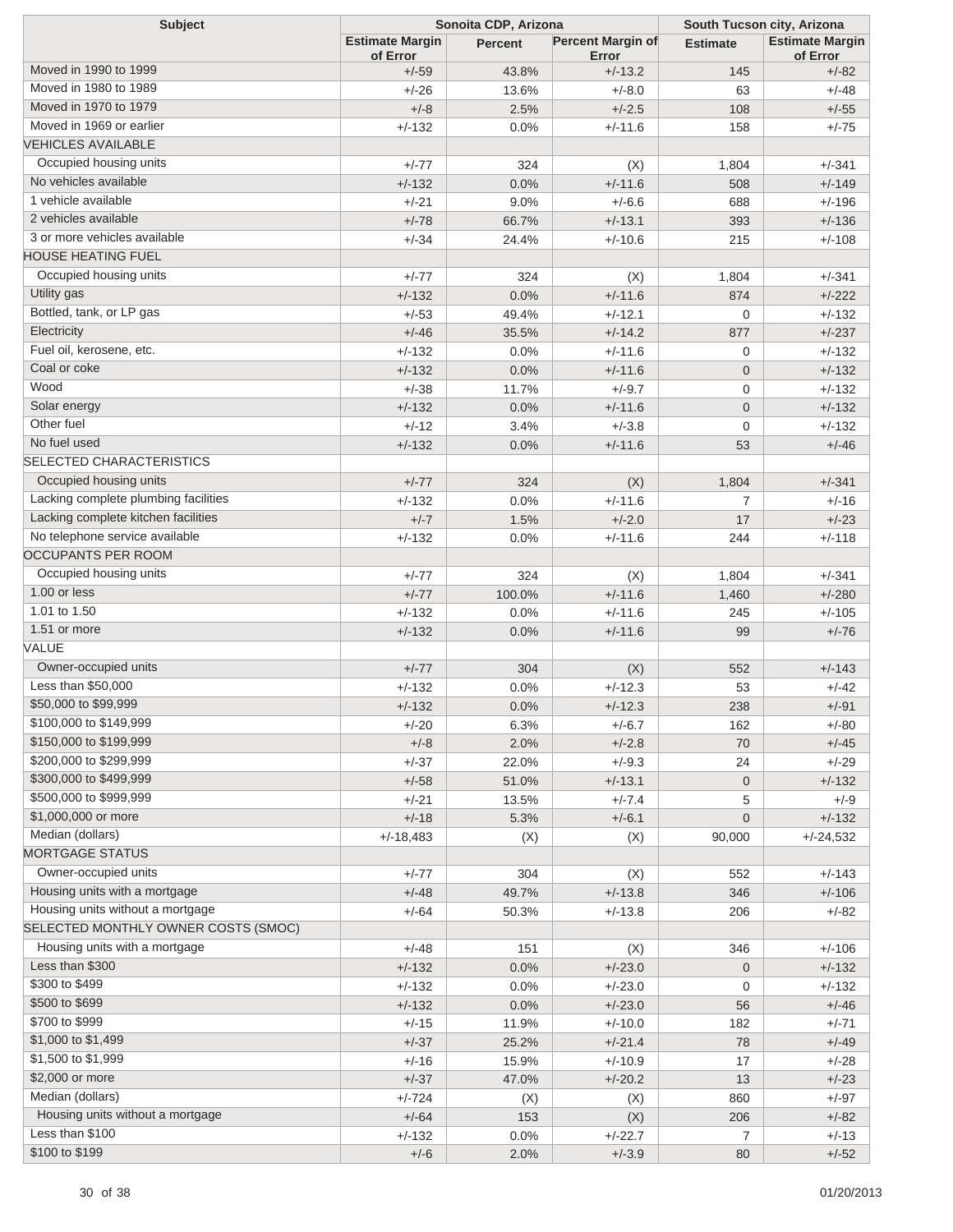| <b>Subject</b>                                                                        | Sonoita CDP, Arizona               |         |                            | South Tucson city, Arizona |                                    |  |
|---------------------------------------------------------------------------------------|------------------------------------|---------|----------------------------|----------------------------|------------------------------------|--|
|                                                                                       | <b>Estimate Margin</b><br>of Error | Percent | Percent Margin of<br>Error | <b>Estimate</b>            | <b>Estimate Margin</b><br>of Error |  |
| \$200 to \$299                                                                        | $+/-37$                            | 23.5%   | $+/-18.6$                  | 44                         | +/-37                              |  |
| \$300 to \$399                                                                        | $+/-42$                            | 43.8%   | $+/-18.4$                  | 21                         | $+/-22$                            |  |
| \$400 or more                                                                         | $+/-22$                            | 30.7%   | $+/-18.1$                  | 54                         | $+/-43$                            |  |
| Median (dollars)                                                                      | $+/-46$                            | (X)     | (X)                        | 218                        | $+/-51$                            |  |
| SELECTED MONTHLY OWNER COSTS AS A<br>PERCENTAGE OF HOUSEHOLD INCOME (SMOCAPI)         |                                    |         |                            |                            |                                    |  |
| Housing units with a mortgage (excluding units where<br>SMOCAPI cannot be computed)   | $+/-48$                            | 151     | (X)                        | 346                        | $+/-106$                           |  |
| Less than 20.0 percent                                                                | $+/-18$                            | 19.2%   | $+/-11.6$                  | 102                        | $+/-60$                            |  |
| 20.0 to 24.9 percent                                                                  | $+/-7$                             | 4.6%    | $+/-5.0$                   | $\mathbf 0$                | $+/-132$                           |  |
| 25.0 to 29.9 percent                                                                  | $+/-36$                            | 20.5%   | $+/-21.9$                  | 8                          | $+/-15$                            |  |
| 30.0 to 34.9 percent                                                                  | $+/-132$                           | 0.0%    | $+/-23.0$                  | 6                          | $+/-10$                            |  |
| 35.0 percent or more                                                                  | $+/-40$                            | 55.6%   | $+/-20.4$                  | 230                        | $+/-88$                            |  |
| Not computed                                                                          | $+/-132$                           | (X)     | (X)                        | $\overline{0}$             | $+/-132$                           |  |
| Housing unit without a mortgage (excluding units<br>where SMOCAPI cannot be computed) | $+/-64$                            | 153     | (X)                        | 206                        | $+/-82$                            |  |
| Less than 10.0 percent                                                                | $+/-42$                            | 49.7%   | $+/-16.4$                  | 110                        | $+/-60$                            |  |
| 10.0 to 14.9 percent                                                                  | $+/-10$                            | 5.9%    | $+/-6.9$                   | 25                         | $+/-26$                            |  |
| 15.0 to 19.9 percent                                                                  | $+/-24$                            | 16.3%   | $+/-15.9$                  | $\mathbf{0}$               | $+/-132$                           |  |
| 20.0 to 24.9 percent                                                                  | $+/-132$                           | 0.0%    | $+/-22.7$                  | 13                         | $+/-20$                            |  |
| 25.0 to 29.9 percent                                                                  | $+/-31$                            | 12.4%   | $+/-16.8$                  | $\overline{7}$             | $+/-14$                            |  |
| 30.0 to 34.9 percent                                                                  | $+/-9$                             | 5.2%    | $+/-5.8$                   | $\mathbf 0$                | $+/-132$                           |  |
| 35.0 percent or more                                                                  | $+/-14$                            | 10.5%   | $+/-10.3$                  | 51                         | $+/-38$                            |  |
| Not computed                                                                          | $+/-132$                           | (X)     | (X)                        | $\mathbf 0$                | $+/-132$                           |  |
| <b>GROSS RENT</b>                                                                     |                                    |         |                            |                            |                                    |  |
| Occupied units paying rent                                                            | $+/-13$                            | 13      | (X)                        | 1,062                      | $+/-231$                           |  |
| Less than \$200                                                                       | $+/-132$                           | 0.0%    | $+/-91.2$                  | $\mathbf{0}$               | $+/-132$                           |  |
| \$200 to \$299                                                                        | $+/-132$                           | 0.0%    | $+/-91.2$                  | 58                         | $+/-47$                            |  |
| \$300 to \$499                                                                        | $+/-132$                           | 0.0%    | $+/-91.2$                  | 518                        | $+/-176$                           |  |
| \$500 to \$749                                                                        | $+/-132$                           | 0.0%    | $+/-91.2$                  | 315                        | $+/-129$                           |  |
| \$750 to \$999                                                                        | $+/-9$                             | 46.2%   | $+/-50.0$                  | 131                        | $+/-98$                            |  |
| \$1,000 to \$1,499                                                                    | $+/-132$                           | 0.0%    | $+/-91.2$                  | 26                         | $+/-35$                            |  |
| \$1,500 or more                                                                       | $+/-10$                            | 53.8%   | $+/-50.0$                  | 14                         | $+/-25$                            |  |
| Median (dollars)                                                                      | $+/-1,299$                         | (X)     | (X)                        | 482                        | $+/-44$                            |  |
| No rent paid                                                                          | $+/-10$                            | (X)     | (X)                        | 190                        | $+/-86$                            |  |
| GROSS RENT AS A PERCENTAGE OF HOUSEHOLD<br>INCOME (GRAPI)                             |                                    |         |                            |                            |                                    |  |
| Occupied units paying rent (excluding units where<br><b>GRAPI</b> cannot be computed) | $+/-13$                            | 13      | (X)                        | 1,062                      | $+/-231$                           |  |
| Less than 15.0 percent                                                                | $+/-132$                           | 0.0%    | $+/-91.2$                  | 84                         | $+/-72$                            |  |
| 15.0 to 19.9 percent                                                                  | $+/-13$                            | 100.0%  | $+/-91.2$                  | 138                        | $+/-91$                            |  |
| 20.0 to 24.9 percent                                                                  | $+/-132$                           | 0.0%    | $+/-91.2$                  | 92                         | $+/-71$                            |  |
| 25.0 to 29.9 percent                                                                  | $+/-132$                           | 0.0%    | $+/-91.2$                  | 129                        | $+/-83$                            |  |
| 30.0 to 34.9 percent                                                                  | $+/-132$                           | 0.0%    | $+/-91.2$                  | 94                         | $+/-57$                            |  |
| 35.0 percent or more                                                                  | $+/-132$                           | 0.0%    | $+/-91.2$                  | 525                        | $+/-148$                           |  |
| Not computed                                                                          | $+/-10$                            | (X)     | (X)                        | 190                        | $+/-86$                            |  |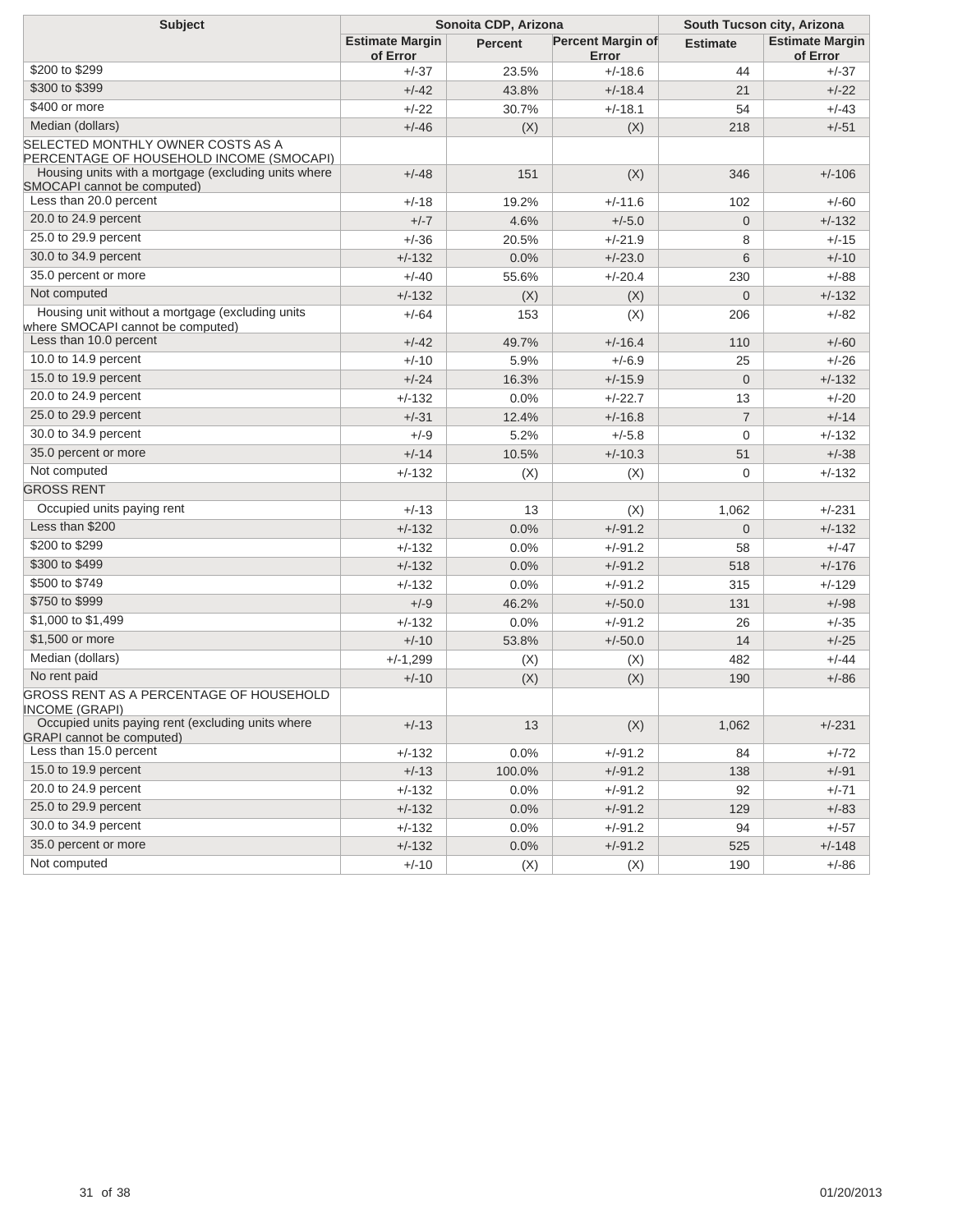| <b>Subject</b>                                 | South Tucson city, Arizona |                                   | <b>Tubac CDP, Arizona</b> |                                    |                |
|------------------------------------------------|----------------------------|-----------------------------------|---------------------------|------------------------------------|----------------|
|                                                | <b>Percent</b>             | <b>Percent Margin of</b><br>Error | <b>Estimate</b>           | <b>Estimate Margin</b><br>of Error | <b>Percent</b> |
| HOUSING OCCUPANCY                              |                            |                                   |                           |                                    |                |
|                                                |                            |                                   |                           |                                    |                |
| Total housing units                            | 2,095                      | (X)                               | 714                       | $+/-140$                           | 714            |
| Occupied housing units                         | 86.1%                      | $+/-5.4$                          | 384                       | $+/-114$                           | 53.8%          |
| Vacant housing units                           | 13.9%                      | $+/-5.4$                          | 330                       | $+/-126$                           | 46.2%          |
| Homeowner vacancy rate                         | (X)                        | (X)                               | 15.0                      | $+/-15.5$                          | (X)            |
| Rental vacancy rate                            | (X)                        | (X)                               | 0.0                       | $+/-44.4$                          | (X)            |
| UNITS IN STRUCTURE                             |                            |                                   |                           |                                    |                |
| Total housing units                            | 2,095                      | (X)                               | 714                       | $+/-140$                           | 714            |
| 1-unit, detached                               | 48.3%                      | $+/-7.1$                          | 623                       | $+/-141$                           | 87.3%          |
| 1-unit, attached                               | 14.7%                      | $+/-6.0$                          | 48                        | $+/-59$                            | 6.7%           |
| 2 units                                        | 6.3%                       | $+/-4.3$                          | $\mathbf 0$               | $+/-132$                           | 0.0%           |
| 3 or 4 units                                   | 4.5%                       | $+/-2.7$                          | 0                         | $+/-132$                           | 0.0%           |
| 5 to 9 units                                   | 8.4%                       | $+/-4.0$                          | $\mathbf 0$               | $+/-132$                           | 0.0%           |
| 10 to 19 units                                 | 3.9%                       | $+/-3.2$                          | 0                         | $+/-132$                           | 0.0%           |
| 20 or more units                               | 9.6%                       | $+/-3.8$                          | $\mathbf 0$               | $+/-132$                           | 0.0%           |
| Mobile home                                    | 3.8%                       | $+/-2.4$                          | 43                        | $+/-40$                            | 6.0%           |
| Boat, RV, van, etc.                            | 0.5%                       | $+/-0.7$                          | $\mathbf{0}$              | $+/-132$                           | 0.0%           |
| YEAR STRUCTURE BUILT                           |                            |                                   |                           |                                    |                |
| Total housing units                            | 2,095                      | (X)                               | 714                       | $+/-140$                           | 714            |
| Built 2005 or later                            | 4.8%                       | $+/-3.3$                          | 0                         | $+/-132$                           | 0.0%           |
| Built 2000 to 2004                             | 5.9%                       | $+/-3.5$                          | 166                       | $+/-114$                           | 23.2%          |
| Built 1990 to 1999                             | 5.3%                       | $+/-3.0$                          | 100                       | $+/-63$                            | 14.0%          |
| Built 1980 to 1989                             | 3.4%                       | $+/-3.0$                          | 92                        | $+/-74$                            | 12.9%          |
| Built 1970 to 1979                             | 15.3%                      | $+/-5.3$                          | 223                       | $+/-124$                           | 31.2%          |
| Built 1960 to 1969                             | 19.6%                      | $+/-6.0$                          | 16                        | $+/-27$                            | 2.2%           |
| Built 1950 to 1959                             | 23.0%                      | $+/-6.2$                          | $\mathbf 0$               | $+/-132$                           | 0.0%           |
| Built 1940 to 1949                             | 17.3%                      | $+/-6.2$                          | 11                        | $+/-18$                            | 1.5%           |
| Built 1939 or earlier                          | 5.3%                       | $+/-3.6$                          | 106                       | $+/-95$                            | 14.8%          |
| <b>ROOMS</b>                                   |                            |                                   |                           |                                    |                |
| Total housing units                            | 2,095                      | (X)                               | 714                       | $+/-140$                           | 714            |
| 1 room                                         | 10.5%                      | $+/-4.8$                          | $\mathbf 0$               | $+/-132$                           | 0.0%           |
| 2 rooms                                        | 8.3%                       | $+/-4.7$                          | 27                        | $+/-46$                            | 3.8%           |
| 3 rooms                                        | 21.4%                      | $+/-7.1$                          | 29                        | $+/-35$                            | 4.1%           |
| 4 rooms                                        | 23.7%                      | $+/-6.8$                          | 70                        | $+/-72$                            | 9.8%           |
| 5 rooms                                        | 23.0%                      | $+/-6.8$                          | 172                       | $+/-110$                           | 24.1%          |
| 6 rooms                                        | 9.7%                       | $+/-3.8$                          | 215                       | $+/-117$                           | 30.1%          |
| 7 rooms                                        | 1.7%                       | $+/-1.5$                          | 58                        | $+/-83$                            | 8.1%           |
| 8 rooms                                        | 1.8%                       | $+/-1.7$                          | 94                        | $+/-76$                            | 13.2%          |
| 9 rooms or more                                | 0.0%                       | $+/-1.9$                          | 49                        | $+/-58$                            | 6.9%           |
| Median rooms                                   | (X)                        | (X)                               | 5.8                       | $+/-0.5$                           | (X)            |
| <b>BEDROOMS</b>                                |                            |                                   |                           |                                    |                |
| Total housing units                            | 2,095                      | (X)                               | 714                       | $+/-140$                           | 714            |
| No bedroom                                     | 11.6%                      | $+/-5.0$                          | $\mathbf 0$               | $+/-132$                           | 0.0%           |
| 1 bedroom                                      | 29.2%                      | $+/-6.8$                          | 100                       | $+/-87$                            | 14.0%          |
| 2 bedrooms                                     | 27.4%                      | $+/-7.2$                          | 182                       | $+/-82$                            | 25.5%          |
| 3 bedrooms                                     | 29.5%                      | $+/-6.5$                          | 397                       | $+/-123$                           | 55.6%          |
| 4 bedrooms                                     | 2.3%                       | $+/-1.9$                          | 35                        | $+/-54$                            | 4.9%           |
| 5 or more bedrooms                             | 0.0%                       | $+/-1.9$                          | $\mathbf 0$               | $+/-132$                           | 0.0%           |
| <b>HOUSING TENURE</b>                          |                            |                                   |                           |                                    |                |
| Occupied housing units                         | 1,804                      | (X)                               | 384                       | $+/-114$                           | 384            |
| Owner-occupied                                 | 30.6%                      | $+/-5.1$                          | 345                       | $+/-102$                           | 89.8%          |
| Renter-occupied                                | 69.4%                      | $+/-5.1$                          | 39                        | $+/-59$                            | 10.2%          |
| Average household size of owner-occupied unit  | (X)                        | (X)                               | 1.87                      | $+/-0.20$                          | (X)            |
| Average household size of renter-occupied unit | (X)                        | (X)                               | $\sim$                    |                                    | (X)            |
| YEAR HOUSEHOLDER MOVED INTO UNIT               |                            |                                   |                           |                                    |                |
| Occupied housing units                         | 1,804                      | (X)                               | 384                       | $+/-114$                           | 384            |
| Moved in 2005 or later                         | 54.8%                      | $+/-6.6$                          | 39                        | $+/-59$                            | 10.2%          |
| Moved in 2000 to 2004                          | 18.9%                      | $+/-6.1$                          | 74                        | $+/-82$                            | 19.3%          |
|                                                |                            |                                   |                           |                                    |                |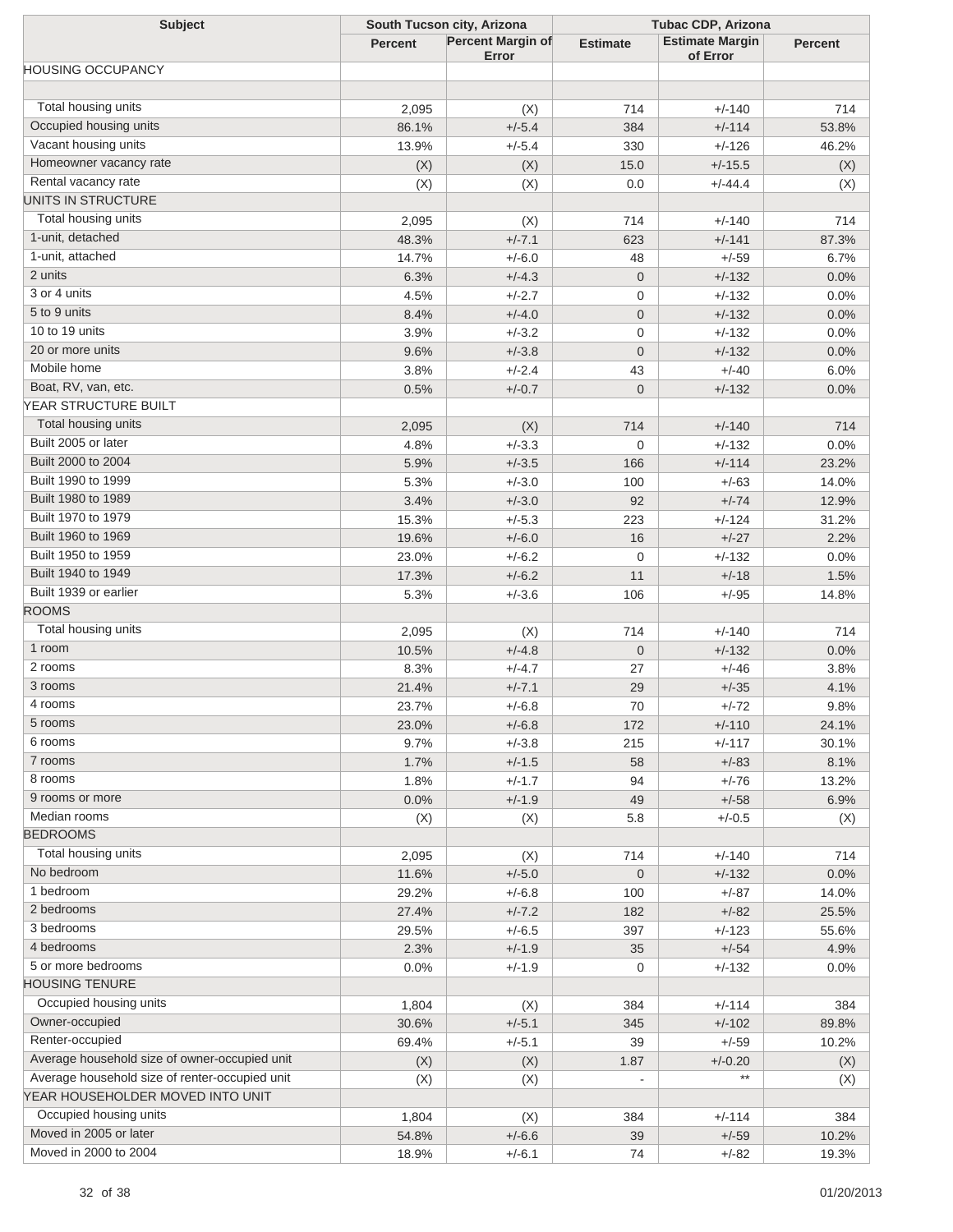| <b>Subject</b>                       | South Tucson city, Arizona |                                   | <b>Tubac CDP, Arizona</b> |                                    |                |
|--------------------------------------|----------------------------|-----------------------------------|---------------------------|------------------------------------|----------------|
|                                      | <b>Percent</b>             | <b>Percent Margin of</b><br>Error | <b>Estimate</b>           | <b>Estimate Margin</b><br>of Error | <b>Percent</b> |
| Moved in 1990 to 1999                | 8.0%                       | $+/-4.2$                          | 112                       | $+/-79$                            | 29.2%          |
| Moved in 1980 to 1989                | 3.5%                       | $+/-2.5$                          | 124                       | $+/-94$                            | 32.3%          |
| Moved in 1970 to 1979                | 6.0%                       | $+/-3.1$                          | 16                        | $+/-25$                            | 4.2%           |
| Moved in 1969 or earlier             | 8.8%                       | $+/-3.6$                          | 19                        | $+/-23$                            | 4.9%           |
| <b>VEHICLES AVAILABLE</b>            |                            |                                   |                           |                                    |                |
| Occupied housing units               | 1,804                      | (X)                               | 384                       | $+/-114$                           | 384            |
| No vehicles available                | 28.2%                      | $+/-7.0$                          | 16                        | $+/-25$                            | 4.2%           |
| 1 vehicle available                  | 38.1%                      | $+/-7.3$                          | 102                       | $+/-80$                            | 26.6%          |
| 2 vehicles available                 | 21.8%                      | $+/-6.5$                          | 93                        | $+/-67$                            | 24.2%          |
| 3 or more vehicles available         | 11.9%                      | $+/-5.4$                          | 173                       | $+/-61$                            | 45.1%          |
| <b>HOUSE HEATING FUEL</b>            |                            |                                   |                           |                                    |                |
| Occupied housing units               | 1,804                      | (X)                               | 384                       | $+/-114$                           | 384            |
| Utility gas                          | 48.4%                      | $+/-8.6$                          | 204                       | $+/-87$                            | 53.1%          |
| Bottled, tank, or LP gas             | 0.0%                       | $+/-2.2$                          | 43                        | $+/-34$                            | 11.2%          |
| Electricity                          | 48.6%                      | $+/-8.9$                          | 121                       | $+/-85$                            | 31.5%          |
| Fuel oil, kerosene, etc.             | 0.0%                       | $+/-2.2$                          | 0                         | $+/-132$                           | 0.0%           |
| Coal or coke                         | 0.0%                       | $+/-2.2$                          | $\overline{0}$            | $+/-132$                           | 0.0%           |
| Wood                                 | 0.0%                       | $+/-2.2$                          | 16                        | $+/-25$                            | 4.2%           |
| Solar energy                         | 0.0%                       | $+/-2.2$                          | $\mathbf 0$               | $+/-132$                           | 0.0%           |
| Other fuel                           | 0.0%                       | $+/-2.2$                          | 0                         | $+/-132$                           | 0.0%           |
| No fuel used                         | 2.9%                       | $+/-2.5$                          | $\mathbf 0$               | $+/-132$                           | 0.0%           |
| SELECTED CHARACTERISTICS             |                            |                                   |                           |                                    |                |
| Occupied housing units               |                            |                                   |                           |                                    |                |
| Lacking complete plumbing facilities | 1,804                      | (X)<br>$+/-0.9$                   | 384                       | $+/-114$<br>$+/-132$               | 384<br>0.0%    |
| Lacking complete kitchen facilities  | 0.4%                       | $+/-1.3$                          | 0                         |                                    |                |
| No telephone service available       | 0.9%                       |                                   | $\mathbf 0$               | $+/-132$                           | 0.0%           |
| <b>OCCUPANTS PER ROOM</b>            | 13.5%                      | $+/-5.5$                          | 0                         | $+/-132$                           | 0.0%           |
| Occupied housing units               |                            |                                   |                           |                                    |                |
| 1.00 or less                         | 1,804                      | (X)                               | 384                       | $+/-114$                           | 384            |
| 1.01 to 1.50                         | 80.9%                      | $+/-6.0$                          | 384                       | $+/-114$                           | 100.0%         |
| 1.51 or more                         | 13.6%                      | $+/-5.4$                          | 0                         | $+/-132$                           | 0.0%           |
| VALUE                                | 5.5%                       | $+/-3.7$                          | $\mathbf 0$               | $+/-132$                           | 0.0%           |
| Owner-occupied units                 |                            |                                   |                           |                                    |                |
| Less than \$50,000                   | 552                        | (X)                               | 345                       | $+/-102$                           | 345            |
| \$50,000 to \$99,999                 | 9.6%                       | $+/-6.9$                          | 27                        | $+/-46$                            | 7.8%           |
| \$100,000 to \$149,999               | 43.1%                      | $+/-13.4$                         | 27                        | $+/-33$                            | 7.8%           |
| \$150,000 to \$199,999               | 29.3%                      | $+/-12.3$                         | 0                         | $+/-132$                           | 0.0%           |
| \$200,000 to \$299,999               | 12.7%                      | $+/-7.5$                          | 8                         | $+/-14$                            | 2.3%           |
| \$300,000 to \$499,999               | 4.3%                       | $+/-5.0$                          | 39                        | $+/-48$                            | 11.3%          |
| \$500,000 to \$999,999               | 0.0%                       | $+/-7.0$                          | 117                       | $+/-89$                            | 33.9%          |
| \$1,000,000 or more                  | 0.9%                       | $+/-1.6$                          | 113                       | $+/-97$                            | 32.8%          |
| Median (dollars)                     | 0.0%                       | $+/-7.0$                          | 14                        | $+/-22$                            | 4.1%           |
| <b>MORTGAGE STATUS</b>               | (X)                        | (X)                               | 361,100                   | $+/-114,687$                       | (X)            |
| Owner-occupied units                 |                            |                                   |                           |                                    |                |
| Housing units with a mortgage        | 552                        | (X)                               | 345                       | $+/-102$                           | 345            |
| Housing units without a mortgage     | 62.7%                      | $+/-11.2$                         | 91                        | $+/-91$                            | 26.4%          |
| SELECTED MONTHLY OWNER COSTS (SMOC)  | 37.3%                      | $+/-11.2$                         | 254                       | $+/-99$                            | 73.6%          |
|                                      |                            |                                   |                           |                                    |                |
| Housing units with a mortgage        | 346                        | (X)                               | 91                        | $+/-91$                            | 91             |
| Less than \$300                      | 0.0%                       | $+/-10.9$                         | $\mathbf 0$               | $+/-132$                           | 0.0%           |
| \$300 to \$499                       | 0.0%                       | $+/-10.9$                         | 0                         | $+/-132$                           | 0.0%           |
| \$500 to \$699                       | 16.2%                      | $+/-12.8$                         | $\mathbf 0$               | $+/-132$                           | 0.0%           |
| \$700 to \$999                       | 52.6%                      | $+/-13.3$                         | 15                        | $+/-26$                            | 16.5%          |
| \$1,000 to \$1,499                   | 22.5%                      | $+/-11.8$                         | $\mathbf 0$               | $+/-132$                           | 0.0%           |
| \$1,500 to \$1,999                   | 4.9%                       | $+/-8.1$                          | 0                         | $+/-132$                           | 0.0%           |
| \$2,000 or more                      | 3.8%                       | $+/-6.5$                          | 76                        | $+/-88$                            | 83.5%          |
| Median (dollars)                     | (X)                        | (X)                               | 2,608                     | $+/-548$                           | (X)            |
| Housing units without a mortgage     | 206                        | (X)                               | 254                       | $+/-99$                            | 254            |
| Less than \$100                      | 3.4%                       | $+/-6.5$                          | 0                         | $+/-132$                           | 0.0%           |
| \$100 to \$199                       | 38.8%                      | $+/-18.4$                         | 8                         | $+/-14$                            | 3.1%           |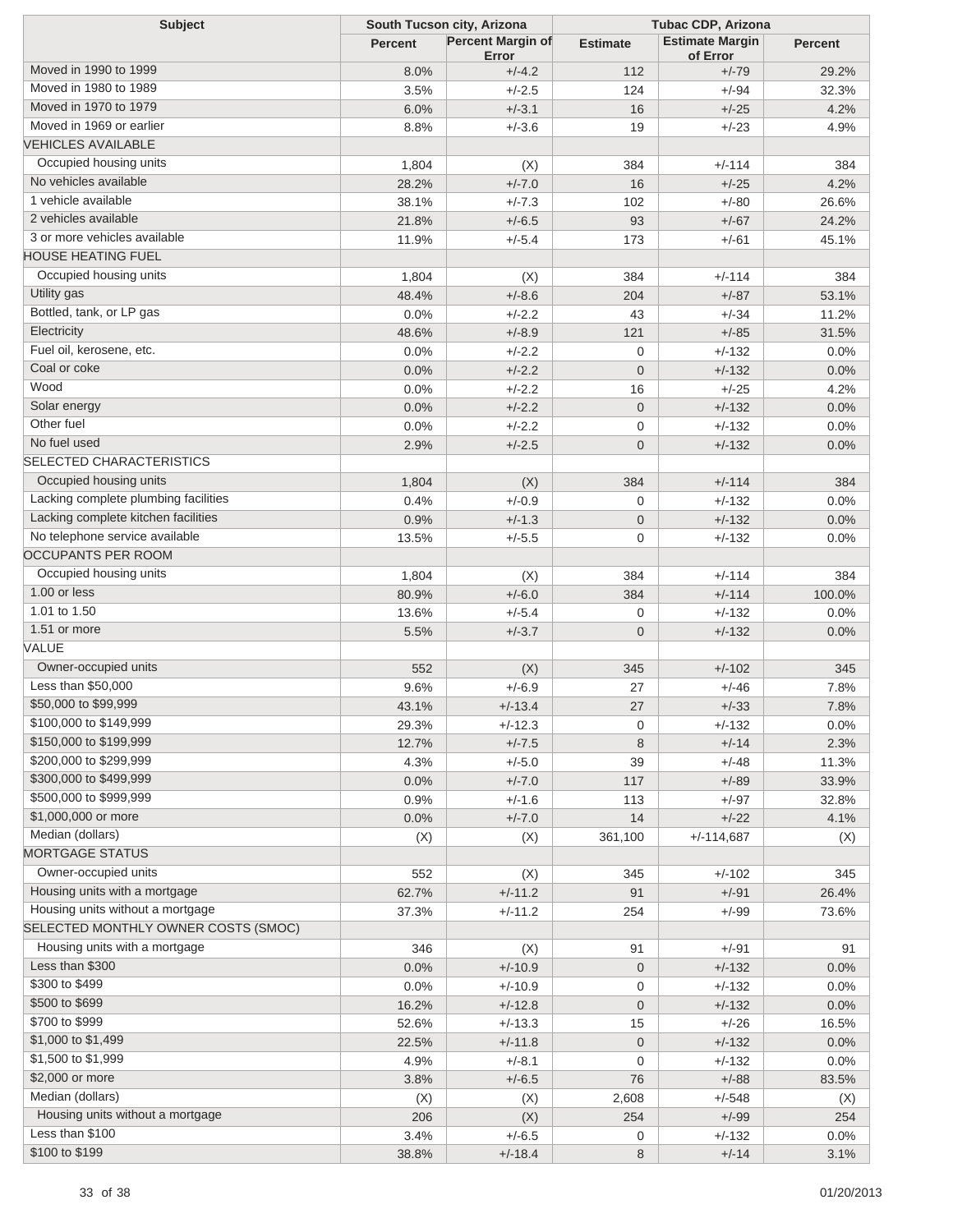| <b>Subject</b>                                                                                                                        | South Tucson city, Arizona |                                   | <b>Tubac CDP, Arizona</b> |                                    |                |
|---------------------------------------------------------------------------------------------------------------------------------------|----------------------------|-----------------------------------|---------------------------|------------------------------------|----------------|
|                                                                                                                                       | <b>Percent</b>             | <b>Percent Margin of</b><br>Error | <b>Estimate</b>           | <b>Estimate Margin</b><br>of Error | <b>Percent</b> |
| \$200 to \$299                                                                                                                        | 21.4%                      | $+/-16.1$                         | 43                        | +/-53                              | 16.9%          |
| \$300 to \$399                                                                                                                        | 10.2%                      | $+/-9.9$                          | $\mathbf 0$               | $+/-132$                           | 0.0%           |
| \$400 or more                                                                                                                         | 26.2%                      | $+/-17.3$                         | 203                       | +/-91                              | 79.9%          |
| Median (dollars)                                                                                                                      | (X)                        | (X)                               | 532                       | $+/-248$                           | (X)            |
| SELECTED MONTHLY OWNER COSTS AS A<br>PERCENTAGE OF HOUSEHOLD INCOME (SMOCAPI)<br>Housing units with a mortgage (excluding units where |                            |                                   |                           |                                    |                |
| SMOCAPI cannot be computed)                                                                                                           | 346                        | (X)                               | 91                        | $+/-91$                            | 91             |
| Less than 20.0 percent                                                                                                                | 29.5%                      | $+/-14.9$                         | 0                         | $+/-132$                           | 0.0%           |
| 20.0 to 24.9 percent                                                                                                                  | 0.0%                       | $+/-10.9$                         | 33                        | $+/-38$                            | 36.3%          |
| 25.0 to 29.9 percent                                                                                                                  | 2.3%                       | $+/-4.1$                          | 58                        | $+/-83$                            | 63.7%          |
| 30.0 to 34.9 percent                                                                                                                  | 1.7%                       | $+/-3.0$                          | $\mathbf{0}$              | $+/-132$                           | 0.0%           |
| 35.0 percent or more                                                                                                                  | 66.5%                      | $+/-14.8$                         | 0                         | $+/-132$                           | 0.0%           |
| Not computed                                                                                                                          | (X)                        | (X)                               | $\mathbf 0$               | $+/-132$                           | (X)            |
| Housing unit without a mortgage (excluding units<br>where SMOCAPI cannot be computed)                                                 | 206                        | (X)                               | 254                       | +/-99                              | 254            |
| Less than 10.0 percent                                                                                                                | 53.4%                      | $+/-18.0$                         | 103                       | $+/-84$                            | 40.6%          |
| 10.0 to 14.9 percent                                                                                                                  | 12.1%                      | $+/-11.9$                         | 30                        | $+/-33$                            | 11.8%          |
| 15.0 to 19.9 percent                                                                                                                  | 0.0%                       | $+/-17.6$                         | 60                        | $+/-79$                            | 23.6%          |
| 20.0 to 24.9 percent                                                                                                                  | 6.3%                       | $+/-9.2$                          | 19                        | $+/-23$                            | 7.5%           |
| 25.0 to 29.9 percent                                                                                                                  | 3.4%                       | $+/-6.8$                          | 30                        | $+/-35$                            | 11.8%          |
| 30.0 to 34.9 percent                                                                                                                  | 0.0%                       | $+/-17.6$                         | 0                         | $+/-132$                           | 0.0%           |
| 35.0 percent or more                                                                                                                  | 24.8%                      | $+/-15.5$                         | 12                        | $+/-21$                            | 4.7%           |
| Not computed                                                                                                                          | (X)                        | (X)                               | $\mathbf 0$               | $+/-132$                           | (X)            |
| <b>GROSS RENT</b>                                                                                                                     |                            |                                   |                           |                                    |                |
| Occupied units paying rent                                                                                                            | 1,062                      | (X)                               | $\mathbf 0$               | $+/-132$                           | 0              |
| Less than \$200                                                                                                                       | 0.0%                       | $+/-3.7$                          | $\mathbf 0$               | $+/-132$                           |                |
| \$200 to \$299                                                                                                                        | 5.5%                       | $+/-4.5$                          | 0                         | $+/-132$                           |                |
| \$300 to \$499                                                                                                                        | 48.8%                      | $+/-10.2$                         | $\mathbf 0$               | $+/-132$                           |                |
| \$500 to \$749                                                                                                                        | 29.7%                      | $+/-10.8$                         | 0                         | $+/-132$                           |                |
| \$750 to \$999                                                                                                                        | 12.3%                      | $+/-8.9$                          | $\mathbf 0$               | $+/-132$                           |                |
| \$1,000 to \$1,499                                                                                                                    | 2.4%                       | $+/-3.3$                          | $\mathbf 0$               | $+/-132$                           |                |
| \$1,500 or more                                                                                                                       | 1.3%                       | $+/-2.3$                          | $\mathbf 0$               | $+/-132$                           |                |
| Median (dollars)                                                                                                                      | (X)                        | (X)                               |                           |                                    | (X)            |
| No rent paid                                                                                                                          | (X)                        | (X)                               | 39                        | $+/-59$                            | (X)            |
| GROSS RENT AS A PERCENTAGE OF HOUSEHOLD<br><b>INCOME (GRAPI)</b>                                                                      |                            |                                   |                           |                                    |                |
| Occupied units paying rent (excluding units where<br><b>GRAPI</b> cannot be computed)                                                 | 1,062                      | (X)                               | $\mathbf 0$               | $+/-132$                           | $\overline{0}$ |
| Less than 15.0 percent                                                                                                                | 7.9%                       | $+/-6.4$                          | 0                         | $+/-132$                           |                |
| 15.0 to 19.9 percent                                                                                                                  | 13.0%                      | $+/-8.1$                          | 0                         | $+/-132$                           |                |
| 20.0 to 24.9 percent                                                                                                                  | 8.7%                       | $+/-6.4$                          | 0                         | $+/-132$                           |                |
| 25.0 to 29.9 percent                                                                                                                  | 12.1%                      | $+/-7.0$                          | $\boldsymbol{0}$          | $+/-132$                           | -              |
| 30.0 to 34.9 percent                                                                                                                  | 8.9%                       | $+/-5.2$                          | 0                         | $+/-132$                           |                |
| 35.0 percent or more                                                                                                                  | 49.4%                      | $+/-9.8$                          | $\boldsymbol{0}$          | $+/-132$                           |                |
| Not computed                                                                                                                          | (X)                        | (X)                               | 39                        | $+/-59$                            | (X)            |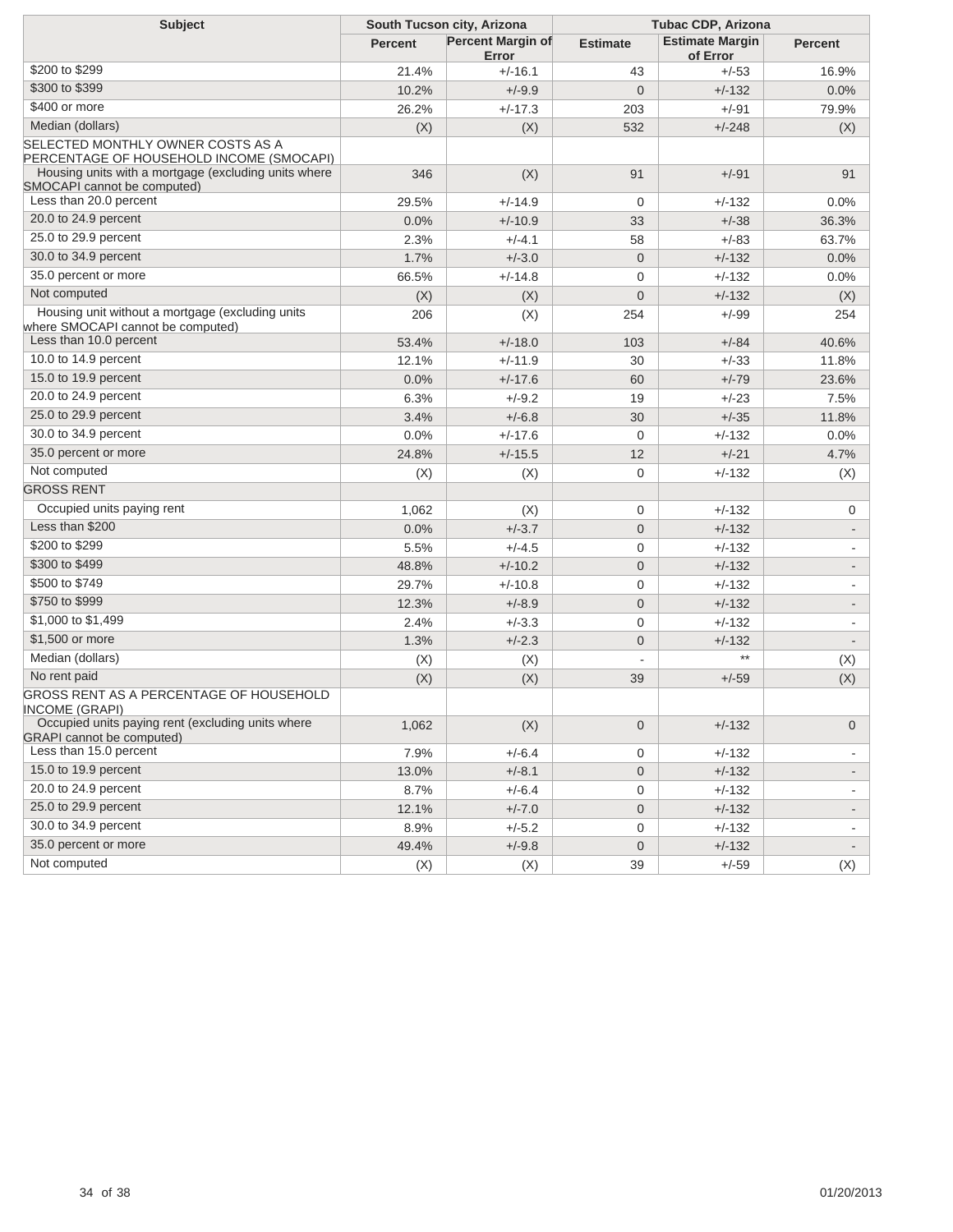| <b>Subject</b>                                 | Tubac CDP,                                 | Tucson city, Arizona |                        |                |                          |
|------------------------------------------------|--------------------------------------------|----------------------|------------------------|----------------|--------------------------|
|                                                | <b>Arizona</b><br><b>Percent Margin of</b> | <b>Estimate</b>      | <b>Estimate Margin</b> | <b>Percent</b> | <b>Percent Margin of</b> |
|                                                | Error                                      |                      | of Error               |                | Error                    |
| <b>HOUSING OCCUPANCY</b>                       |                                            |                      |                        |                |                          |
| Total housing units                            |                                            |                      |                        | 233,002        |                          |
| Occupied housing units                         | (X)<br>$+/-13.7$                           | 233,002<br>207,313   | +/-1,385<br>$+/-1,749$ | 89.0%          | (X)<br>$+/-0.5$          |
| Vacant housing units                           | $+/-13.7$                                  | 25,689               | +/-1,289               | 11.0%          | $+/-0.5$                 |
| Homeowner vacancy rate                         | (X)                                        | 2.7                  | $+/-0.4$               | (X)            | (X)                      |
| Rental vacancy rate                            | (X)                                        | 9.5                  | $+/-0.8$               | (X)            | (X)                      |
| UNITS IN STRUCTURE                             |                                            |                      |                        |                |                          |
| Total housing units                            | (X)                                        | 233,002              | $+/-1,385$             | 233,002        | (X)                      |
| 1-unit, detached                               | $+/-9.2$                                   | 119,150              | $+/-1,576$             | 51.1%          | $+/-0.6$                 |
| 1-unit, attached                               | $+/-8.2$                                   | 19,422               | $+/-863$               | 8.3%           | $+/-0.4$                 |
| 2 units                                        | $+/-5.4$                                   | 7,214                | $+/-634$               | 3.1%           | $+/-0.3$                 |
| 3 or 4 units                                   | $+/-5.4$                                   | 10,025               | $+/-695$               | 4.3%           | $+/-0.3$                 |
| 5 to 9 units                                   | $+/-5.4$                                   | 13,845               | $+/-918$               | 5.9%           | $+/-0.4$                 |
| 10 to 19 units                                 | $+/-5.4$                                   | 18,588               | $+/-1,000$             | 8.0%           | $+/-0.4$                 |
| 20 or more units                               | $+/-5.4$                                   | 29,077               | $+/-1,007$             | 12.5%          | $+/-0.4$                 |
| Mobile home                                    | $+/-5.7$                                   | 15,257               | $+/-702$               | 6.5%           | $+/-0.3$                 |
| Boat, RV, van, etc.                            | $+/-5.4$                                   | 424                  | $+/-160$               | 0.2%           | $+/-0.1$                 |
| YEAR STRUCTURE BUILT                           |                                            |                      |                        |                |                          |
| Total housing units                            | (X)                                        | 233,002              | $+/-1,385$             | 233,002        |                          |
| Built 2005 or later                            | $+/-5.4$                                   | 7,902                | $+/-540$               | 3.4%           | (X)<br>$+/-0.2$          |
| Built 2000 to 2004                             |                                            |                      | $+/-831$               |                | $+/-0.4$                 |
| Built 1990 to 1999                             | $+/-13.9$<br>$+/-9.1$                      | 20,100               |                        | 8.6%           | $+/-0.5$                 |
| Built 1980 to 1989                             |                                            | 28,576               | $+/-1,165$             | 12.3%          |                          |
| Built 1970 to 1979                             | $+/-10.2$                                  | 40,060               | $+/-1,431$             | 17.2%          | $+/-0.6$                 |
| Built 1960 to 1969                             | $+/-15.4$                                  | 54,530               | $+/-1,314$             | 23.4%          | $+/-0.6$                 |
| Built 1950 to 1959                             | $+/-3.9$                                   | 27,828               | $+/-1,205$             | 11.9%          | $+/-0.5$                 |
| Built 1940 to 1949                             | $+/-5.4$                                   | 34,046               | $+/-1,003$             | 14.6%          | $+/-0.4$                 |
| Built 1939 or earlier                          | $+/-2.5$                                   | 11,743               | $+/-749$               | 5.0%           | $+/-0.3$                 |
| <b>ROOMS</b>                                   | $+/-13.7$                                  | 8,217                | $+/-526$               | 3.5%           | $+/-0.2$                 |
| Total housing units                            |                                            |                      |                        |                |                          |
|                                                | (X)                                        | 233,002              | +/-1,385               | 233,002        | (X)                      |
| 1 room<br>2 rooms                              | $+/-5.4$                                   | 7,813                | $+/-764$               | 3.4%           | $+/-0.3$                 |
| 3 rooms                                        | $+/-6.5$                                   | 13,522               | $+/-838$               | 5.8%           | $+/-0.4$                 |
|                                                | $+/-5.0$                                   | 35,955               | $+/-1,389$             | 15.4%          | $+/-0.6$                 |
| 4 rooms                                        | +/-9.9                                     | 49,519               | +/-1,711               | 21.3%          | +/-0.7                   |
| 5 rooms<br>6 rooms                             | $+/-14.3$                                  | 49,985               | $+/-1,588$             | 21.5%          | $+/-0.7$                 |
|                                                | $+/-16.7$                                  | 38,473               | $+/-1,245$             | 16.5%          | $+/-0.5$                 |
| 7 rooms<br>8 rooms                             | $+/-11.2$                                  | 21,616               | $+/-1,033$             | 9.3%           | $+/-0.4$                 |
|                                                | $+/-10.6$                                  | 10,043               | $+/-748$               | 4.3%           | $+/-0.3$                 |
| 9 rooms or more                                | $+/-7.9$                                   | 6,076                | $+/-524$               | 2.6%           | $+/-0.2$                 |
| Median rooms                                   | (X)                                        | 4.7                  | $+/-0.1$               | (X)            | (X)                      |
| <b>BEDROOMS</b>                                |                                            |                      |                        |                |                          |
| Total housing units                            | (X)                                        | 233,002              | +/-1,385               | 233,002        | (X)                      |
| No bedroom                                     | $+/-5.4$                                   | 8,617                | $+/-801$               | 3.7%           | $+/-0.3$                 |
| 1 bedroom                                      | $+/-12.0$                                  | 45,457               | $+/-1,246$             | 19.5%          | $+/-0.5$                 |
| 2 bedrooms                                     | $+/-10.7$                                  | 68,213               | $+/-1,627$             | 29.3%          | $+/-0.7$                 |
| 3 bedrooms                                     | $+/-13.7$                                  | 79,713               | +/-1,628               | 34.2%          | $+/-0.7$                 |
| 4 bedrooms                                     | $+/-7.4$                                   | 27,582               | $+/-1,110$             | 11.8%          | $+/-0.5$                 |
| 5 or more bedrooms                             | $+/-5.4$                                   | 3,420                | +/-419                 | 1.5%           | $+/-0.2$                 |
| <b>HOUSING TENURE</b>                          |                                            |                      |                        |                |                          |
| Occupied housing units                         | (X)                                        | 207,313              | +/-1,749               | 207,313        | (X)                      |
| Owner-occupied                                 | $+/-14.4$                                  | 109,696              | $+/-1,817$             | 52.9%          | $+/-0.7$                 |
| Renter-occupied                                | $+/-14.4$                                  | 97,617               | +/-1,689               | 47.1%          | $+/-0.7$                 |
| Average household size of owner-occupied unit  | (X)                                        | 2.54                 | $+/-0.03$              | (X)            | (X)                      |
| Average household size of renter-occupied unit | (X)                                        | 2.26                 | $+/-0.03$              | (X)            | (X)                      |
| YEAR HOUSEHOLDER MOVED INTO UNIT               |                                            |                      |                        |                |                          |
| Occupied housing units                         | (X)                                        | 207,313              | +/-1,749               | 207,313        | (X)                      |
| Moved in 2005 or later                         | $+/-14.4$                                  | 97,333               | $+/-1,726$             | 46.9%          | $+/-0.7$                 |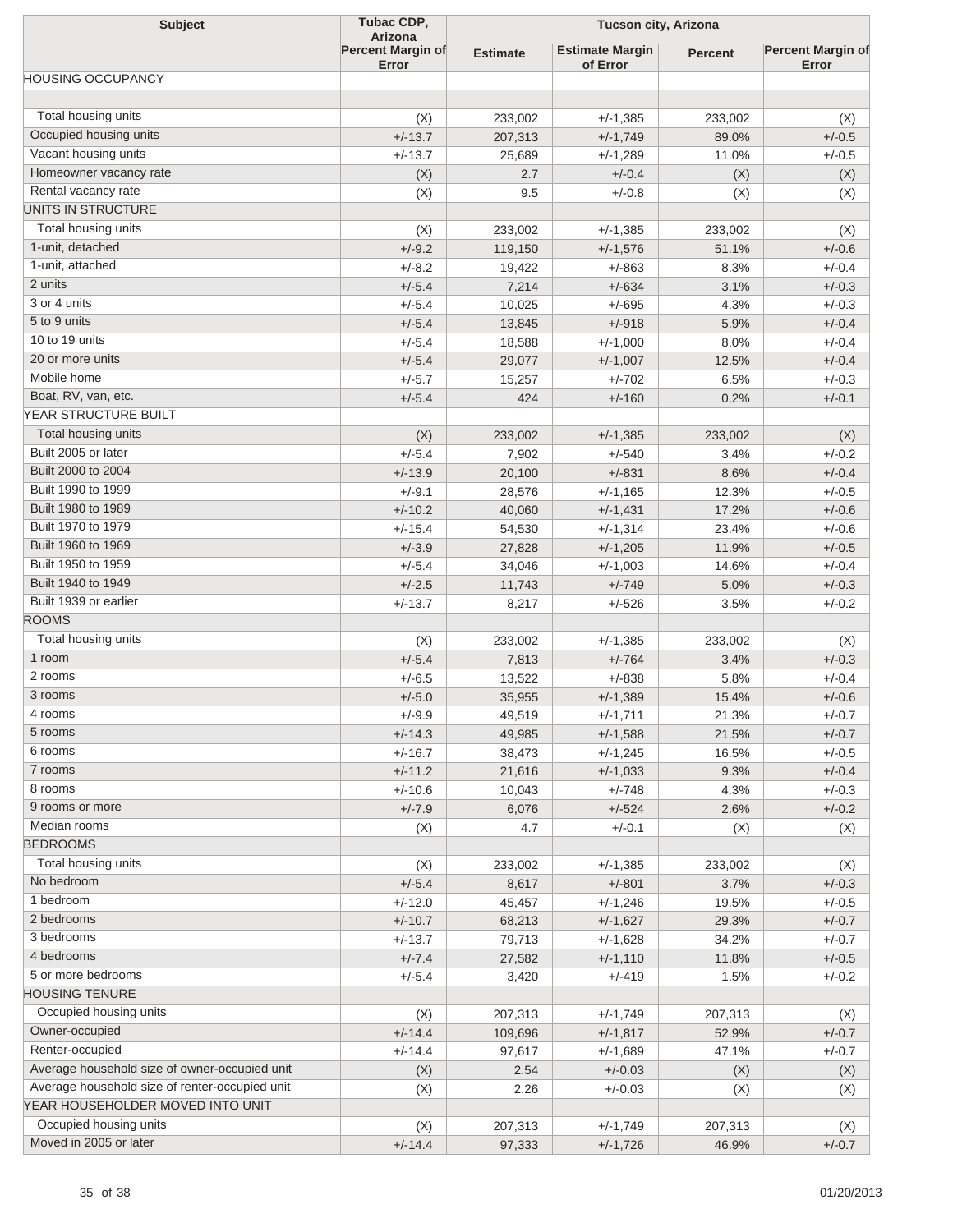| <b>Subject</b>                       | Tubac CDP,<br><b>Arizona</b> |                 | Tucson city, Arizona               |                |                                   |  |
|--------------------------------------|------------------------------|-----------------|------------------------------------|----------------|-----------------------------------|--|
|                                      | Percent Margin of<br>Error   | <b>Estimate</b> | <b>Estimate Margin</b><br>of Error | <b>Percent</b> | <b>Percent Margin of</b><br>Error |  |
| Moved in 2000 to 2004                | $+/-22.4$                    | 44,685          | $+/-1,431$                         | 21.6%          | $+/-0.7$                          |  |
| Moved in 1990 to 1999                | $+/-16.7$                    | 33,364          | $+/-1,107$                         | 16.1%          | $+/-0.5$                          |  |
| Moved in 1980 to 1989                | $+/-23.1$                    | 14,562          | +/-754                             | 7.0%           | $+/-0.4$                          |  |
| Moved in 1970 to 1979                | $+/-6.3$                     | 10,120          | $+/-646$                           | 4.9%           | $+/-0.3$                          |  |
| Moved in 1969 or earlier             | $+/-6.3$                     | 7,249           | $+/-450$                           | 3.5%           | $+/-0.2$                          |  |
| <b>VEHICLES AVAILABLE</b>            |                              |                 |                                    |                |                                   |  |
| Occupied housing units               | (X)                          | 207,313         | $+/-1,749$                         | 207,313        | (X)                               |  |
| No vehicles available                | $+/-6.3$                     | 23,775          | $+/-1,005$                         | 11.5%          | $+/-0.5$                          |  |
| 1 vehicle available                  | $+/-16.9$                    | 88,467          | $+/-1,666$                         | 42.7%          | $+/-0.7$                          |  |
| 2 vehicles available                 | $+/-16.7$                    | 66,786          | $+/-1,472$                         | 32.2%          | $+/-0.7$                          |  |
| 3 or more vehicles available         | $+/-14.3$                    | 28,285          | $+/-936$                           | 13.6%          | $+/-0.4$                          |  |
| <b>HOUSE HEATING FUEL</b>            |                              |                 |                                    |                |                                   |  |
| Occupied housing units               | (X)                          | 207,313         | $+/-1,749$                         | 207,313        | (X)                               |  |
| Utility gas                          | $+/-17.8$                    | 117,626         | $+/-1,583$                         | 56.7%          | $+/-0.7$                          |  |
| Bottled, tank, or LP gas             | $+/-8.6$                     | 2,256           | $+/-341$                           | 1.1%           | $+/-0.2$                          |  |
| Electricity                          | $+/-18.6$                    | 85,410          | $+/-1,803$                         | 41.2%          | $+/-0.7$                          |  |
| Fuel oil, kerosene, etc.             | $+/-9.9$                     | 82              | $+/-59$                            | 0.0%           | $+/-0.1$                          |  |
| Coal or coke                         | $+/-9.9$                     | 20              | $+/-30$                            | 0.0%           | $+/-0.1$                          |  |
| Wood                                 | $+/-6.6$                     | 609             | $+/-150$                           | 0.3%           | $+/-0.1$                          |  |
| Solar energy                         | $+/-9.9$                     | 96              | $+/-60$                            | 0.0%           | $+/-0.1$                          |  |
| Other fuel                           | $+/-9.9$                     | 145             | $+/-77$                            | 0.1%           | $+/-0.1$                          |  |
| No fuel used                         | $+/-9.9$                     | 1,069           | $+/-205$                           | 0.5%           | $+/-0.1$                          |  |
| SELECTED CHARACTERISTICS             |                              |                 |                                    |                |                                   |  |
| Occupied housing units               | (X)                          | 207,313         | $+/-1,749$                         | 207,313        | (X)                               |  |
| Lacking complete plumbing facilities | $+/-9.9$                     | 518             | $+/-196$                           | 0.2%           | $+/-0.1$                          |  |
| Lacking complete kitchen facilities  | $+/-9.9$                     | 1,359           | $+/-319$                           | 0.7%           | $+/-0.2$                          |  |
| No telephone service available       | $+/-9.9$                     | 10,479          | $+/-816$                           | 5.1%           | $+/-0.4$                          |  |
| <b>OCCUPANTS PER ROOM</b>            |                              |                 |                                    |                |                                   |  |
| Occupied housing units               | (X)                          | 207,313         | $+/-1,749$                         | 207,313        | (X)                               |  |
| 1.00 or less                         | $+/-9.9$                     | 197,644         | $+/-2,051$                         | 95.3%          | $+/-0.4$                          |  |
| 1.01 to 1.50                         | $+/-9.9$                     | 6,860           | $+/-674$                           | 3.3%           | $+/-0.3$                          |  |
| 1.51 or more                         | $+/-9.9$                     | 2,809           | $+/-440$                           | 1.4%           | $+/-0.2$                          |  |
| VALUE                                |                              |                 |                                    |                |                                   |  |
| Owner-occupied units                 | (X)                          | 109,696         | $+/-1,817$                         | 109,696        | (X)                               |  |
| Less than \$50,000                   | +/-12.3                      | 9,605           | +/-485                             | 8.8%           | +/-0.4                            |  |
| \$50,000 to \$99,999                 | $+/-9.0$                     | 10,415          | $+/-671$                           | 9.5%           | $+/-0.6$                          |  |
| \$100,000 to \$149,999               | $+/-10.9$                    | 21,744          | $+/-936$                           | 19.8%          | $+/-0.9$                          |  |
| \$150,000 to \$199,999               | $+/-4.3$                     | 28,086          | $+/-1,089$                         | 25.6%          | $+/-0.9$                          |  |
| \$200,000 to \$299,999               | $+/-14.3$                    | 27,332          | $+/-1,045$                         | 24.9%          | $+/-0.8$                          |  |
| \$300,000 to \$499,999               | $+/-27.0$                    | 9,682           | $+/-509$                           | 8.8%           | $+/-0.4$                          |  |
| \$500,000 to \$999,999               | $+/-25.5$                    | 2,548           | $+/-291$                           | 2.3%           | $+/-0.3$                          |  |
| \$1,000,000 or more                  | $+/-6.2$                     | 284             | $+/-109$                           | 0.3%           | $+/-0.1$                          |  |
| Median (dollars)                     | (X)                          | 171,200         | $+/-1,458$                         | (X)            | (X)                               |  |
| <b>MORTGAGE STATUS</b>               |                              |                 |                                    |                |                                   |  |
| Owner-occupied units                 | (X)                          | 109,696         | $+/-1,817$                         | 109,696        | (X)                               |  |
| Housing units with a mortgage        | $+/-23.9$                    | 77,359          | $+/-1,580$                         | 70.5%          | $+/-0.8$                          |  |
| Housing units without a mortgage     | $+/-23.9$                    | 32,337          | $+/-1,047$                         | 29.5%          | $+/-0.8$                          |  |
| SELECTED MONTHLY OWNER COSTS (SMOC)  |                              |                 |                                    |                |                                   |  |
| Housing units with a mortgage        |                              |                 |                                    |                |                                   |  |
| Less than \$300                      | (X)<br>$+/-33.9$             | 77,359<br>238   | $+/-1,580$<br>$+/-94$              | 77,359<br>0.3% | (X)<br>$+/-0.1$                   |  |
| \$300 to \$499                       | $+/-33.9$                    |                 | $+/-208$                           |                | $+/-0.3$                          |  |
| \$500 to \$699                       |                              | 1,515           |                                    | 2.0%           |                                   |  |
| \$700 to \$999                       | $+/-33.9$                    | 5,193           | $+/-437$                           | 6.7%           | $+/-0.5$                          |  |
| \$1,000 to \$1,499                   | $+/-34.5$                    | 15,568          | $+/-770$                           | 20.1%          | $+/-0.9$                          |  |
| \$1,500 to \$1,999                   | $+/-33.9$                    | 29,928          | $+/-1,129$                         | 38.7%          | $+/-1.2$                          |  |
| \$2,000 or more                      | $+/-33.9$                    | 16,798          | $+/-945$                           | 21.7%          | $+/-1.1$                          |  |
| Median (dollars)                     | $+/-34.5$                    | 8,119           | $+/-567$                           | 10.5%          | $+/-0.7$                          |  |
| Housing units without a mortgage     | (X)                          | 1,243           | $+/-15$                            | (X)            | (X)                               |  |
|                                      | (X)                          | 32,337          | $+/-1,047$                         | 32,337         | (X)                               |  |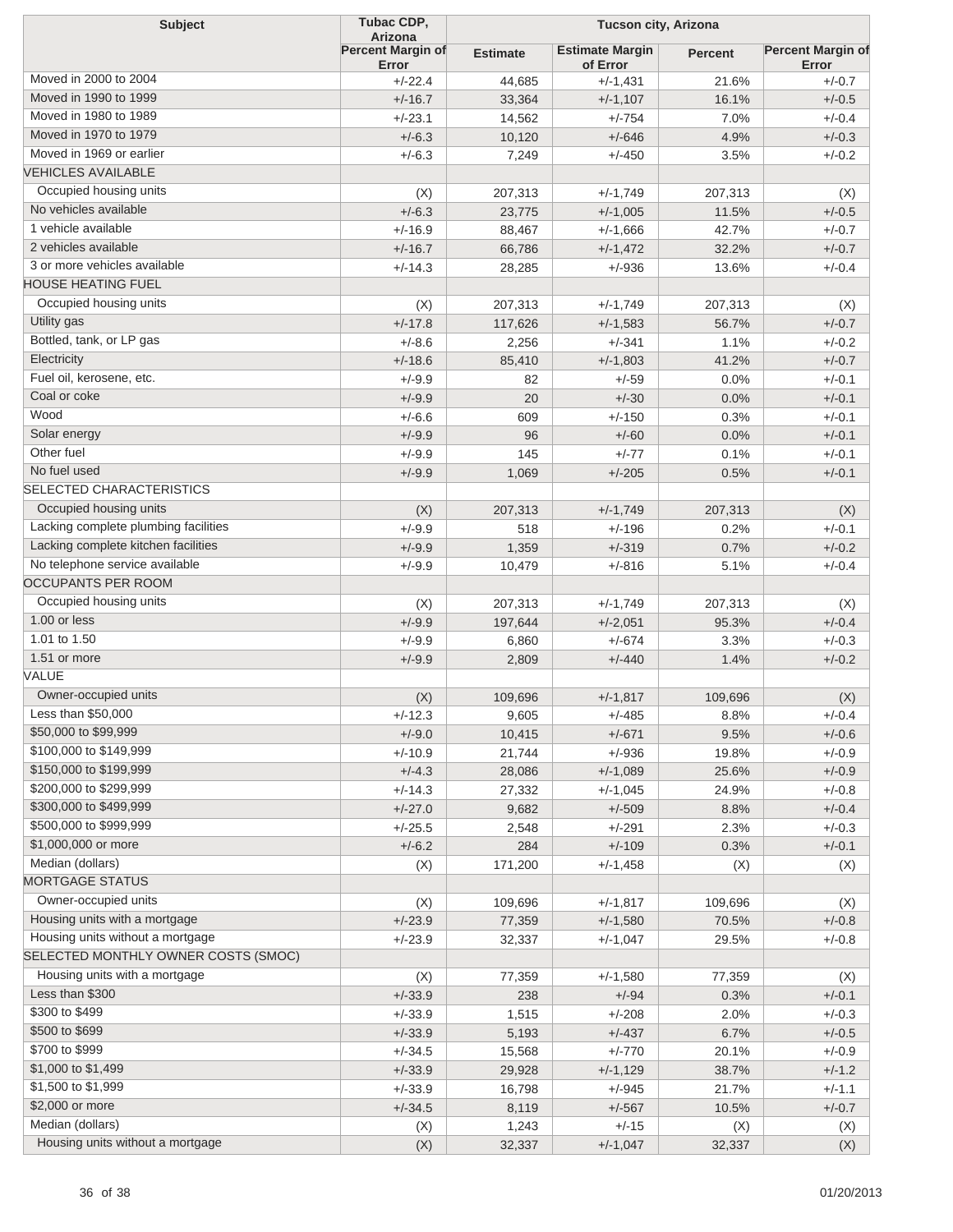| <b>Subject</b>                                                                                                                        | Tubac CDP,<br><b>Arizona</b>      | <b>Tucson city, Arizona</b> |                                    |                |                                   |
|---------------------------------------------------------------------------------------------------------------------------------------|-----------------------------------|-----------------------------|------------------------------------|----------------|-----------------------------------|
|                                                                                                                                       | <b>Percent Margin of</b><br>Error | <b>Estimate</b>             | <b>Estimate Margin</b><br>of Error | <b>Percent</b> | <b>Percent Margin of</b><br>Error |
| Less than \$100                                                                                                                       | $+/-14.5$                         | 681                         | $+/-202$                           | 2.1%           | $+/-0.6$                          |
| \$100 to \$199                                                                                                                        | $+/-6.0$                          | 2,977                       | $+/-361$                           | 9.2%           | $+/-1.1$                          |
| \$200 to \$299                                                                                                                        | $+/-18.9$                         | 7,274                       | $+/-544$                           | 22.5%          | $+/-1.5$                          |
| \$300 to \$399                                                                                                                        | $+/-14.5$                         | 8,774                       | $+/-558$                           | 27.1%          | $+/-1.4$                          |
| \$400 or more                                                                                                                         | $+/-18.8$                         | 12,631                      | $+/-684$                           | 39.1%          | $+/-1.7$                          |
| Median (dollars)                                                                                                                      | (X)                               | 358                         | $+/-7$                             | (X)            | (X)                               |
| SELECTED MONTHLY OWNER COSTS AS A<br>PERCENTAGE OF HOUSEHOLD INCOME (SMOCAPI)<br>Housing units with a mortgage (excluding units where |                                   |                             |                                    |                |                                   |
| SMOCAPI cannot be computed)                                                                                                           | (X)                               | 77,051                      | $+/-1,579$                         | 77,051         | (X)                               |
| Less than 20.0 percent                                                                                                                | $+/-33.9$                         | 24,255                      | +/-914                             | 31.5%          | $+/-1.1$                          |
| 20.0 to 24.9 percent                                                                                                                  | $+/-50.0$                         | 12,178                      | $+/-705$                           | 15.8%          | $+/-0.9$                          |
| 25.0 to 29.9 percent                                                                                                                  | $+/-50.0$                         | 10,623                      | $+/-706$                           | 13.8%          | $+/-0.9$                          |
| 30.0 to 34.9 percent                                                                                                                  | $+/-33.9$                         | 7,536                       | $+/-535$                           | 9.8%           | $+/-0.7$                          |
| 35.0 percent or more                                                                                                                  | $+/-33.9$                         | 22,459                      | $+/-1,044$                         | 29.1%          | $+/-1.1$                          |
| Not computed                                                                                                                          | (X)                               | 308                         | $+/-114$                           | (X)            | (X)                               |
| Housing unit without a mortgage (excluding units<br>where SMOCAPI cannot be computed)                                                 | (X)                               | 31,912                      | $+/-1,023$                         | 31,912         | (X)                               |
| Less than 10.0 percent                                                                                                                | $+/-27.3$                         | 12,848                      | $+/-588$                           | 40.3%          | $+/-1.5$                          |
| 10.0 to 14.9 percent                                                                                                                  | $+/-13.0$                         | 6,113                       | $+/-475$                           | 19.2%          | $+/-1.4$                          |
| 15.0 to 19.9 percent                                                                                                                  | $+/-28.8$                         | 4,435                       | $+/-472$                           | 13.9%          | $+/-1.4$                          |
| 20.0 to 24.9 percent                                                                                                                  | $+/-10.3$                         | 2,538                       | $+/-328$                           | 8.0%           | $+/-1.0$                          |
| 25.0 to 29.9 percent                                                                                                                  | $+/-14.6$                         | 1,393                       | $+/-208$                           | 4.4%           | $+/-0.6$                          |
| 30.0 to 34.9 percent                                                                                                                  | $+/-14.5$                         | 1,074                       | $+/-230$                           | 3.4%           | $+/-0.7$                          |
| 35.0 percent or more                                                                                                                  | $+/-7.9$                          | 3,511                       | $+/-413$                           | 11.0%          | $+/-1.2$                          |
| Not computed                                                                                                                          | (X)                               | 425                         | $+/-148$                           | (X)            | (X)                               |
| GROSS RENT                                                                                                                            |                                   |                             |                                    |                |                                   |
| Occupied units paying rent                                                                                                            | (X)                               | 94,154                      | $+/-1,759$                         | 94,154         | (X)                               |
| Less than \$200                                                                                                                       | $^{\star\star}$                   | 2,071                       | $+/-321$                           | 2.2%           | $+/-0.3$                          |
| \$200 to \$299                                                                                                                        | $^{\star\star}$                   | 1,528                       | $+/-218$                           | 1.6%           | $+/-0.2$                          |
| \$300 to \$499                                                                                                                        | $**$                              | 13,173                      | $+/-834$                           | 14.0%          | $+/-0.9$                          |
| \$500 to \$749                                                                                                                        | $^{\star\star}$                   | 37,734                      | $+/-1,342$                         | 40.1%          | $+/-1.2$                          |
| \$750 to \$999                                                                                                                        | $^{\star\star}$                   | 21,750                      | $+/-1,041$                         | 23.1%          | $+/-1.0$                          |
| \$1,000 to \$1,499                                                                                                                    | $^{\star\star}$                   | 14,859                      | $+/-735$                           | 15.8%          | $+/-0.7$                          |
| \$1,500 or more                                                                                                                       | $^{\star\star}$                   | 3,039                       | $+/-374$                           | 3.2%           | $+/-0.4$                          |
| Median (dollars)                                                                                                                      | (X)                               | 690                         | $+/-8$                             | (X)            | (X)                               |
| No rent paid                                                                                                                          | (X)                               | 3,463                       | $+/-432$                           | (X)            | (X)                               |
| GROSS RENT AS A PERCENTAGE OF HOUSEHOLD<br>INCOME (GRAPI)                                                                             |                                   |                             |                                    |                |                                   |
| Occupied units paying rent (excluding units where<br><b>GRAPI</b> cannot be computed)                                                 | (X)                               | 92,413                      | $+/-1,824$                         | 92,413         | (X)                               |
| Less than 15.0 percent                                                                                                                | $^{\star\star}$                   | 9,051                       | $+/-671$                           | 9.8%           | $+/-0.7$                          |
| 15.0 to 19.9 percent                                                                                                                  | $^{\star\star}$                   | 10,816                      | $+/-696$                           | 11.7%          | $+/-0.7$                          |
| 20.0 to 24.9 percent                                                                                                                  | $^{\star\star}$                   | 11,192                      | $+/-712$                           | 12.1%          | $+/-0.8$                          |
| 25.0 to 29.9 percent                                                                                                                  | $\star\star$                      | 10,760                      | $+/-801$                           | 11.6%          | $+/-0.8$                          |
| 30.0 to 34.9 percent                                                                                                                  | $^{\star\star}$                   | 8,435                       | $+/-686$                           | 9.1%           | $+/-0.7$                          |
| 35.0 percent or more                                                                                                                  | $^{\star\star}$                   | 42,159                      | $+/-1,380$                         | 45.6%          | $+/-1.1$                          |
| Not computed                                                                                                                          | (X)                               | 5,204                       | $+/-537$                           | (X)            | (X)                               |

Data are based on a sample and are subject to sampling variability. The degree of uncertainty for an estimate arising from sampling variability is represented through the use of a margin of error. The value shown here is the 90 percent margin of error. The margin of error can be interpreted roughly as providing a 90 percent probability that the interval defined by the estimate minus the margin of error and the estimate plus the margin of error (the lower and upper confidence bounds) contains the true value. In addition to sampling variability, the ACS estimates are subject to nonsampling error (for a discussion of nonsampling variability, see Accuracy of the Data). The effect of nonsampling error is not represented in these tables.

The median gross rent excludes no cash renters.

In prior years, the universe included all owner-occupied units with a mortgage. It is now restricted to include only those units where SMOCAPI is computed, that is, SMOC and household income are valid values.